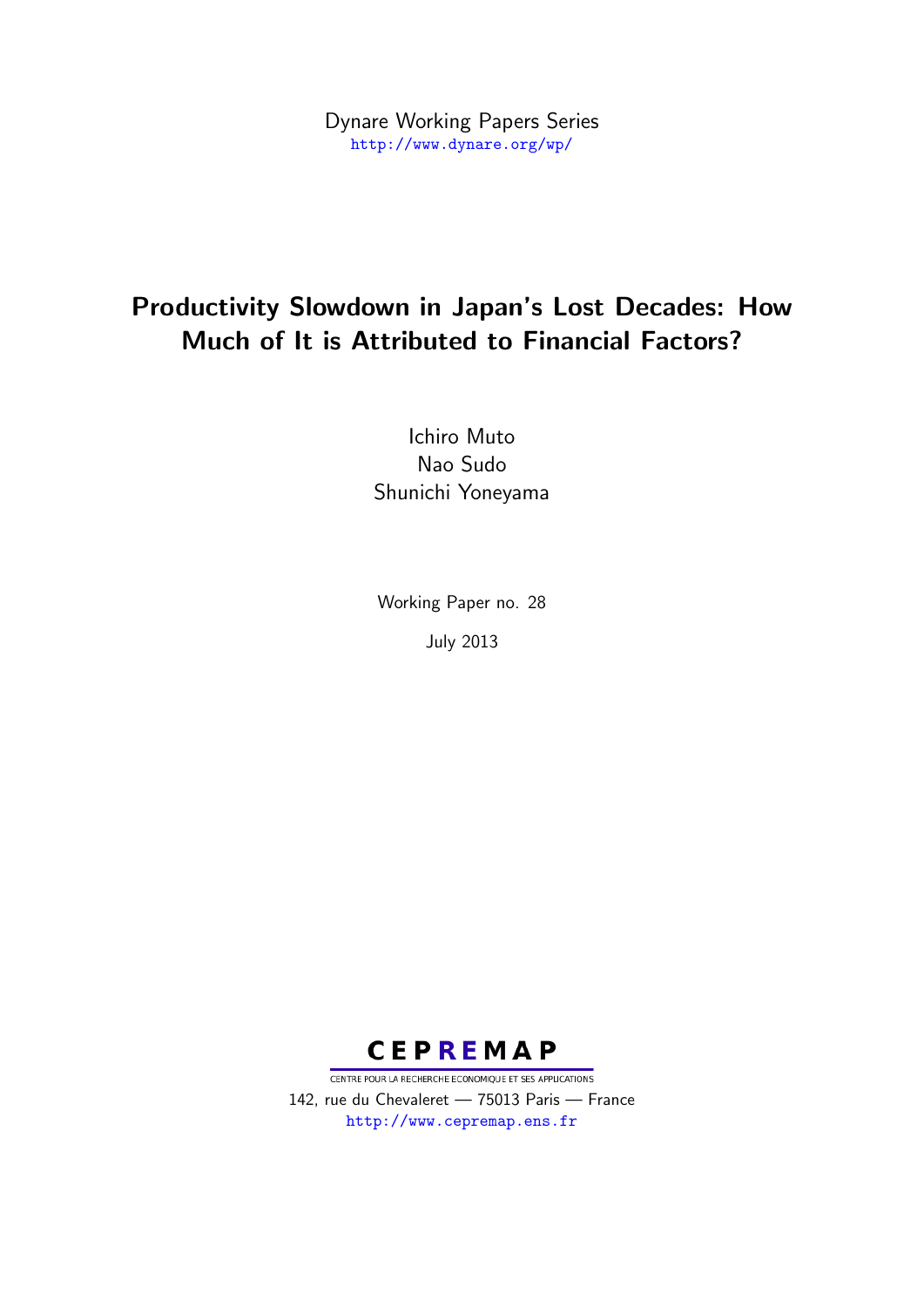# Productivity Slowdown in Japan's Lost Decades: How Much of It is Attributed to Financial Factors?\*

Ichiro Muto<sup>†</sup>, Nao Sudo‡ and Shunichi Yoneyama<sup>§</sup>

July 1, 2013

#### Abstract

The lost decades following the bubble burst in 1991 has been accompanied by slowdown of total factor productivity (TFP) growth in Japan. What has driven the TFP down, however, remains a puzzle. To address this question, we develop a New Keynesian sticky price model that is designed to investigate two suspects behind the TFP slowdown other than regression of technology; (i) malfunction of Önancial intermediation, and (ii) inter- and intra-sectoral misallocation of resources. Namely, our model consists of two goods producing sectors and Önancial intermediation and non-technology shocks endogenously alter the observed TFP through these channels. We use an estimated model based on the data from the 1980s to the 2010s to demonstrate that exogenous deteriorations of balance sheets of financial intermediaries and firms contributed a sizable portion of TFP decline by hampering financial intermediation. We also show that such shocks play the dominant role in generating persistent deflation during the lost decades.

Keywords: Lost Decades; Total Factor Productivity; Financial Intermediation; Input-Output Linkage; Financial Imbalances

The authors would like to thank Kosuke Aoki, Susanto Basu, Hiro Ishise, Takashi Kano, Munechika Katayama, Jinill Kim, seminar participants at the 8th Dynare Conference, the 14th Macroeconomic Conference at Osaka, the Federal Reserve Bank of St. Louis, and the staffs of the Bank of Japan, for their useful comments. Views expressed in this paper are those of the authors and do not necessarily reflect the official views of the Bank of Japan.

<sup>&</sup>lt;sup>†</sup>Director, Head of Macro Modelling Group, Research and Statistics Department, Bank of Japan (E-mail: ichirou.mutou@boj.or.jp)

<sup>&</sup>lt;sup>‡</sup>Director, International Division, Financial System and Bank Examination Department, Bank of Japan (E-mail: nao.sudou@boj.or.jp)

 $\S$ Economist, Boston College (E-mail: shunichi.yoneyama@bc.edu)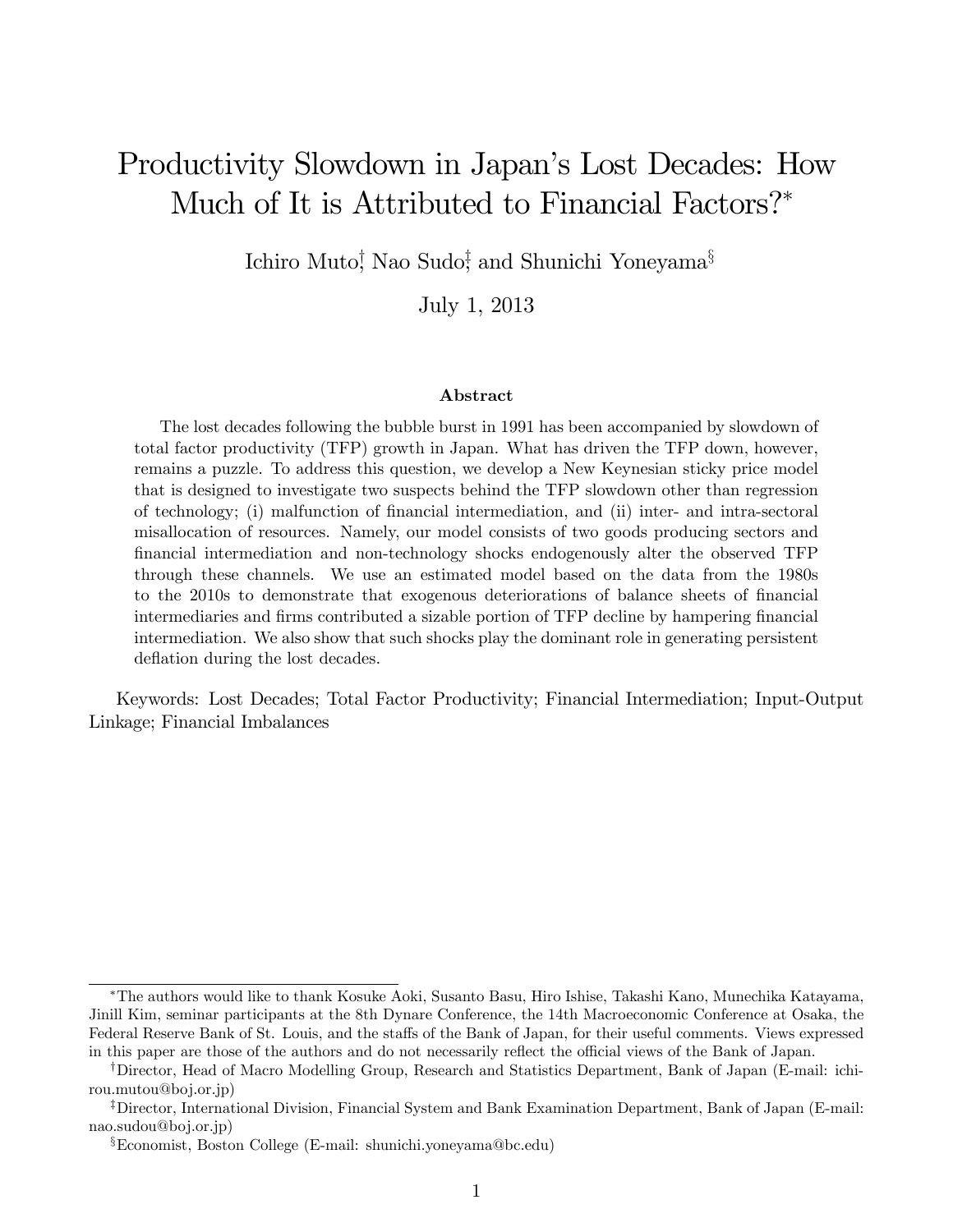# 1 Introduction

Japanese economy has witnessed a long-lasting economic stagnation since the beginning of the 1990s, which is now called lost decades. While causes behind the lost decades has attracted a number of macroeconomists' attention, no consensus has yet to be reached. Along this line of research, the influential work by Hayashi and Prescott (2002) underscore importance of total factor productivity (hereafter TFP) in accounting for the first half of the lost decades. They demonstrate that TFP slowed down substantially in the 1990s and beyond and show that a simple growth model with such movements of TFP series can well reproduce output movements during the 1990s.<sup>1</sup> Figure 1 shows TFP series that is measured as the Solow residual from the 1980s to the  $2000s<sup>2,3</sup>$  TFP grew steadily during the bubble boom, deccelerated substantially around the early 1990s, and never reverted back to an original growth rate in the subsequent periods. Average TFP growth rate during the 1980s is 1.84% per year while those of the following two decades are 0.42% and 0.16% per year, respectively. Does this slowdown solely attributed to technological regression? Alternatively, do non-technological changes in economic environments play a role? Whatever the causes are, accounting for this TFP growth slowdown is needed to portray a comprehensive picture of the lost decades.

We explore why TFP growth has slowed down by investigating two suspects other than technological regression: malfunction of financial intermediation and inefficient allocation of resources in goods production. As the lost decades includes two episodes of large financial crises, the bubble burst in February 1991 and the outset of the banking crisis in November 1997, a good number of studies underline importance of Önancial intermediaries (hereafter FIs) in economic activities during the era. For instance, Bayoumi (2001), based on a vector-autoregressions, stresses that a disruption of financial intermediation originating from interaction of falling asset prices and decreasing banks' lendings is the key driver of the stagnation in the  $1990s<sup>4</sup>$  While connections between financial intermediation and TFP in an economy has not been much studied in the existing literature, we show below that malfunction of financial intermediation causes a lower TFP in a quantitatively substantial manner.<sup>5</sup>

The second suspect is inefficient allocation of resources in goods production within and across sectors that arises due to factor market distortions. When efficient allocations of production

<sup>1</sup>Hayashi and Prescott (2002) also point out the importance of institutional changes that have reduced the working hours in explaining the output downturns during the same periods. See also Otsu (2011) for the role played by a labor wedge in Japanese economy during this period.

 $2$ Similarly to Hayashi and Prescott (2002), the TFP growth series is computed from output growth less weighted average of labor input and capital input growth. Our TFP series is, however, slightly different from that of Hayashi and Prescott (2002) partly because of the difference in model structure; (i) we do not conduct National Income Accounts Adjustments made by Hayashi and Prescott (2002) and output series in our paper is GDP series of National Income Account,  $(ii)$  we incorporate effects of variations in capacity utilization of the capital stock when calculating the capital input, and  $(iii)$  we assume that households' residential asset and foreign asset are not included in the capital stock.

<sup>&</sup>lt;sup>3</sup>Admittedly, there are several alternative ways of defining TFP. In what follows, TFP stands for the Solow residual unless otherwise noted.

<sup>&</sup>lt;sup>4</sup>Relatedly, Kwon (1998) empirically documents that contractionary effects of monetary policy tightening in the early 1990s on output were amplified through endogenous price movements of lands that were commonly used as collateral in financial contracts. See also Ogawa et al. (1996) for empirical evidence for contributions of financial constraints in output decline after the bubble burst.

<sup>&</sup>lt;sup>5</sup>From different perspective from ours, Hoshi and Kashyap (2004, 2010) and Caballero, Hoshi, and Kashyap (2008), discuss that banks' prolonged lendings to unproductive zombie firms have caused lower productivities in the corresponding industry and macroeconomic stagnation. See also Ogawa (2007) for the linkages between financial activity and TFP through R&D investment during the lost decades.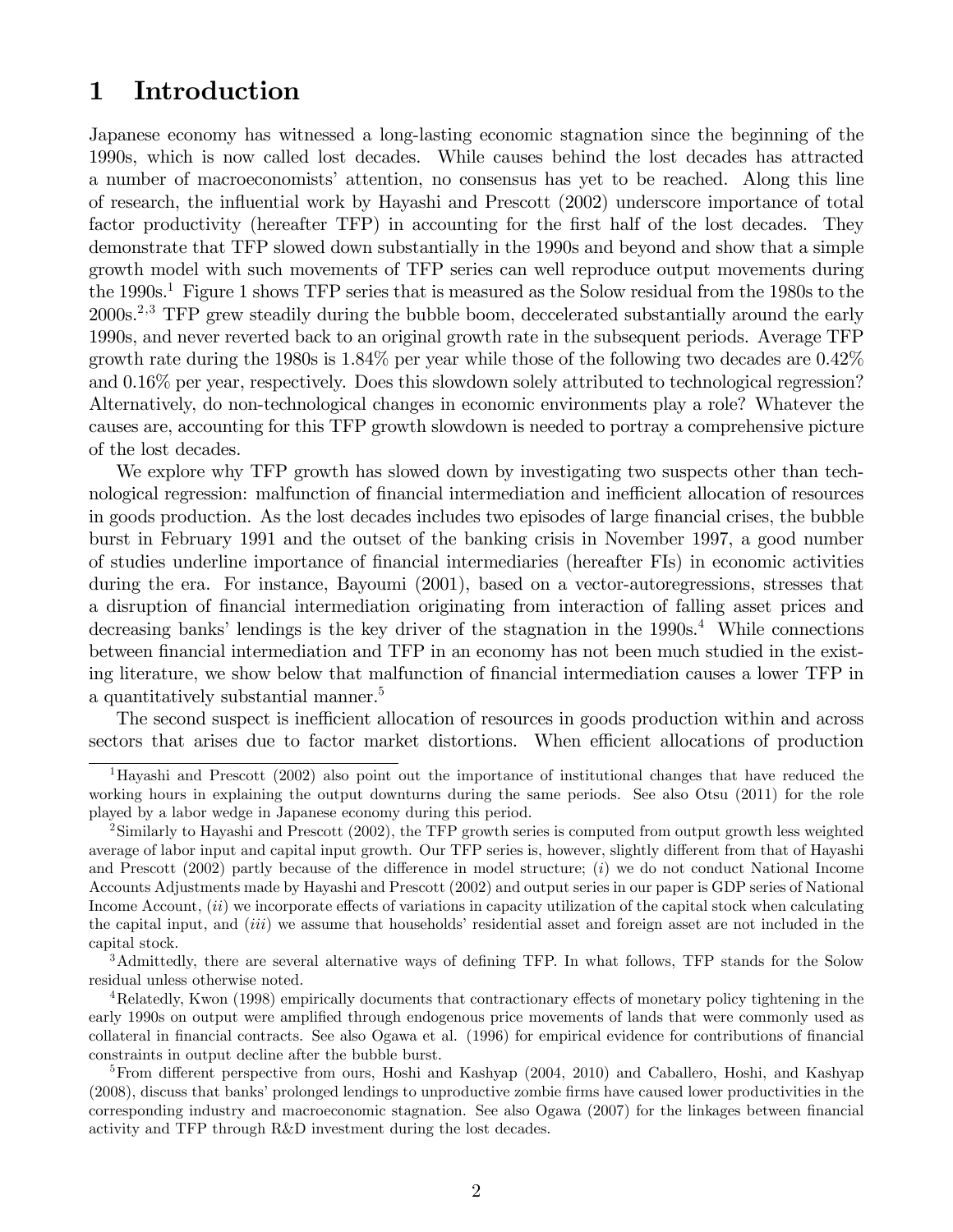inputs are hindered by various types of frictions, TFP varies depending on type and degree of the frictions. For instance, Basu (1995) uses a one-sector model with imperfect intermediate inputs market with nominal price rigidity to show that a rise in degree of market imperfection lowers TFP through inefficient factor input allocation between intermediate inputs and primary inputs within the sector. From inter-sectoral point of view, Syrquin (1986) employs a multi-sector model to demonstrate that aggregate productivity may change with degree of factor mobility across sectors. Nakakuki et al. (2004), focusing Japanese economy, report that  $-0.5\%$  out of  $-3.6\%$  of difference in GDP growth rate between the 1980s and the 1990s is attributed to the resource misallocation across sectors.

In order to investigate the roles played by two suspects as well as technological regression behind the TFP decline both qualitatively and quantitatively, we incorporate three ingredients into otherwise standard New Keynesian sticky price model: (1) financial intermediation conducted by FIs, (2) intermediate input usage in goods productions, and (3) disaggregation of economy into non-durables and durables sector. Financial intermediation in our model is build upon a chainedcredit contract model developed by Hirakata, Sudo, and Ueda (2011 hereafter HSU). In this setting, FIs and entrepreneurs that belong to goods producing sectors, are both credit constrained. FIs lend their own net worth and borrowings from households to the entrepreneurs, and the entrepreneurs conduct investment projects making use of their own net worth and borrowings from FIs. Because informational frictions prevail in the credit contracts, the borrowing rates that are applied to the borrowing contracts are negatively related with net worth of FIs and entrepreneurs.

Setting of our model regarding the intermediate input usage is borrowed from Basu (1995) and extended to two sector model following Bouakez, Cardia, and Ruge-Murcia (2009), Petrella and Santoro (2011), and Sudo (2012). The two goods producing sectors are subject to nominal price rigidity and hire intermediate inputs as well as primary inputs in producing goods. Products of goods producing sectors serve as intermediate inputs as well as as final goods. Goods markets are monopolistically competitive and factor mobility across sectors are imperfect in the short-run. Consequently, efficiency of resource allocations in goods productions both across and within sector is affected by degree of such distortions.<sup>6</sup>

In our model, non-technological shocks vary TFP through three channels. First, when financial intermediation activities becomes costly as a result of occurrence of a non-technological shock, TFP drops. Similarly to Bernanke, Gertler and Gilchrist (1999, hereafter BGG), financial intermediation involves monitoring of borrowers' creditworthiness and the cost of monitoring varies in response to changes in economic environments, such as conditions of FIs' balance sheet. Other things being equal, with higher monitoring costs, less resource is left for consumption and output, leading to a smaller TFP. Second, when intra-sectoral allocation of factor inputs, particularly that between usages of intermediate inputs and primary inputs, changes, TFP varies. For instance, a positive markup shock to goods producing sector dampens TFP. Because such shock makes the intermediate goods prices more expensive compared with wages and rental costs of capital, goods producing sectors reduce usages of intermediate inputs relative to those of primary inputs, leading to a lower TFP. Similarly, as discussed in Basu (1995), provided that nominal rigidity of goods price is quantitatively large, an endogenous increase in the markups driven by adverse demand shocks also reduce TFP. Third, imperfect mobility of factor inputs between non-durables and durables sector gives a rise to a change in TFP. Because of frictions associated with factor price adjustments and capital mobility, marginal productivity of capital and labor may differ across sector in the

<sup>&</sup>lt;sup>6</sup>Similarly to Basu (1995), because intermediate goods market are monopolistically competitive, usage of intermediate inputs in goods producing sectors is too small relative to that of primary inputs at the steady state in our model.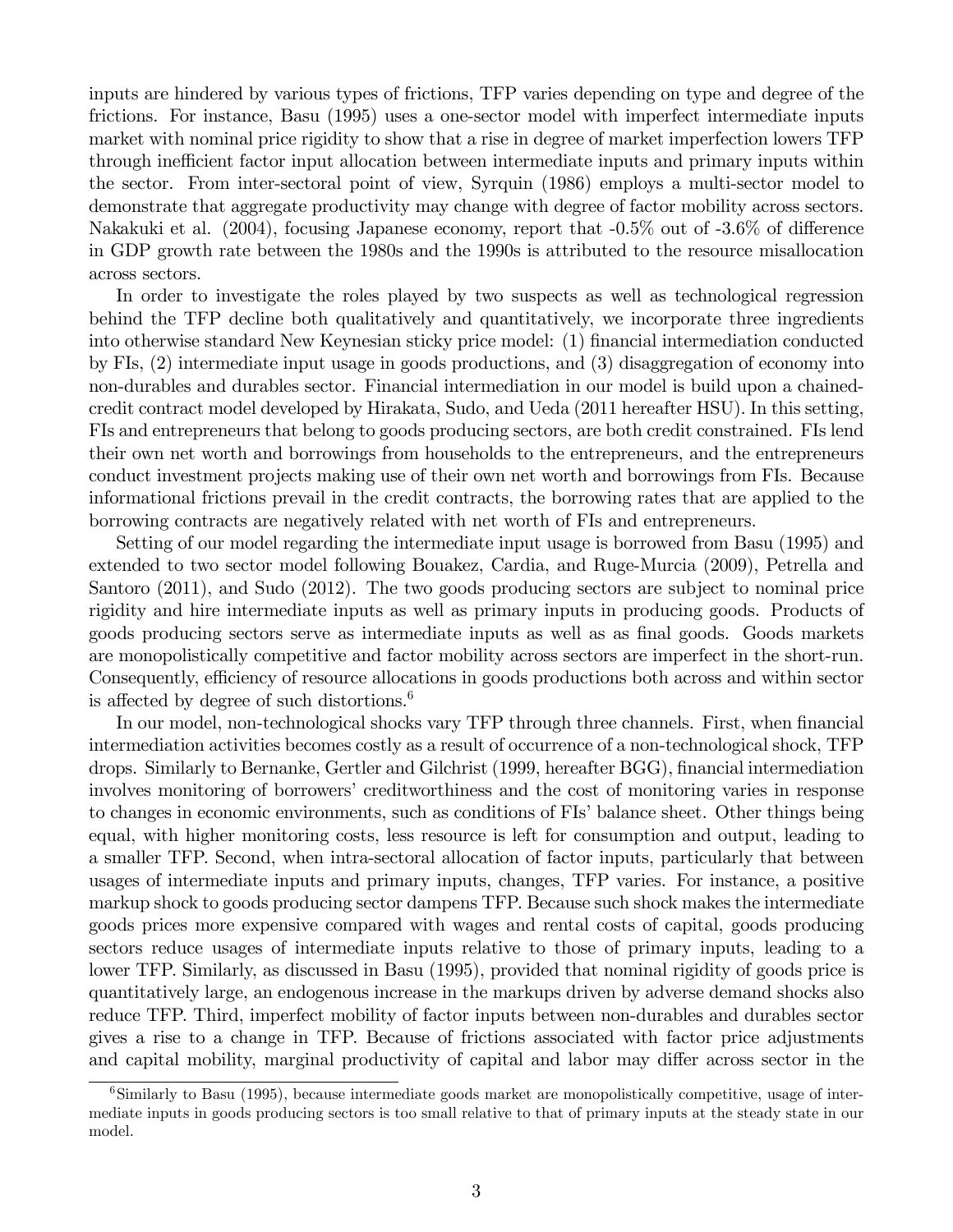short-run. As a result, efficient inter-sectoral allocation of these inputs is not achieved, lowering TFP.

Admittedly, in addition to these three channels above, our model consists of conventional two sources behind TFP variations. The first source is a technology shock itself. Because of sectoral interdependence originating from input-output structure, however, not only aggregate technology changes but also sectoral technology changes affect  $TFP$ .<sup>7</sup> The second source is variations in capacity utilization of capital inputs. Although Hayashi and Prescott (2002) abstracts from the endogenous capacity utilization, as addressed by Basu et al. (2001), it is important to disentangle the role played by capacity utilization in accounting for TFP movements from other sources. To do this, we allow the capacity utilizations to endogenously vary and investigate both TFP series adjusted for the capacity utilization and the series that is not unadjusted during the lost decades.

Based on the Japanese data from 1980Q2 to 2011Q4, we estimate our model. We then quantitatively explore the modelís equilibrium response to various types of structural shocks using the estimated model. We show that TFP endogenously responds to non-technological shocks such as shocks to price markups and net worth of FIs and entrepreneurs in goods producing sectors, as they affect cost of financial intermediation, intra- and inter-sectoral resource allocation in goods production, or both. Next, we decompose time path of macroeconomic variables, including TFP, into underlying structural shocks and quantitatively explore which of these shocks are the dominant sources behind the long-lasting TFP growth slow down since the early 1990s.

From the quantitative exercise, two types of shocks emerge as important drivers of TFP movements: shocks to technology and shocks to net worth. While contributions of net worth shocks are quantitatively less important than technology shocks, their impacts play the prominent role in TFP variations around the period of the bubble burst and the banking crisis. Negative shocks to the net worths of FI and goods producing sectors drive TFP and GDP down through all of the three above-mentioned channels. First, as such shocks reduce borrowers' net worths, a larger portion of borrowers default, increasing monitoring costs associated with financial intermediation. Consequently, TFP falls. Second, borrowers with the deteriorated net worth reduce borrowing, causing weaker demand for investment and generating a deflationary pressure to the economy. As prices of intermediate inputs fall slower than those of primary inputs, goods producing sectors hire more of primary inputs, leading to a TFP decline. Finally, while the shocks brings about disproportionately large effects to the durables sector, nominal frictions and capital immobility hamper efficient allocation of production inputs across sectors, lowering TFP further. Among the three channels, we find that monitoring cost channel is quantitatively the most important. Our result is therefore consistent with earlier works that stress the importance of financial malfunction in accounting for the lost decades. Because impacts of these net worth shocks on TFP are in general translated to GDP variations, the net worth shocks contribute importantly to the GDP slow down in the early 1990s as well. In addition to the variations in real variables, net worth shocks played a sizable role in inflation dynamics during the lost decades. While inflation rate was steadily positive up to the early 1990s, adverse net worth shocks occurred during the early 1990s, particularly those to FI sector, substantially lowered ináation rate in the subsequent periods by the mechanism discussed above. Deflationary pressure originating from these shocks were long-lived and remained effective until the early 2000s.

This paper is organized into four sections. Section 2 describes our model. Section 3 estimates our model using the Japanese data to demonstrate quantitatively how our model responds to a various macroeconomic shocks and show relative significance of these shocks and channels in

<sup>7</sup>See Dupor (1999) and Basu et al. (2012) for the detailed discussion about transmission of sectoral productivity shocks to aggregate economic activities.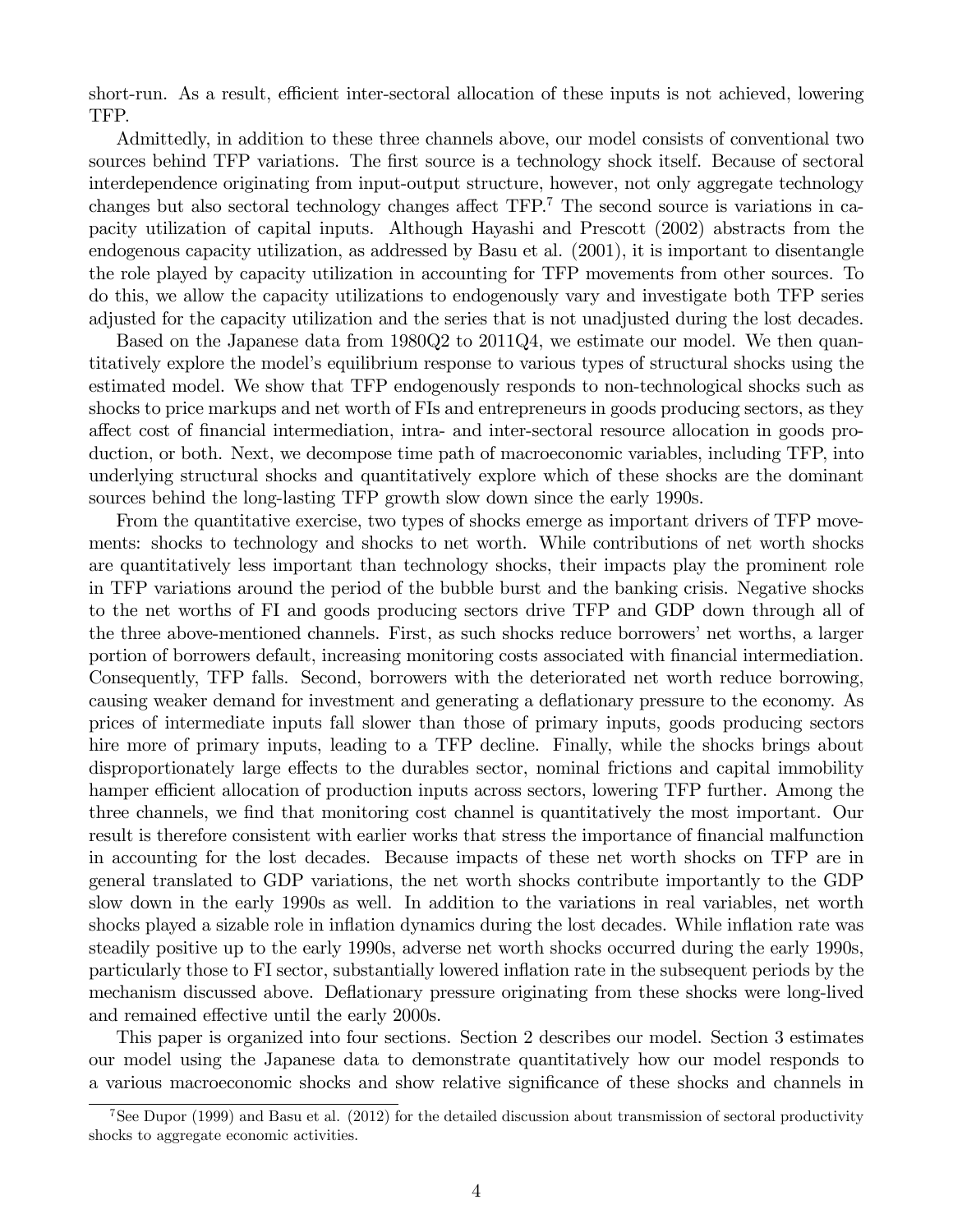accounting for TFP variations during the lost decades. Section 4 draws a conclusion.

# 2 The economy

Figure 2 describes our model structure. The economy consists of five sectors: the household sector, the financial intermediary (FI) sector, the non-durables sector, the durables sector, and the government sector. The household sector consists of two agents, the representative household and the investors. The representative household supplies labor inputs to the goods-producing sectors, earn wage, make deposit to the investors, and receive repayment in return. The investors collect deposits from the household and lend them to the FI sector by making credit contracts called IF contracts with the FIs. The FIs raise the external fund from the investor through the IF contracts and lend it to the goods-producing sectors by making credit contracts with each of the sectors. We call each of the contracts, the FEC and the FED contract, respectively. Each goodsproducing sector consists of three agents, the entrepreneurs, the capital goods producer, and the goods producers. The entrepreneurs raise external fund from the FIs, purchase capital goods from the capital goods producers using the fund, and provide the capital goods to the goods producers. They then earn the rental price of the capital goods in return, accumulating the earnings as the net worth. The capital goods producer purchases investment goods from the durables sector and produce the capital goods. The goods producers produce goods from labor input, capital goods, and intermediate goods. Government sector consists of the government and the central bank. The government collects tax from the household sector and spends the tax revenue for the government purchase. The central bank adjusts the nominal interest rate so as to stabilize the inflation rate.

### 2.0.1 Credit Contracts

The FIs make three credit contracts with other sectors. The first contract is the credit contract with the investors (the IF contract). The second and the third contract are the credit contract with the non-durables sector and the durables sector (the FEC contract and the FED contract, respectively). Similarly to BGG (1999) and HSU (2011), setting of the credit contracts are built upon costly state verification problem. The outline of the three credit contracts are shown in Figure 3.

### 2.0.2 FEC and FED Contract

#### Basic Setting

The FEC and FED contract are made between a specific type of FI and a continuum of the entrepreneurs that are attached to the FI in the two goods-producing sectors. In period  $t$ , each type i FI offers a loan contract to an infinite number of group  $j_{i_{\xi}}$  entrepreneurs in sector  $\xi$  for  $\xi = c, x$ .<sup>89</sup> An entrepreneur in group  $j_{i_{\xi}}$  owns net worth  $N_{j_{i_{\xi}}}(s^t)$  and purchases capital of  $Q_{\xi}(s^t) K_{j_{i_{\xi}}}(s^t)$ , where  $s^t$  is the whole history of states until period  $t$ ,  $Q_{\xi}(s^t)$  is the price paid per unit of capital and  $K_{j_{i_{\xi}}}(s^t)$  is the quantity of capital purchased by the group  $j_{i_{\xi}}$  entrepreneur. Since the net worth

<sup>&</sup>lt;sup>8</sup>We hereafter utilize the subscript  $\xi = c$  to denote non-durable sector and  $\xi = x$  to denote the durables sector.  $9F0$ llowing HSU (2011), we assume that the monitoring cost that arises in the credit contracts between a type

i FI and group  $j_{i_{\xi}^{*}}$  entrepreneurs for  $i_{\xi} \neq i_{\xi}^{*}$  is high so that group  $j_{i_{\xi}^{*}}$  cannot raise external fund from a type i FI. By the similar assumption, a direct credit contract between the investors and the entrepreneurs is left out from our analysis.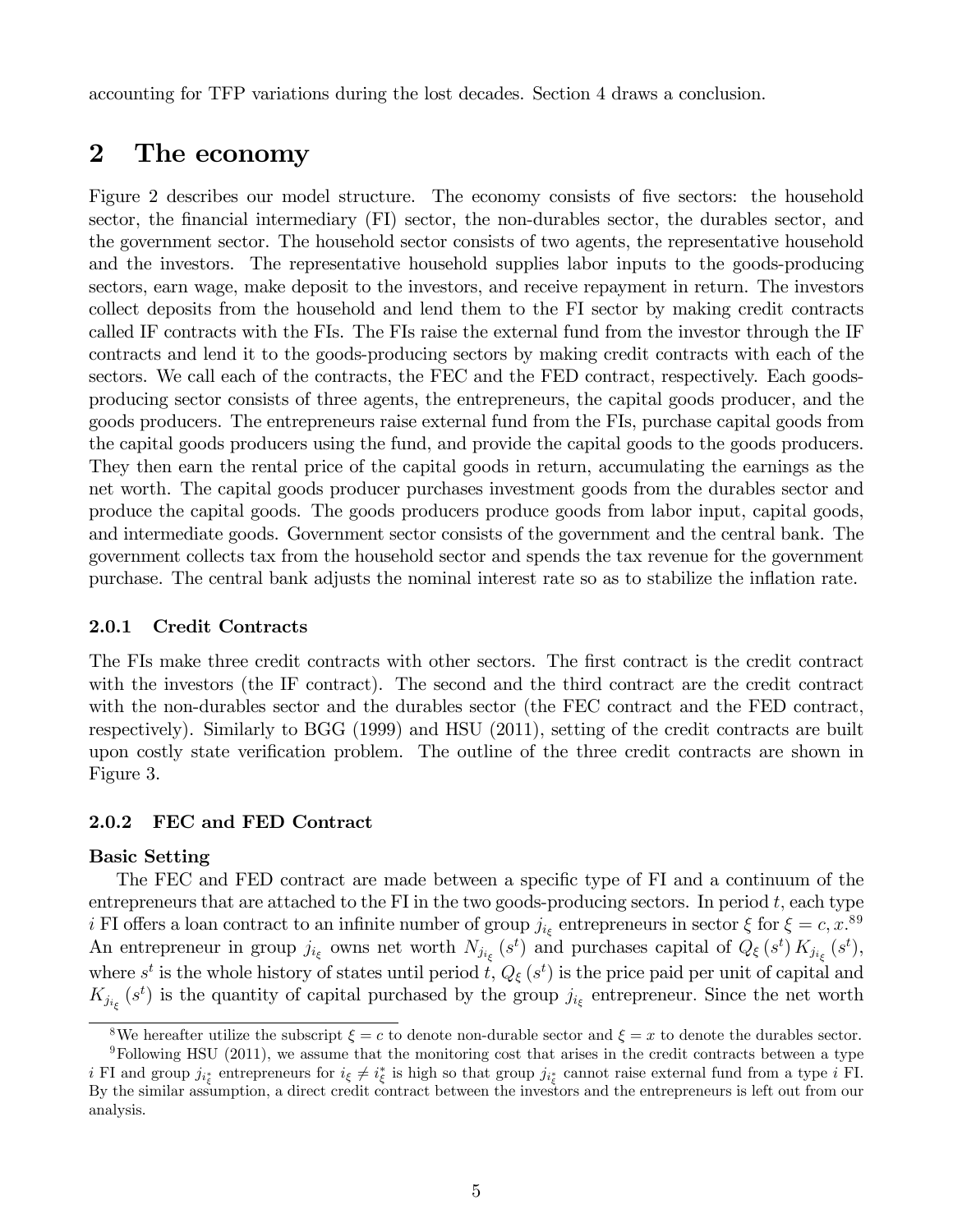$N_{j_{i_{\xi}}}(s^t)$  of the entrepreneurs is smaller than the amount of the capital purchase  $Q_{\xi}(s^t) K_{j_{i_{\xi}}}(s^t)$ , the entrepreneur raises the rest of the funds  $Q_{\xi}(s^t) K_{j_{i_{\xi}}}(s^t) - N_{j_{i_{\xi}}}(s^t)$  from the type *i* FI.

The return to the capital received by an entrepreneur in group  $j_{i_{\xi}}$  is a product of two elements: an aggregate return to capital  $R_{\xi}(s^{t+1})$  that is specific to sector  $\xi$  and an idiosyncratic productivity shock  $\omega_{j_{i_{\xi}}}(s^{t+1})$ , that is specific to the entrepreneur.<sup>10</sup> There is informational asymmetry between lenders and borrowers and the FI  $i$  cannot observe the realization of the idiosyncratic shock  $\omega_{j_{i_{\xi}}}(s^{t+1})$  without paying the monitoring cost  $\mu_{\xi}$ . Under this costly state verification environment, the FEC and FED contract specify:

- amount of debt that the group  $j_{i_{\xi}}$  entrepreneur borrows from a type i FI,  $Q_{\xi}(s^t) K_{j_{i_{\xi}}}(s^t)$   $N_{j_{i_{\xi}}}(s^t)$ , and
- cut-off value of idiosyncratic productivity shock  $\omega_{j_{i_{\xi}}}(s^{t+1})$ , which we denote by  $\overline{\omega}_{j_{i_{\xi}}}(s^t)$ , such that the group  $j_{i_{\xi}}$  entrepreneur repays its debt if  $\omega_{j_{i_{\xi}}}(s^{t+1}) \ge \overline{\omega}_{j_{i_{\xi}}}(s^t)$  and declares the default if otherwise. $11$

#### Entrepreneurs' participation constraint in goods-producing sector  $\xi$

A group  $j_{i_{\xi}}$  entrepreneur joins the FEC or FED contract only when the return from the credit contract is at least equal to the opportunity cost. The contracts state that if entrepreneurs do not default, ex post, they receive the net return to its capital holdings:

$$
\left(\omega_{j_{i_{\xi}}}\left(s^{t+1}\right)-\overline{\omega}_{j_{i_{\xi}}}\left(s^{t}\right)\right)R_{\xi}\left(s^{t+1}\right)Q_{\xi}\left(s^{t}\right)K_{j_{i_{\xi}}}\left(s^{t}\right).
$$

The entrepreneurial loan rate is therefore given by

$$
r_{j_{i_{\xi}}}\left(s^{t+1}\right) \equiv \frac{\overline{\omega}_{j_{i_{\xi}}}\left(s^{t}\right)R_{\xi}\left(s^{t+1}\right)Q_{\xi}\left(s^{t}\right)K_{j_{i_{\xi}}}\left(s^{t}\right)}{Q_{\xi}\left(s^{t}\right)K_{j_{i_{\xi}}}\left(s^{t}\right) - N_{\xi,j_{i_{\xi}}}\left(s^{t}\right)}.
$$
\n(1)

Instead of participating in the contracts, a group  $j_{i_{\xi}}$  entrepreneur can purchase capital goods using only its own net worth  $N_{j_{i_{\xi}}}(s^{t})$ . In this case, ex ante, the entrepreneur expects to receive the earning  $R_{\xi}(s^{t+1}) N_{j_{i_{\xi}}}(s^t)$ , and ex post it receives the earning  $\omega_{j_{i_{\xi}}}(s^{t+1}) R_{\xi}(s^{t+1}) N_{j_{i_{\xi}}}(s^t)$ . The FEC and FED contract is agreed by a group  $j_{i_{\xi}}$  entrepreneurs therefore only when the following inequality is expected to hold:

$$
\sum_{s^{t+1}} \Pr\left(s^{t+1}\right) R_{\xi}\left(s^{t+1}\right) Q_{\xi}\left(s^{t}\right) K_{j_{i_{\xi}}}\left(s^{t}\right) \left(\int_{\overline{\omega}_{,j_{i_{\xi}}}\left(s^{t}\right)}^{\infty}\left(\omega_{\xi} - \overline{\omega}_{j_{i_{\xi}}}\left(s^{t}\right)\right) dF_{\xi}\left(\omega_{\xi}\right) \right) \ge \sum_{s^{t+1}} \Pr\left(s^{t+1}\right) R_{\xi}\left(s^{t+1}\right) N_{j_{i_{\xi}}}\left(s^{t}\right) \text{ for } \forall j_{i_{\xi}}.\tag{2}
$$

Note that  $Pr(s^{t+1})$  is probability weight attached to state  $s^{t+1}$ .

 $10$  Here, the idiosyncratic productivity shock is a unit mean, lognormal random variable distributed independently over time and across entrepreneurs in sector  $\xi$ . We express its density function by  $f_{\xi}(\bullet)$  and its cumulative distribution function by  $F_{\xi}(\bullet)$ .

 $11$ The cut-off value of the FEC and the FED contracts are dependent only on the entrepreneurial net worth of the two goods-producing sector in period t, and invariant to the aggregate state in period  $t + 1$ .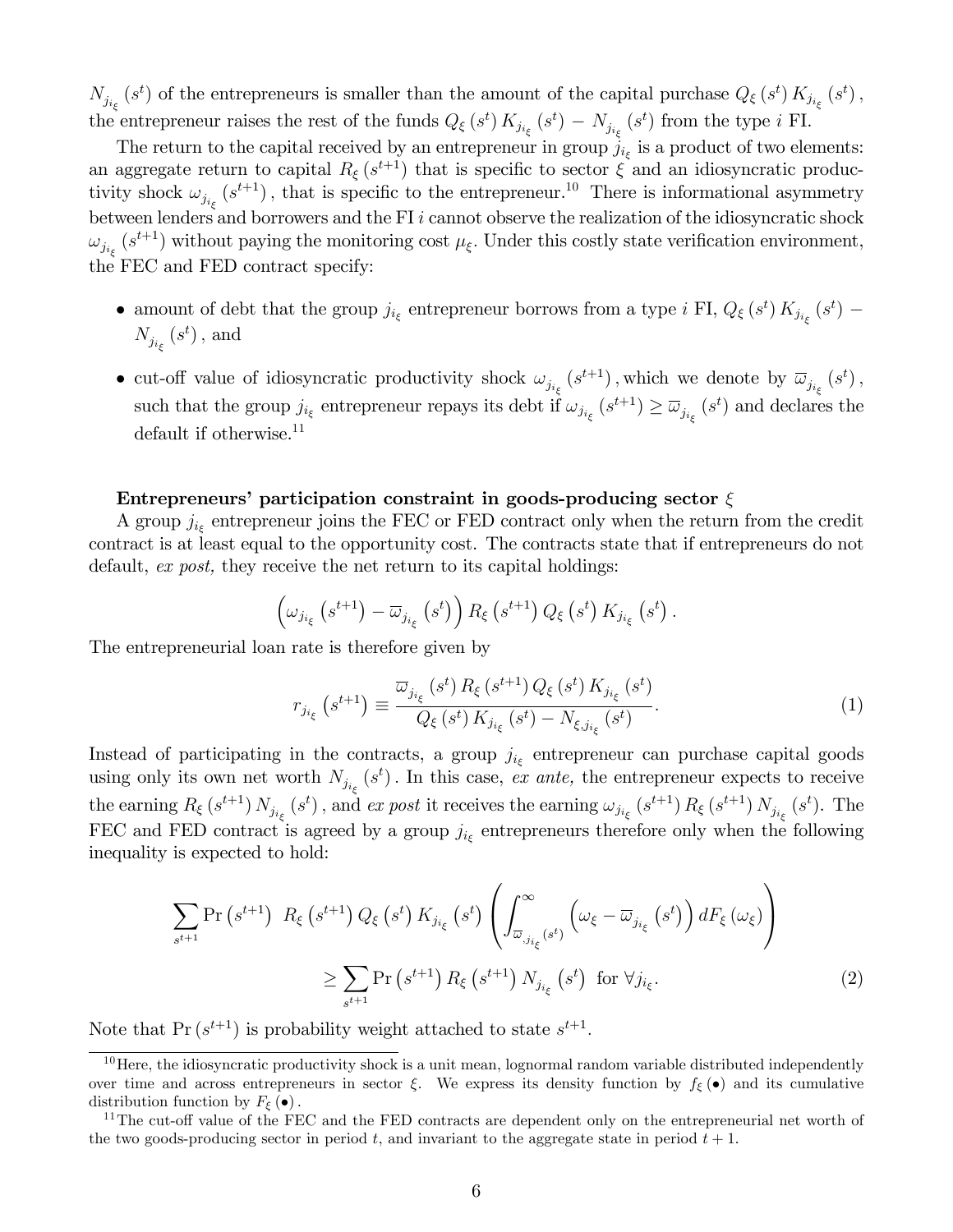#### FIs' profit from the credit contracts with the goods-producing sectors

From FIs' perspective, equation (2) states their expected earnings from the FEC and FED contract are given by

$$
\sum_{s^{t+1}} \Pr\left(s^{t+1}\right) \left[ \sum_{\xi=c,x} \int_{j_{i_{\xi}}} R_{\xi}\left(s^{t+1}\right) \Phi_{\xi_i}\left(s^{t}\right) Q_{\xi}\left(s^{t}\right) K_{j_{i_{\xi}}}\left(s^{t}\right) dj_{i_{\xi}} \right],
$$

where

$$
\Phi_{\xi_i}\left(s^t\right) \equiv \int_{\overline{\omega}_{j_{i_\xi}}\left(s^t\right)}^{\infty} \overline{\omega}_{j_{i_\xi}}\left(s^t\right) dF_{\xi}\left(\omega_{\xi}\right) + \left(1 - \mu_{\xi}\right) \int_0^{\overline{\omega}_{j_{i_\xi}}\left(s^t\right)} \omega_{\xi} dF_{\xi}\left(\omega_{\xi}\right), \text{ for } \xi = c, x. \tag{3}
$$

Note that term associated with  $\mu_{\xi}$  accounts for the *ex post* monitoring cost that a type *i* FI pays when a group  $j_{i_{\xi}}$  entrepreneur in sector  $\xi$  declares the default.

The type i FI makes a contract with a infinite number of group  $j_{i_{\xi}}$  entrepreneur in sector  $\xi$ with the same size of cut-off value  $\overline{\omega}_{j_{i_{\xi}}}$ . This is because as discussed in HSU (2011), the cut-off value is dependent on the ratio of amount of capital purchase over the entrepreneurial net worth which is identical across  $j_{i_{\xi}}$ . Consequently, the FI's expected total return from both the FEC and the FED contract can be expressed by

$$
\sum_{s^{t+1}} \Pr\left(s^{t+1}\right) \sum_{\xi=c,x} \Phi_{\xi_i}\left(s^t\right) R_{\xi}\left(s^{t+1}\right) Q_{\xi}\left(s^t\right) K_{i_{\xi}}\left(s^t\right),\tag{4}
$$

where

$$
K_{i_{\xi}}\left(s^{t}\right) \equiv \int_{j_{i_{\xi}}} K_{j_{i_{\xi}}}\left(s^{t}\right) d j_{i_{\xi}}, \text{ for } \xi = c, x.
$$

For the convenience of analysis below, we define the total amount of net worth held by the group  $j_{i_{\xi}}$  entrepreneur in sector  $\xi$ .

$$
N_{\xi,i}\left(s^{t}\right) \equiv \int_{j_{i_{\xi}}} N_{j_{i_{\xi}}}\left(s^{t}\right) d j_{i_{\xi}}, \text{ for } \xi = c, x.
$$

#### 2.0.3 IF Contract

#### Basic setting

The IF contract is made between an investor and a continuum of the FIs. As discussed above, in period t, each type i FI, holding the net worth  $N_{F,i}(s^t)$ , makes loans to group  $j_{i_{\xi}}$  entrepreneurs in sector  $\xi$  at an amount of  $Q_{\xi}(s^t) K_{\xi,i}(s^t) - N_{\xi,i}(s^t)$ . Since the FI i's net worth is smaller than its loans to the entrepreneurs in the two sectors, it borrows the funds  $\sum_{\xi=c,x} [Q_{\xi}(s^t) K_{\xi,i}(s^t) - N_{\xi,i}(s^t)]$  $-N_{F,i}(s^t)$  from the investor. The FI are also hit by an idiosyncratic productivity shock  $\omega_{F,i}(s^{t+1})$ that represents technological differences across the FIs, for example, those associated with risk management, maturity mismatch control, and loan securitization. Consequently, ex post, the FI's net receipt is given  $by^{12}$ 

 $12$ Similarly to the entrepreneurial idiosyncratic productivity shock, the FIs' idiosyncractic productivity shock is a unit mean, lognormal random variable distributed independently over time and across FIs i. Its density function and its cumulative distribution function are given by  $f_F(\bullet)$  and  $F_F(\bullet)$ , respectively.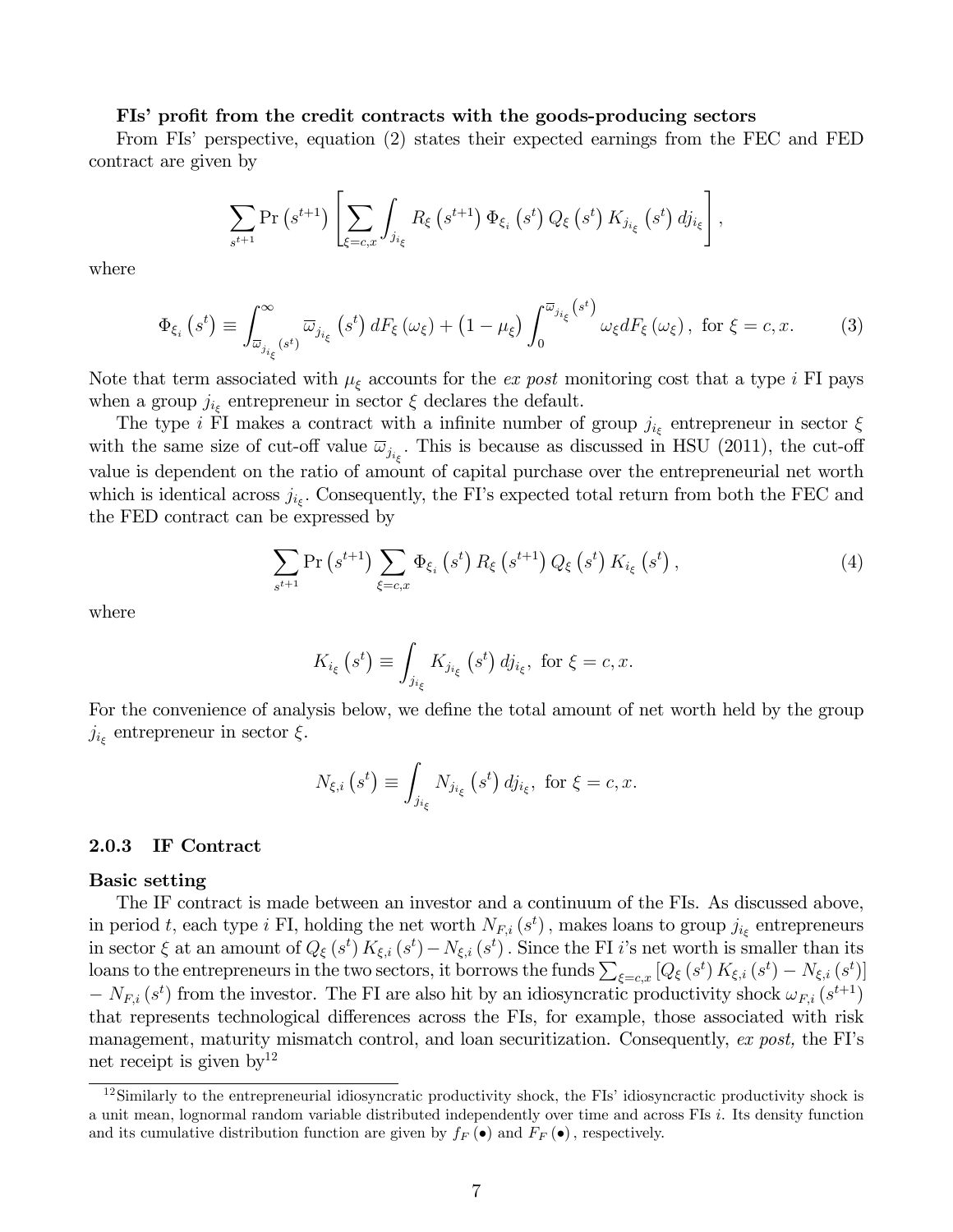$$
\omega_{F,i}\left(s^{t+1}\right)\left[\sum_{\xi=c,x}\Phi_{\xi_i}\left(s^t\right)R_{\xi}\left(s^{t+1}\right)Q_{\xi}\left(s^t\right)K_{i_{\xi}}\left(s^t\right)\right].
$$

There is informational asymmetry between the investors and the FIs. The investors can observe the realization of the idiosyncratic shock only by paying the monitoring cost  $\mu_F$ . Under this environment, the IF contract specifies:

- amount of debt that a type i FI borrows from the investor,  $\sum_{\xi=c,x} [Q_{\xi}(s^t) K_{\xi,i}(s^t) N_{\xi,i}(s^t)]$  $-N_{F,i}(s^t)$ , and
- cut-off value of idiosyncratic shock  $\omega_{F,i}(s^{t+1})$ , which we denote by  $\overline{\omega}_{F,i}(s^t)$ , such that the FI repays debt if  $\omega_{F,i} (s^{t+1}) \ge \overline{\omega}_{F,i} (s^{t+1}|s^t)$  and declares the default if otherwise.<sup>13</sup>

According to the IF contracts, a portion of the FIs  $\int_{\overline{\omega}_{F,i}(s^{t+1}|s^t)}^{\infty} dF_F(\omega_F)$  do not default and the rest of them default. Ex post, a default FI i receives none and a non-default FI i receives earnings:

$$
\left(\omega_{F,i}\left(s^{t+1}\right)-\overline{\omega}_{F,i}\left(s^{t+1}|s^{t}\right)\right)\left(\sum_{\xi=c,x}\Phi_{\xi_{i}}\left(s^{t}\right)R_{\xi}\left(s^{t+1}\right)Q_{\xi}\left(s^{t}\right)K_{i_{\xi}}\left(s^{t}\right)\right).
$$

The FIs' loan rate confronting the non-default FI  $i$  is therefore given by

$$
r_{F}\left(s^{t+1}|s^{t}\right) \equiv \frac{\overline{\omega}_{F,i}\left(s^{t+1}|s^{t}\right)\left(\sum_{\xi=c,x}\Phi_{\xi_{i}}\left(s^{t}\right)R_{\xi}\left(s^{t+1}\right)Q_{\xi}\left(s^{t}\right)K_{i_{\xi}}\left(s^{t}\right)\right)}{\sum_{\xi=c,x}\left[Q_{\xi}\left(s^{t}\right)K_{\xi,i}\left(s^{t}\right)-N_{\xi,i}\left(s^{t}\right)\right]-N_{F,i}\left(s^{t}\right)}.
$$
\n(5)

### Investors' participation constraint

Investors participate in the IF contracts only when it is better off. Given the risk-free rate of return in the economy  $R(s^t)$ , the investor's net receipt from the IF contracts must at least equal the return from the risk-free investment. That is

$$
\left[\Phi_{F,i}\left(s^{t+1}|s^t\right)\left[\sum_{\xi=c,x}\Phi_{\xi_i}\left(s^t\right)R_{\xi}\left(s^{t+1}\right)Q_{\xi}\left(s^t\right)K_{i_{\xi}}\left(s^t\right)\right]\right]
$$
\n
$$
\geq R\left(s^t\right)\left[\sum_{\xi=c,x}\left[Q_{\xi}\left(s^t\right)K_{\xi,i}\left(s^t\right)-N_{\xi,i}\left(s^t\right)\right]-N_{F,i}\left(s^t\right)\right] \text{ for } \forall i,s^{t+1},\tag{6}
$$

where

$$
\Phi_{F,i}\left(s^{t+1}|s^t\right) \equiv \int_{\overline{\omega}_{F,i}\left(s^{t+1}|s^t\right)}^{\infty} \overline{\omega}_{F,i}\left(s^{t+1}|s^t\right) dF_F\left(\omega_F\right) + \left(1 - \mu_F\right) \int_0^{\overline{\omega}_{F,i}\left(s^{t+1}|s^t\right)} \omega_F dF_F\left(\omega_F\right). \tag{7}
$$

 $13$ Similarly to BGG (1999), we assume that the contents of the FI contracts are contingent on aggregate states so that participating constraint regarding the investors hold with equality for all of the states in  $t + 1$ .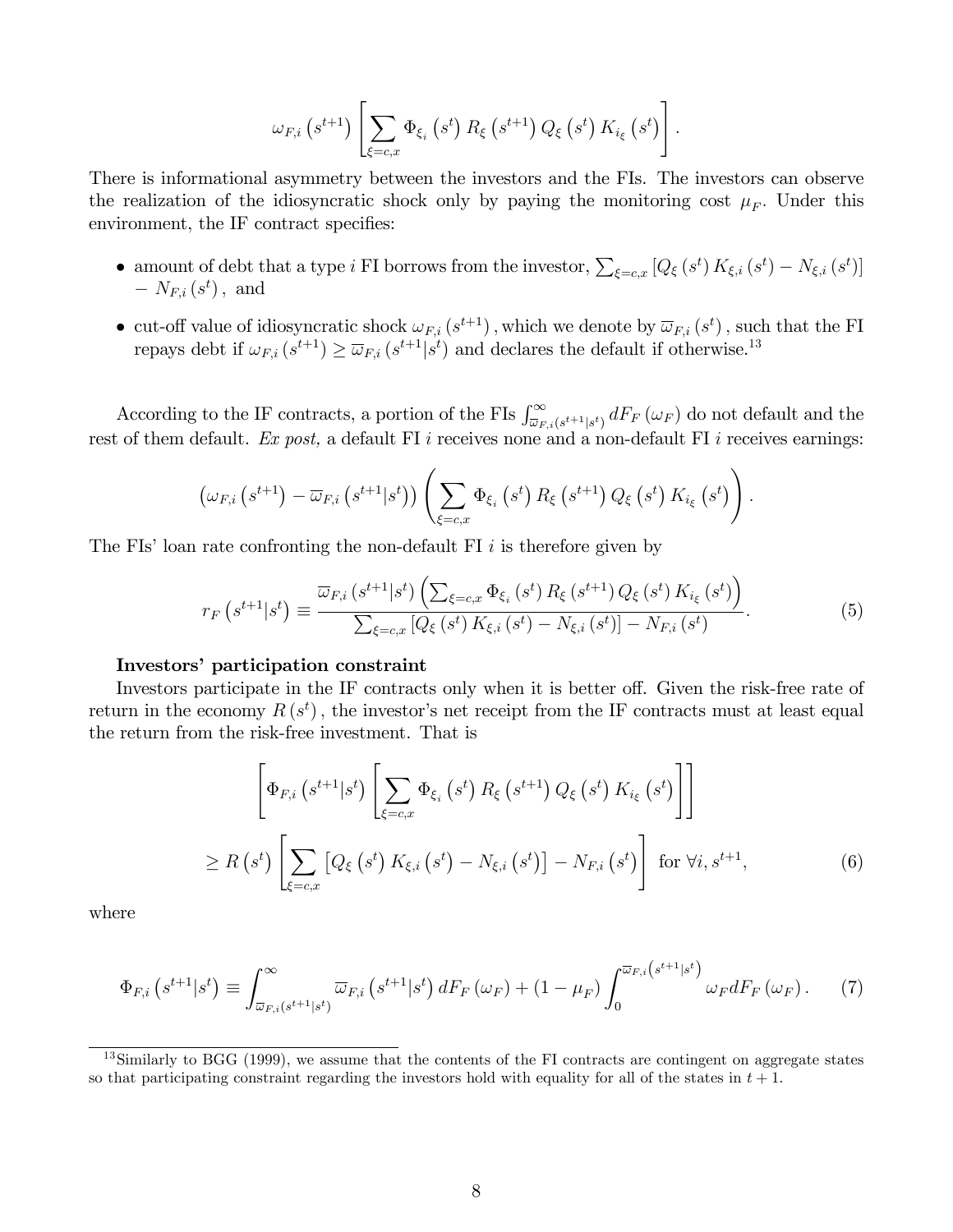#### 2.0.4 Optimal Credit Contract chosen by the FI

Given the structure of the FEC, FED, and IF contract, a type i FI optimally chooses capital goods purchased from capital goods producing sectors, the cut-off value in the three classes of contracts, respectively. As shown in HSU (2011), since all types of FIs are identical in terms of  $\Phi_{\xi_i}$ , the expected profit of a type  $i$  FI is given by

$$
\sum_{s^{t+1}} \Pr\left(s^{t+1}\right) \left[ \int_{\overline{\omega}_F\left(s^{t+1}|s^t\right)}^{\infty} \left(\omega_F - \overline{\omega}_F\left(s^{t+1}|s^t\right)\right) dF_F\left(\omega_F\right) \right] \left[ \sum_{\xi=c,x} \Phi_{\xi}\left(s^{t+1}|s^t\right) R_{\xi}\left(s^{t+1}|s^t\right) Q_{\xi}\left(s^t\right) K_{i_{\xi}}\left(s^t\right) \right] \tag{8}
$$

The FI then maximizes the term  $(8)$ , subject to the investor's participation constraint  $(6)$  and entrepreneurial participation constraint (2) for  $\xi = c, x$ .

#### 2.0.5 Dynamic Behavior of Net Worth

The main sources of net worth accumulation of the FIs and the entrepreneurs in the goodsproducing sector are the earnings from the credit contracts discussed above. In addition, there are two other sources of earnings. First, FIs and entrepreneurs inelastically supply a unit of labor to the goods-producing sectors and receive labor income  $W_{\zeta}(s^t)$  for  $\zeta = F$ , c, and  $x^{14}$ . Second, each of them is subject to an exogenous disturbance and varies in response to the shock. Their aggregate net worths are then given by

$$
N_F\left(s^{t+1}\right) = \gamma_F V_F\left(s^{t+1}\right) + \sum_{\xi=c,x} \frac{W_{F_{\xi}}\left(s^t\right)}{P_{CPI}\left(s^t\right)} + \varepsilon_{N_F}\left(s^t\right),\tag{9}
$$

$$
N_{\xi}\left(s^{t+1}\right) = \gamma_{\xi}V_{\xi}\left(s^{t+1}\right) + \frac{W_{\xi}\left(s^{t}\right)}{P_{CPI}\left(s^{t}\right)} + \varepsilon_{N_{\xi}}\text{ for }\xi = c, x,\tag{10}
$$

with

$$
V_F\left(s^{t+1}\right) \equiv \left(1 - \Gamma_F\left(\overline{\omega}_F\left(s^{t+1}|s^t\right)\right)\right) \sum_{\xi=c,x} \left[\Phi_{\xi}\left(\overline{\omega}_{\xi}\left(s^t\right)\right) R_{\xi}\left(s^{t+1}\right) Q_{\xi}\left(s^t\right) K_{\xi}\left(s^t\right)\right],
$$
  

$$
V_{\xi}\left(s^{t+1}\right) \equiv \left(1 - \Gamma_{\xi}\left(\overline{\omega}_{\xi}\left(s^t\right)\right)\right) R_{\xi}\left(s^{t+1}\right) Q_{\xi}\left(s^t\right) K_{\xi}\left(s^t\right), \text{ for } \xi = c, x.
$$

Note that each FIs and entrepreneurs in the goods-producing sectors survive to the next period with probability  $\gamma_{\zeta}$ , and those who are in business in period t and fail to survive in period  $t+1$ consume  $(1 - \gamma_{\zeta}) V_{\zeta}(s^t)$  for  $\zeta = F, c, x$ . The exogenous net worth disturbances represented by  $\varepsilon_{N_{\zeta}}(s^t)$  for  $\zeta = F, c, x$ , are i.i.d. and orthogonal to the earnings from the credit contracts. These shocks capture an "asset bubble," "irrational exuberance," or an "innovation in the efficiency of credit contracts," hitting the FI sector or the goods-producing sectors.<sup>15</sup>

<sup>14</sup>See BGG (1999), Christiano, Motto, and Rostagno (2008) and HSU (2011) for the technical reason for introducing inelasitc labor supply from the FIs and the entrepreneurs.

<sup>&</sup>lt;sup>15</sup>The setting of these net worth shocks is borrowed from Gilchrist and Leahy (2002). See also CMR (2008) and Nolan and Thoenissen (2009) for the interpretation of these net worth shocks under credit market imperfection. In these studies, the exit ratio of entrepreneurs  $\gamma_{\zeta}$  obeys the stochastic law of motion, generating an unexpected change in the entrepreneurial net worth.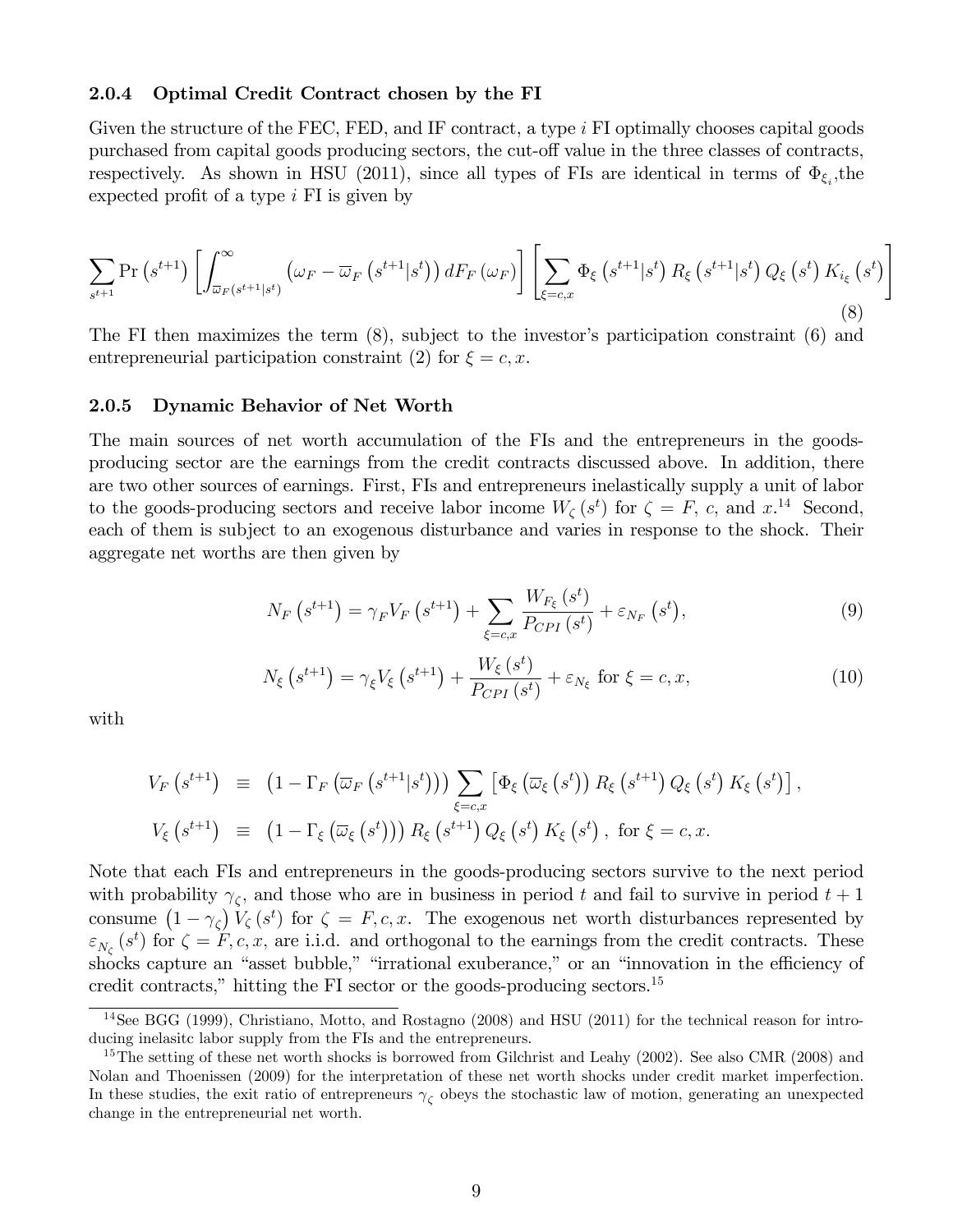### 2.1 Households

#### Set up

Household  $h$  is an infinitely-lived representative agent with preference over the non-durables consumption,  $C(h, s^t)$ , service from the stock of durables,  $D(h, s^t)$ , and work effort,  $L_{\xi}(h, s^t)$  for  $\xi = c, x$ , as described in the expected utility function, (11)

$$
U_0 \equiv \sum_{t=0}^{\infty} \sum_{s^t} \Pr\left(s^t\right) \beta^t \left[ \log\left(C^{\psi_c}\left(h, s^t\right) D^{\psi_d}\left(h, s^t\right)\right) - \varphi \frac{\left(\sum_{\xi=c, x} L_{\xi}\left(h, s^t\right)\right)^{1+v}}{1+v} \right],\tag{11}
$$

where  $\beta \in (0,1)$  is the discount factor,  $v > 0$  is the inverse of the Frisch labor-supply elasticity, and  $\varphi$  is the weighting assigned to leisure. The parameter  $\psi_{\xi} \in (0,1)$  for  $\xi = c, d$  represents relative weights on utility from consuming each goods. The budget constraint for household  $h$  is given by

$$
\sum_{\xi=c,x} P_{\xi}(s^{t}) \xi(h,s^{t}) + S(i,s^{t}) \leq \left[ \frac{\sum_{\xi=c,x} W_{\xi}(h,s^{t}) L_{\xi}(h,s^{t})}{-\sum_{\xi=c,x} \frac{\kappa_{w_{\xi}}}{2} \left( \frac{W_{\xi}(h,s^{t})}{W_{\xi}(h,s^{t-1})} - 1 \right)^{2} W_{\xi}(s^{t}) L_{\xi}(s^{t})} \right],
$$
(12)

where  $P_{\xi}(s^t)$  denotes nominal prices of goods  $\xi$ ,  $S(h, s^{t-1})$  is the saving,  $R_s(s^t)$  is the nominal rate on deposit,  $\Omega(h, s^t)$  is the nominal profit returned to the household, and  $\tau(s^t)$  is the lump-sum nominal transfer from the government.  $W_{\xi}(h, s^t)$  is the nominal wage and  $W_{\xi}(s^t)$  is aggregate indices of the nominal wage in sector  $\xi$ . The second term in the right hand side of the equation stands for the nominal cost associated with adjusting nominal wage  $W_{\xi}(h, s^t)$ , and  $\kappa_{w_{\xi}}$  is parameter that governs the size of the cost.

#### Labor supply decision

Household h has the monopolistic power in its differentiated labor input  $L_{\xi}(h, s^t)$  in sector  $\xi$ . The demand of the differentiated labor is given by

$$
L_{\xi}\left(h,s^{t}\right) = \left(\frac{W_{\xi}\left(h,s^{t}\right)}{W_{\xi}\left(s^{t}\right)}\right)^{-\theta_{W_{\xi}}\left(s^{t}\right)} L_{\xi}\left(s^{t}\right) \text{ for } \xi = c,x,\tag{13}
$$

where  $L_{\xi}(s^{t})$  is aggregate indices of labor input in sector  $\xi$  that is defined as

$$
L_{\xi}\left(s^{t}\right) = \left[\int_{0}^{1} L_{\xi,t}\left(h,s^{t}\right)^{(\theta_{W_{\xi}}\left(s^{t}\right)-1)/\theta_{W_{\xi}}\left(s^{t}\right)}dh\right]^{\theta_{W_{\xi}}\left(s^{t}\right)/(\theta_{W_{\xi}}\left(s^{t}\right)-1)} \text{ for } \xi = c,x,
$$

where  $\theta_{Wc}(s^t)$  and  $\theta_{W_x}(s^t) \in (1,\infty)$  deliver time-varying elasticity of labor demand for differentiated labor input with respect to wages.

#### Durables accumulation

The law of motion for the stock of durable is given by

$$
D\left(h, s^{t}\right) = (1 - \delta_{d}) D_{t-1} \left(h, s^{t-1}\right) + \left(1 - \frac{\kappa_{dd}}{2} \left(\frac{X_{t} \left(h, s^{t}\right)}{X_{t-1} \left(h, s^{t-1}\right)} - 1\right)^{2}\right) X_{t} \left(h, s^{t}\right), \tag{14}
$$

where  $\delta_d \in (0, 1)$  is the depreciation rate of the durables stock, and  $\kappa_{dd}$  is the parameter associated with durable stock adjustment.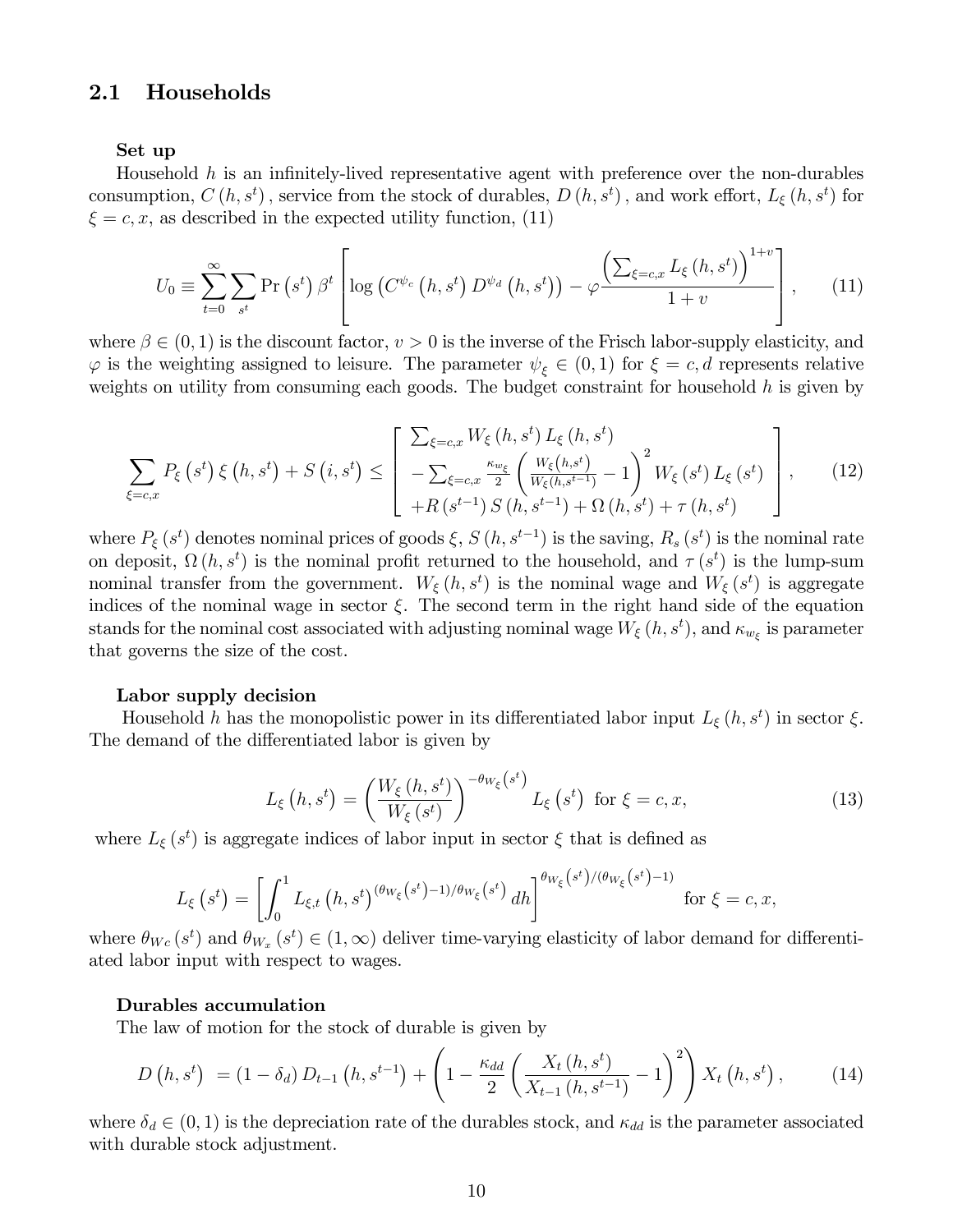### 2.2 Goods Producers

#### Set up

The economy consists of two distinct sectors of production: the non-durables sector and the durables sector. Following the specification of the model described by Huang et al.  $(2004)$ , we assume that both sectors contain a continuum of firms, each producing differentiated products, as indexed by  $l \in [0, 1]$ ,  $m \in [0, 1]$ , respectively. We use  $C_g(s^t)$  to denote a gross output of composite of differentiated non-durables  $\{C_g(l, s^t)\}\|_{l\in[0,1]},$  and  $X_g(s^t)$  to denote a gross output of composite of differentiated durables  $\{X_g(m, s^t)\}\vert_{m\in[0,1]}$ . The production functions of the two composites are

$$
C_g\left(s^t\right) = \left[\int_0^1 C_g\left(l, s^t\right)^{1 - \left(\theta_{P_c}\left(s^t\right)\right)^{-1}} dl\right]^{\frac{\theta_{P_c}\left(s^t\right)}{\theta_{P_c}\left(s^t\right) - 1}}, \ X_g\left(s^t\right) = \left[\int_0^1 X_g\left(m, s^t\right)^{1 - \left(\theta_{P_x}\left(s^t\right)\right)^{-1}} dm\right]^{\frac{\theta_{P_x}\left(s^t\right)}{\theta_{P_x}\left(s^t\right) - 1}}
$$

;

where  $\theta_{P_{\xi}}(s^t) \in (1,\infty)$  denotes the time-varying elasticity of substitution between products in sector  $\xi$ . The composite products are produced in an aggregation sector that faces perfect competition. The demand functions for the non-durables firm  $l$  and for the durables firm  $m$  are derived from the optimization behavior of the aggregation sector, represented by

$$
C_g\left(l, s^t\right) = \left[\frac{P_c\left(l, s^t\right)}{P_c\left(s^t\right)}\right]^{-\theta_{P_c}\left(s^t\right)} C_g\left(s^t\right) \text{ and } X_g\left(m, s^t\right) = \left[\frac{P_x\left(m, s^t\right)}{P_x\left(s^t\right)}\right]^{-\theta_{P_x}\left(s^t\right)} X_g\left(s^t\right),\tag{15}
$$

where  $P_{\xi}(s^{t})$  is the prices of the composite of goods produced in sector  $\xi$ . These prices are related to the prices of the non-durables  $\{P_c(l, s^t)\}\|_{l\in[0,1]}$  and the durables  $\{P_x(m, s^t)\}\|_{m\in[0,1]}$  by

$$
P_c\left(s^t\right) = \left[\int_0^1 P_c\left(l, s^t\right)^{1-\theta_{P_c}\left(s^t\right)} dl\right]^{\frac{1}{1-\theta_{P_c}\left(s^t\right)}} \text{ and } P_x\left(s^t\right) = \left[\int_0^1 P_x\left(m, s^t\right)^{1-\theta_{P_x}\left(s^t\right)} dm\right]^{\frac{1}{1-\theta_{P_x}\left(s^t\right)}}.
$$

In our economy, the composites serve either as final goods, such as consumption goods and investment goods, or as intermediate production inputs. The allocation of the gross output of the non-durables is

$$
C_g(s^t) = C(s^t) + G_c(s^t) + \int_0^1 \Psi_c(t, s^t) dt + \int_0^1 \Psi_d(m, s^t) dm
$$
  
+ 
$$
\sum_{\xi=c,x} \left[ \mu_{\xi} \left( \int_0^{\overline{\omega}_{\xi}} \omega_{\xi} dF_{\xi}(\omega_{\xi}) \right) R_{\xi}(s^t) Q_{\xi}(s^{t-1}) K_{\xi}(s^{t-1}) \right]
$$
  
+ 
$$
\sum_{\xi=c,x} \left[ \mu_F \left( \int_0^{\overline{\omega}_F} \omega_F dF_F(\omega_F) \right) \Phi_{\xi}(\overline{\omega}_{\xi}(s^t)) R_{\xi}(s^t) Q_{\xi}(s^{t-1}) K_{\xi}(s^{t-1}) \right]
$$
  
+ 
$$
\sum_{\xi=c,x,F} (1 - \gamma_{\xi}) V_{\xi}(s^t).
$$
(16)

where  $\{\Psi_c(l, s^t)\}\$  lelest are intermediate production inputs used by firm l in the non-durables sector, and  $\{\Psi_d(m, s^t)\}\vert_{m\in[0,1]}$  are intermediate production inputs used by firm m in the durables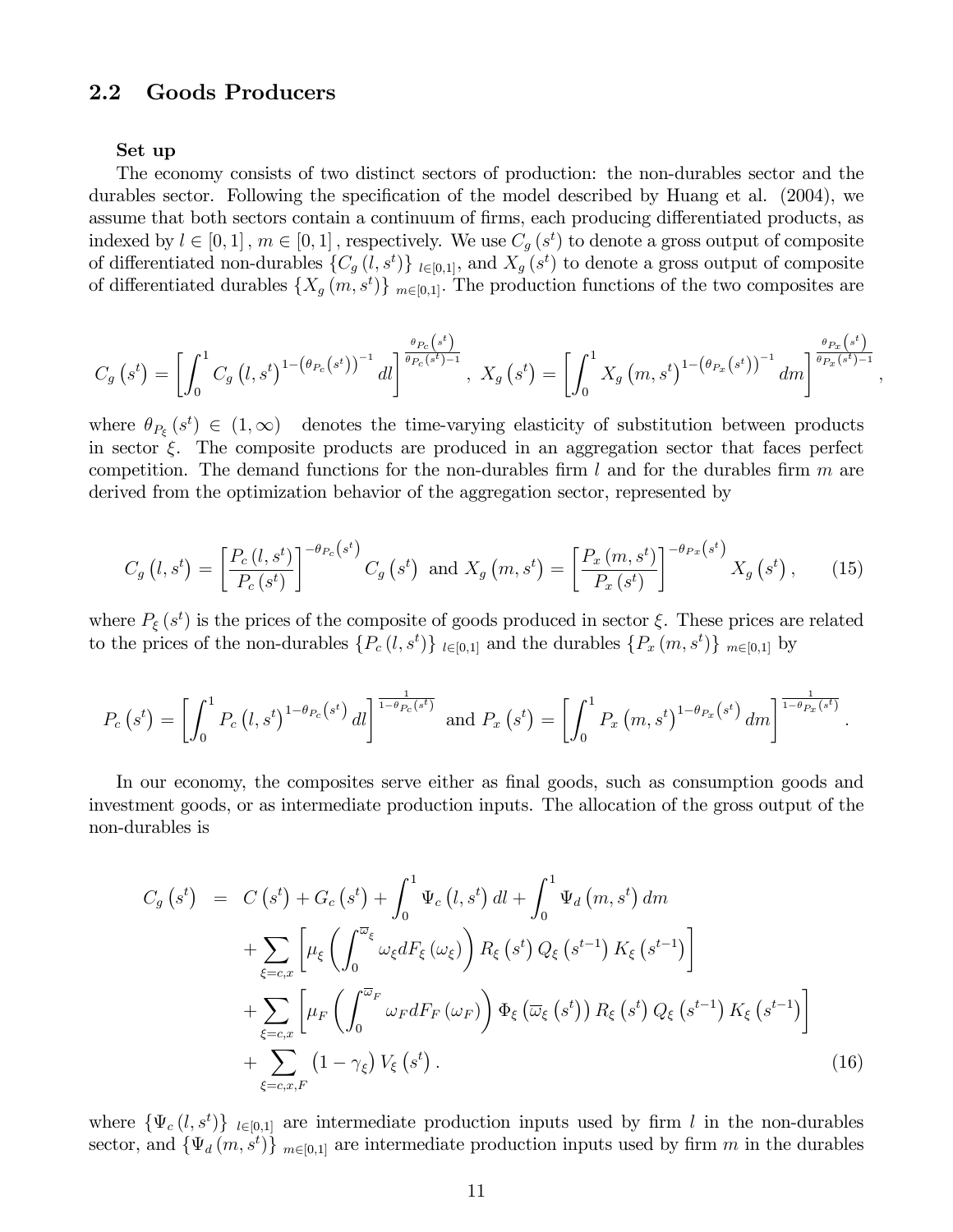sector. In addition, as shown in the forth and fifth terms, we assume that non-durable is used by the FIs in monitoring for defaulted FIs and entrepreneurs. The similar equation holds for a composite of durables  $X_g(s^t)$  and intermediate production inputs  $\{\Gamma_c(l,s^t)\}\;_{l\in[0,1]},\;\{\Gamma_d(m,s^t)\}\;$  $_{m\in[0,1]}$ . The gross output of the durables is used as final consumption goods and intermediate production inputs but also as investment goods and government purchase:

$$
X_{t}^{g}(s^{t}) = X(s^{t}) + \int_{0}^{1} \Gamma_{c}(l, s^{t}) dl + \int_{0}^{1} \Gamma_{x}(m, s^{t}) dm + \sum_{\xi = c, x} I_{\xi}(s^{t}) + G_{x}(s^{t}) \qquad (17)
$$

#### Production function

The inputs used by firms in each sector are labor, capital and intermediate inputs. The production function of firm  $l$  in the non-durables sector is given by

$$
C_g(l, s^t) = \frac{Z(s^t) A(s^t) \Psi_c(l, s^t)^{\gamma_{11}} \Gamma_c(l, s^t)^{\gamma_{21}} [L_c(l, s^t)^{\alpha}]^{1-\gamma_{11}-\gamma_{21}}}{\times \left[ [K_c(l, s^t) U_c(l, s^t)]^{1-\alpha-\alpha_E-\alpha_{FI}} \right]^{1-\gamma_{11}-\gamma_{21}} - F_c}
$$
(18)

Similarly, the production function of firm  $m$  in the durables sector is given by

$$
X_g\left(m, s^t\right) = \frac{Z\left(s^t\right)Z_x\left(s^t\right)A\left(s^t\right)A_x\left(s^t\right)\Psi_x\left(m, s^t\right)^{\gamma_{12}}\Gamma_x\left(m, s^t\right)^{\gamma_{22}}\left[L_x\left(m, s^t\right)^{\alpha}\right]^{1-\gamma_{12}-\gamma_{22}}}{\times\left[\left[K_x\left(m, s^t\right)U_x\left(l, s^t\right)\right]^{1-\alpha-\alpha_E-\alpha_{FI}}\right]^{1-\gamma_{12}-\gamma_{22}}-F_x}.
$$
\n(19)

Here,  $Z(s^t)$ ,  $Z_x(s^t)$ , are non-stationary component of technology that is common to the goodsproducing sectors and that is specific to the durables producing sector respectively.  $A(s^t)$  and  $A_x(s^t)$  are stationary component of technology that is common to the goods-producing sectors and that is specific to the durables producing sector respectively. The parameters  $\gamma_{\xi\hat{\xi}}$  for  $\xi, \hat{\xi} = 1, 2$ denote the cost share of total expenditure on inputs in sector  $\xi$  due to the purchase of intermediate inputs from sector  $\hat{\xi}$ . We assume that the values of  $\gamma_{\xi\hat{\xi}}$  are identical across firms in the same sector.  $\{L_c(l, s^t), L_x(m, s^t)\}, \{K_c(l, s^t), K_x(m, s^t)\}, \text{ and } \{U_c(l, s^t), U_x(m, s^t)\}\text{ are labor inputs, }$ capital inputs, and capital utilization rate in firm l and firm  $m$ .  $\alpha$  is the labor share of primary inputs in the two sectors.  $F_c$  and  $F_x$  are fixed costs that are identical for all firms<sup>16</sup>.

Firms l and m in the two goods producing sectors are price-takers in the input markets. In this set-up, the cost-minimization problem of firm l in the non-durables sector and firm  $m$  in the durables sector yield the following marginal cost function:

$$
MC_c(t,s^t) = \frac{\bar{\phi}_c P_c(s^t)^{\gamma_{11}} P_x(s^t)^{\gamma_{21}}}{A(s^t) Z(s^t)} \left[ \frac{W_c(s^t)^{\alpha} W_{E_c}(s^t)^{\alpha_{E_c}} W_{E_d}(s^t)^{\alpha_{E_d}}}{\times W_{F_c}(s^t)^{\alpha F} \tilde{R}_c(s^t)^{1-\alpha-\alpha_E-\alpha_F}} \right]^{1-\gamma_{11}-\gamma_{21}} ,
$$
  

$$
MC_d(m,s^t) = \frac{\bar{\phi}_d P_c(s^t)^{\gamma_{12}} P_x(s^t)^{\gamma_{22}}}{A(s^t) A_d(s^t) Z(s^t) Z_d(s^t)} \left[ \frac{W_d(s^t)^{\alpha} W_{E_c}(s^t)^{\alpha_{E_c}} W_{E_d}(s^t)^{\alpha_{E_d}}}{\times W_{F_d}(s^t)^{\alpha_F} \tilde{R}_d(s^t)^{1-\alpha-\alpha_E-\alpha_F}} \right]^{1-\gamma_{12}-\gamma_{22}} .
$$
 (20)

where  $\bar{\phi}_{\xi}$  is constant and  $\tilde{R}_{\xi}(s^t)$  is nominal gross return to capital usage,  $K_c(l, s^t) U_c(l, s^t)$  and  $K_x(m, s^t) U_x(m, s^t)$ , in sector  $\xi$ . We assume that a capital utilization rate is determined by

 $^{16}F_c$  and  $F_x$  are set so that there is no incentive for a firm in one sector to enter into the market of other products. This condition implies that the profits from operating in either of the two sectors are zero at the steady state (Huang et al., 2004).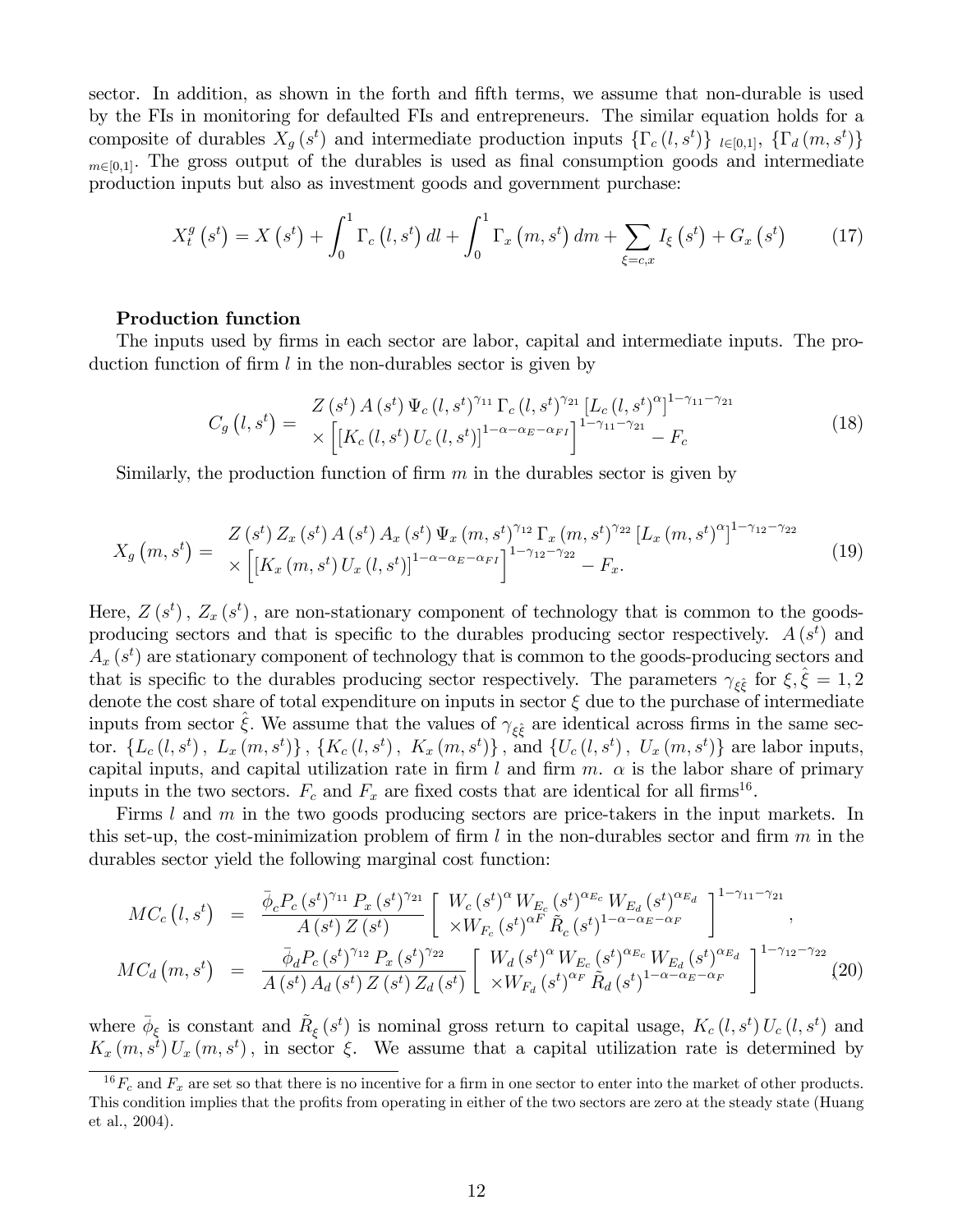entrepreneurs in sector  $\xi$  for  $\xi = c, x$ , and choosing capital utilization  $U_{\xi}(s^{t})$  incurs the real cost of

$$
\frac{\kappa_U K_{\xi}\left(s^t\right)U_{\xi}\left(s^t\right)^{\Upsilon_U+1}-1}{\Upsilon_U+1},
$$

where  $\kappa_U$  and  $\Upsilon_U$  are parameters that govern capital utilization rate. The nominal gross returns to capital in the goods-producing sectors then are expressed by the aggregate returns by the following equations.

$$
R_{\xi}\left(s^{t+1}|s^{t}\right) = \frac{\frac{U_{\xi}\left(s^{t}\right)\tilde{R}_{\xi}\left(s^{t}\right)}{P_{CPI}(s^{t})} - \frac{Q\left(s^{t}\right)\left(\kappa_{U}U_{\xi}\left(s^{t}\right)^{\Upsilon_{U}+1}-1\right)}{\Upsilon_{U}+1} + (1-\delta)Q_{\xi}\left(s^{t}\right)}{\left(Q_{\xi}\left(s^{t-1}\right), \text{ for } \xi = c, x
$$

where  $P_{CPI}(s^t)$  is the aggregate CPI.

#### Price setting

Firm  $l$  in the non-durables sector are monopolistic competitors in the products market where they set prices for their products  $P_c(l, s^t)$  in reference to the demand given by  $(15)$ . It can reset the prices solving the following problem:

$$
\max\{P_c(l,s^t)\}\sum_{q=0}^{\infty}\sum_{s^{t+q}}\Pr\left(s^{t+q}\right)\frac{\Lambda_{t,t+q}}{\Lambda_{t,t}}\frac{\Pi_c\left(l,s^{t+q}\right)}{P_c\left(s^{t+q}\right)}\tag{21}
$$

$$
s.t. \Pi_c(l, s^{t+q}) = \frac{P_c(l, s^{t+q}) C_g(l, s^{t+q}) - MC_c(l, s^{t+q}) (C_g(l, s^{t+q}) + F_c)}{-\frac{\kappa_{p_c}}{2} \left(\frac{P_c(l, s^{t+q})}{P_c(l, s^{t+q-1})} - 1\right)^2 P_c(s^{t+q}) C_g(s^{t+q})}
$$

where  $\Lambda_{t,t+q}$  is the Lagrange multiplier associated with budget constraint (12), and  $\kappa_{p_c}$  is the parameter associated with non-durables price adjustment. The price setting of the durables sector is conducted in the similar way.

### 2.3 Capital Goods Producer

Capital goods producers in sector  $\xi$  for  $\xi = c, x$  converts investment goods  $I_{\xi}(s^{t})$  purchased from durables sector to capital goods  $K_{\xi}(s^t)$ , using technology  $F_{I_{\xi}}(s^t)$ , and sell it to the entrepreneurs with price  $Q_{\xi}(s^{t})$ . The capital goods producers' problem is to maximize the profit function given below:

$$
\max_{I_{\xi}(s^{t})} \sum_{q=0}^{\infty} \sum_{s^{t+q}} \Pr\left(s^{t+q}\right) \Lambda_{t,t+q} \left[ Q_{\xi}\left(s^{t+q}\right) \left(K_{\xi}\left(s^{t+q}\right) - (1-\delta) K_{\xi}\left(s^{t+q-1}\right)\right) - \frac{P_{x}\left(s^{t}\right) I_{\xi}\left(s^{t+q}\right)}{P_{CPI}\left(s^{t}\right)} \right],
$$

where  $F_{I_{\xi}}$  is defined as follows:

$$
F_{I_{\xi}}\left(I_{\xi}\left(s^{t+q}\right), I_{\xi}\left(s^{t+q-1}\right), \kappa_{I_{\xi}}\left(s^{t+q}\right)\right) \equiv \frac{\kappa_{I_{\xi}}\left(s^{t+q}\right)}{2} \left(\frac{I_{\xi}\left(s^{t+q}\right)}{I_{\xi}\left(s^{t+q-1}\right)} - 1\right)^2,
$$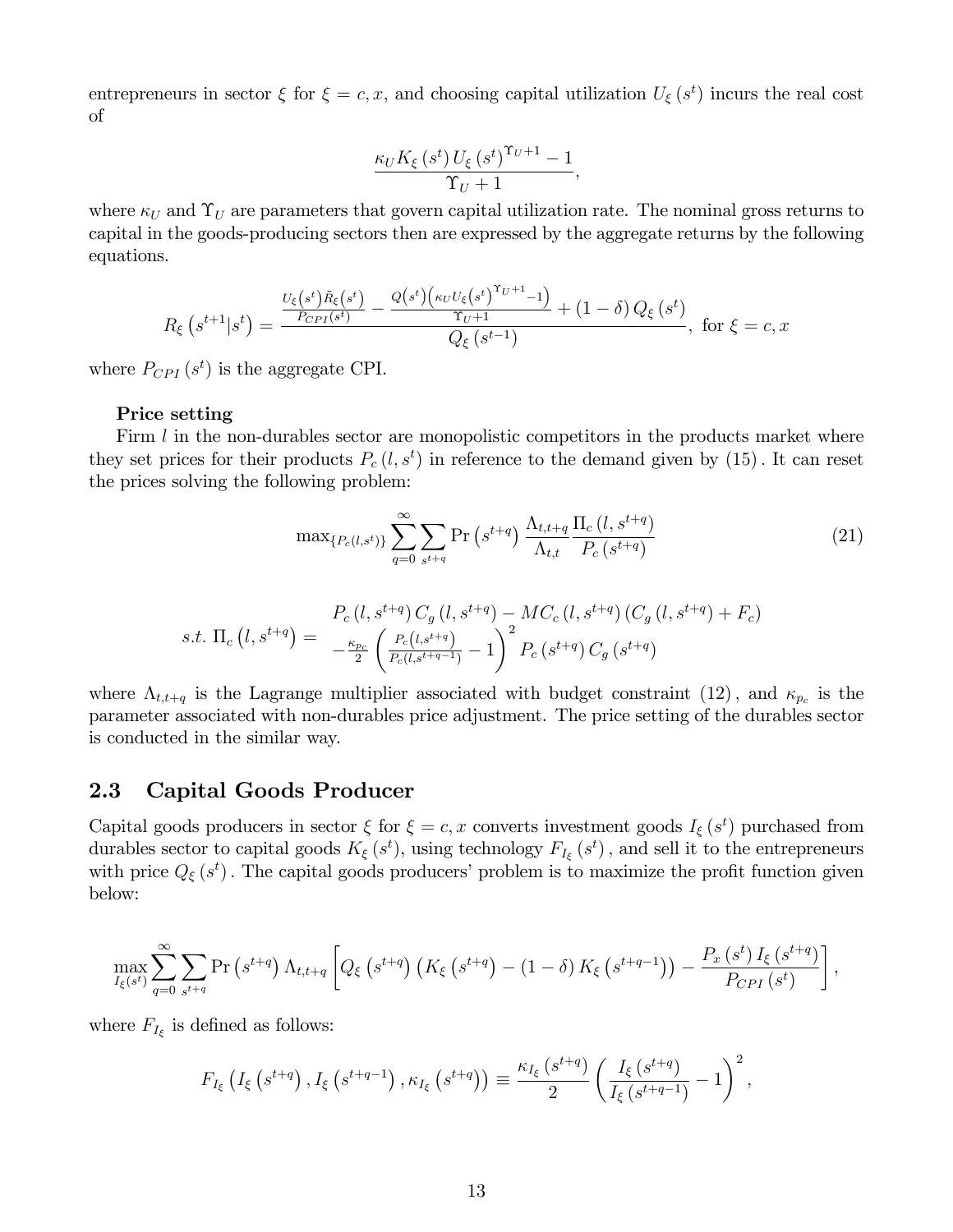where  $\kappa_{\xi}(s^{t+q})$  is a time-varying parameter that is associated with investment adjustment cost in sector  $\xi$ <sup>17</sup> As capital depreciates in each period, the evolvement of total capital is given by

$$
K_{\xi}\left(s^{t}\right) = \left(1 - F_{I_{\xi}}\left(I_{\xi}\left(s^{t}\right), I_{\xi}\left(s^{t-1}\right)\right)\right) I_{\xi}\left(s^{t}\right) + \left(1 - \delta\right) K_{\xi}\left(s^{t-1}\right). \tag{22}
$$

where  $\delta \in (0, 1)$  is the depreciation rate of the capital stock.

### 2.4 Defining Aggregate Variables

The real GDP  $Y_t$  is defined as the weighted average of value-added components:

$$
Y(s^{t}) \equiv \left[C(s^{t}) + G_{c}(s^{t})\right]^{\psi_{Y_{c}}}\left[X(s^{t}) + G_{x}(s^{t}) + \sum_{\xi = c,x}\left[I_{\xi}(s^{t})\right]\right]^{\psi_{Y_{x}}},\tag{23}
$$

where  $\psi_{Y_{\xi}}$  is the steady-state expenditure share for the value-added produced by sector  $\xi$  over the total expenditure. The inflation of GDP deflator and CPI,  $\pi(s^t)$  and  $\pi_{CPI}(s^t)$ , are defined by

$$
\pi\left(s^{t}\right) = \prod_{\xi=c,x} \left(\frac{P_{\xi}\left(s^{t}\right)}{P_{\xi}\left(s^{t-1}\right)}\right)^{\psi_{Y_{\xi}}}\text{ and }\pi_{CPI}\left(s^{t}\right) = \prod_{\xi=c,x} \left(\frac{P_{\xi}\left(s^{t}\right)}{P_{\xi}\left(s^{t-1}\right)}\right)^{\psi_{PCE_{\xi}}},\tag{24}
$$

where  $\psi_{PCE_{\xi}}$  is the steady-state share of the consumption expenditure for goods produced from sector  $\xi$  over the total consumption expenditure. The real interest rate is given by the Fischer equation that connects the nominal interest rate set by the government sector  $R_n(s^t)$  and the expected inflation:

$$
R(s^{t}) = \frac{R_{n}(s^{t})}{\sum_{s^{t+1}} \Pr(s^{t+1}) \pi(s^{t+1}|s^{t})}.
$$

### 2.5 Government Sector

The government collects a lump-sum tax  $\tau(s^t)$  from the household to finance government purchase  $P_{\xi}(s^t) G_{\xi}(s^t)$  whose amount is exogenously given. We assume that a balanced budget is maintained in each period  $t$  as follows:

$$
\sum_{\xi=c,x} P_{\xi}\left(s^{t}\right) G_{\xi}\left(s^{t}\right)=\tau\left(s^{t}\right)
$$

The central bank adjusts policy rate according to the following Taylor rule:

$$
R_n\left(s^t\right) = R_n\left(s^{t-1}\right)^{\rho} \pi\left(s^t\right)^{(1-\rho)\varphi} \exp\left(\epsilon_{R_n}\left(s^t\right)\right). \tag{25}
$$

Here,  $\rho \in (0, 1)$  is the persistency parameter of the monetary policy rule,  $\varphi > 1$  is the policy weight attached to the inflation rate and  $\epsilon_{R_n}(s^t)$  is an i.i.d. shock to the rule.

<sup>&</sup>lt;sup>17</sup>A term for used capital  $K_{\xi}(s^t)$  sold by the entrepreneurs at the end of the period  $t-1$  does not appear in the equation: This is because, following BGG (1999), we assume that the price of capital that the entrepreneurs sell back to the capital goods producers, say  $\overline{Q}_{\xi}(s^t)$  , is close to the price of newly produced capital  $Q_{\xi}(s^t)$  around the steady state.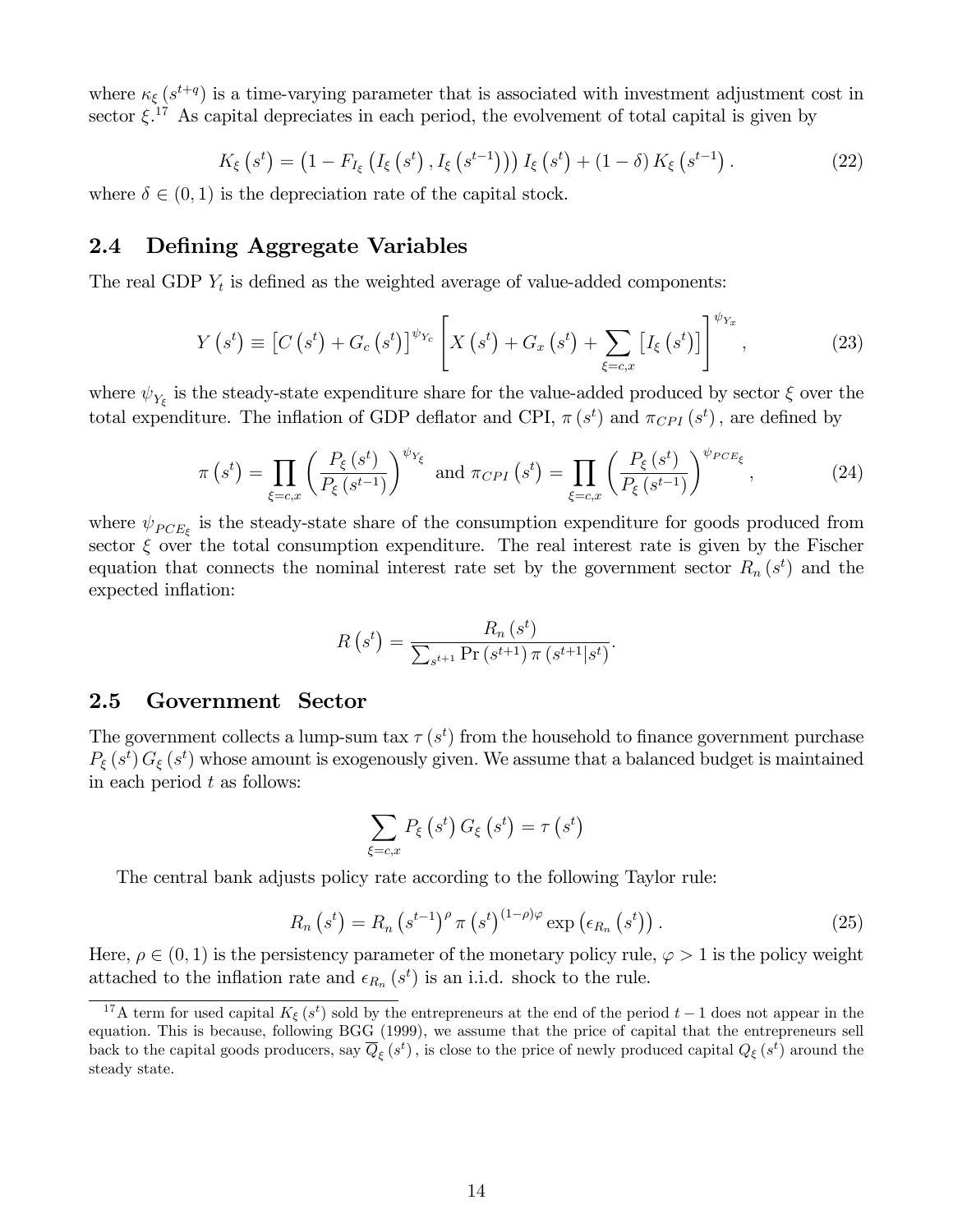### 2.6 Shock Process

The exogenous variables, the permanent technology common in the goods-producing sectors  $Z(s^t)$ , the permanent technology specific to the durables sector  $Z_x(s^t)$ , the exogenous components in net worth variations in borrowing sector  $\varepsilon_{N_F}(s^t)$ ,  $\varepsilon_{N_c}(s^t)$ ,  $\varepsilon_{N_x}(s^t)$ , the government spending  $G_{\xi}(s^t)$ , the investment adjustment cost  $\kappa_{I_{\xi}}(s^t)$ , the price markup  $\theta_{P_{\xi}}(s^t)$ , and the wage markup  $\theta_{W_{\zeta}}(s^t)$ in goods-producing sector  $\xi$ , and the technology of capacity utilization of capital inputs  $Z_U(s^t)$ evolve according to the equation below:

$$
\ln Z(s^{t}) = \ln Z(s^{t-1}) + u_{Z}(s^{t}), u_{Z}(s^{t}) = \rho_{Z}u_{Z}(s^{t-1}) + \epsilon_{Z}(s^{t}),
$$
  
\n
$$
\ln Z_{x}(s^{t}) = \ln Z_{x}(s^{t-1}) + u_{Z_{x}}(s^{t}), u_{Z_{x}}(s^{t}) = \rho_{Z_{x}}u_{Z_{x}}(s^{t-1}) + \epsilon_{Z_{x}}(s^{t}),
$$
  
\n
$$
\epsilon_{N_{\zeta}}(s^{t}) = \rho_{N_{\zeta}}\epsilon_{N_{\zeta}}(s^{t-1}) + \epsilon_{N_{\zeta}}(s^{t}), \text{ for } \zeta = F, c, \text{ and } x,
$$
  
\n
$$
\ln G_{\xi}(s^{t}) = (1 - \rho_{G_{\xi}}) \ln G_{\xi} + \rho_{G_{\xi}} \ln G_{\xi}(s^{t-1}) + \epsilon_{G_{\xi}}(s^{t}), \text{ for } \xi = c, x,
$$
  
\n
$$
\ln \kappa_{I_{\xi}}(s^{t}) = (1 - \rho_{I_{\xi}}) \ln \kappa_{I_{\xi}} + \rho_{I_{\xi}} \ln \kappa_{I_{\xi}}(s^{t-1}) + \epsilon_{I_{\xi}}(s^{t}), \text{ for } \xi = c, x,
$$
  
\n
$$
\ln \theta_{P_{\xi}}(s^{t}) = (1 - \rho_{P_{\xi}}) \ln \theta_{P_{\xi}} + \rho_{P_{\xi}} \ln \theta_{P_{\xi}}(s^{t-1}) + \epsilon_{P_{\xi}}(s^{t}), \text{ for } \xi = c, x,
$$
  
\n
$$
\ln \theta_{W_{\xi}}(s^{t}) = (1 - \rho_{W_{\xi}}) \ln \theta_{W_{\xi}} + \rho_{W_{\xi}} \ln \theta_{W_{\xi}}(s^{t-1}) + \epsilon_{W_{\xi}}(s^{t}), \text{ for } \xi = c, x,
$$
  
\n
$$
\ln Z_{U}(s^{t}) = (1 - \rho_{U}) \ln Z_{U} + \rho_{U} \ln Z_{U}(s^{t-1}) + \epsilon_{U}(s^{t}),
$$

where  $\rho_Z$ ,  $\rho_{Z_x}$ ,  $\rho_{N_F}$ ,  $\rho_{N_c}$ ,  $\rho_{N_x}$ ,  $\rho_{G_c}$ ,  $\rho_{G_x}$ ,  $\rho_{I_c}$ ,  $\rho_{I_x}$ ,  $\rho_{P_c}$ ,  $\rho_{P_x}$ ,  $\rho_{W_x}$ ,  $\rho_{W_c}$  and  $\rho_U \in (0, 1)$  are the autoregres- $\text{sive root of the corresponding shocks, and } \epsilon_Z \left( s^t \right), \epsilon_{Z_x} \left( s^t \right), \epsilon_{N_F} \left( s^t \right), \epsilon_{N_c} \left( s^t \right), \epsilon_{N_x} \left( s^t \right), \epsilon_{G_x} \left( s^t \right), \ \epsilon_{G_z} \left( s^t \right),$  $\epsilon_{K_c}\left(s^t\right), \, \epsilon_{K_x}\left(s^t\right), \, \epsilon_{P_c}\left(s^t\right), \, \epsilon_{W_c}\left(s^t\right), \, \, \epsilon_{W_x}\left(s^t\right), \text{ and } \epsilon_{U}\left(s^t\right), \text{ are the exogenous i.i.d. shocks}$ that are normally distributed with mean zero.

### 2.7 Equilibrium

An equilibrium consists of a set of prices, for  $\xi = c, x$ ,  $\{P_{\xi}(s^t), W_{\xi}(s^t), R_{\xi}(s^t), \tilde{R}_{\xi}(s^t), R(s^t), R(s^t)\}$  $Q_{\xi}(s^t) \}_{t=0}^{\infty}$ , and the allocations  $\{C(s^t), C_g(s^t), C_g(l,s^t), \Psi_c(l,s^t), \Psi_x(m,s^t), X(s^t), X_g(s^t),$  $X_g(m,s^t)$  ,  $\Gamma_c(l,s^t)$  ,  $\Gamma_x(m,s^t)$  ,  $I_\xi(s^t)$  ,  $L_c(l,s^t)$  ,  $L_x(m,s^t)$  ,  $K_c(l,s^t)$  ,  $K_x(m,s^t)$  ,  $U_c(l,s^t)$  ,  $U_x(m,s^t)$  $\}_{t=0}^{\infty}$ , for all  $l, m \in [0, 1]$ , for given government policy  $\{G(s^t), \tau(s^t), R_n(s^t)\}_{t=0}^{\infty}$ , realization of  $\epsilon_{X}$  exogenous variables  $\{\epsilon_{Z}\left(s^t\right),\epsilon_{Z_d}\left(s^t\right),\epsilon_{R_n}\left(s^t\right),\epsilon_{A}\left(s^t\right),\epsilon_{A_c}\left(s^t\right),\epsilon_{N_F}\left(s^t\right),\epsilon_{N_\xi}\left(s^t\right),\epsilon_{G_\xi}\left(s^t\right),\epsilon_{K_\xi}\left(s^t\right),$  $\epsilon_{P_{\xi}}(s^t), \epsilon_{W_{\xi}}(s^t), \epsilon_U(s^t)\}_{t=0}^{\infty}$ , and initial conditions  $\{N_F(s^{-1})\}, \{N_{\xi}(s^{-1})\}\}$  such that for all  $t$ , the following conditions are satisfied.

 $(i)$  each household h maximizes her utility given the prices;

 $(ii)$  each FI i maximizes its profits given the prices and the net worths;

(iii) each entrepreneurs  $j_{i_c}$  and  $j_{i_x}$  maximizes its profits given the prices and the net worth;

 $(iv)$  goods producer l in the non-durables sector and goods producer m in the durables sector maximize their profits given the prices;

 $(v)$  capital goods producers in the two goods-producing sectors maximize their profit given prices;

 $(vi)$  the government budget constraint holds;

(vii) the central bank sets a policy rate following the Taylor rule; and

 $(viii)$  markets clear.

### 2.8 Endogenous Development of TFP through Three Channels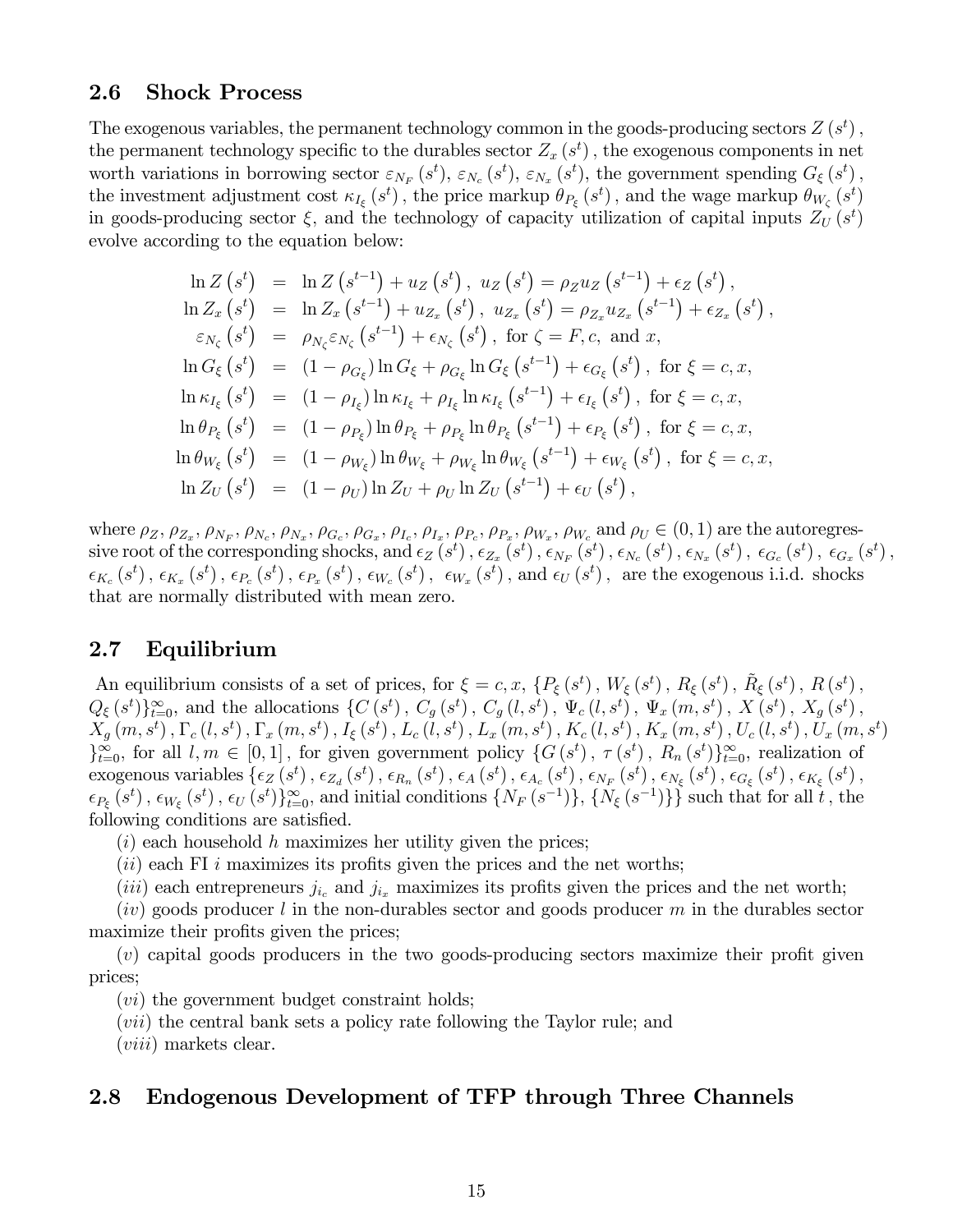#### Defining TFP

In contrast to a standard growth model where TFP movements are fully attributed to exogenously driven technology shocks, TFP in our model varies with non-technology shocks as well. To see this, we define aggregate TFP  $\lambda(s_t)$  following a conventional treatment:

$$
\lambda(s_t) \equiv \frac{Y(s^t)}{\left(\sum_{\xi=c,x} L_{\xi}(s^t)\right)^{\psi_L} \left(\sum_{\xi=c,x} K_{\xi}(s^{t-1})\right)^{1-\psi_L}},\tag{26}
$$

where  $\psi_L$  is the steady state labor share of income. Similarly, we define the sectoral TFP  $\lambda_{\xi}(s_t)$ as follows:

$$
\lambda_{c}(s_{t}) \equiv \frac{C(s^{t}) + G_{c}(s^{t})}{(L_{c}(s^{t}))^{\psi_{L}} (K_{c}(s^{t-1}))^{1-\psi_{L}}}, \text{ and } \lambda_{x}(s_{t}) \equiv \frac{X(s^{t}) + \sum_{\xi = c, x} I_{\xi}(s^{t}) + G_{x}(s^{t})}{(L_{x}(s^{t}))^{\psi_{L}} (K_{x}(s^{t-1}))^{1-\psi_{L}}}
$$
(27)

In addition, to see the role of capacity utilization of capital stock, we define aggregate TFP adjusted for capacity utilization  $\lambda_{adj}(s_t)$  as follows:

$$
\lambda_{adj}(s_t) \equiv \frac{Y(s^t)}{\left(\sum_{\xi=c,x} L_{\xi}(s^t)\right)^{\psi_L} \left(\sum_{\xi=c,x} K_{\xi}(s^{t-1}) U_{\xi}(s^t)\right)^{1-\psi_L}}.
$$
\n(28)

#### Monitoring costs and TFP

There are three channels through which non-technological shocks affect TFP. First, the financial intermediation in our model incurs monitoring costs and wastes the value-added of the non-durables that otherwise serves for the use of households' consumption. The size of the monitoring costs are given in the fifth and sixth terms in the equation  $(16)$ . Other things being equal, the total monitoring costs spent in the economy increase with the three cut-off values of the credit contracts  $\overline{\omega}_c$ ,  $\overline{\omega}_x$ , and  $\overline{\omega}_F$ . As shown in the equation (1) and (5), rise, the cut-off values increase when borrowing rates are high. With higher cut-off values, therefore, a larger portion of borrowers default and more resources are spent for monitoring the output of defaulting borrowers. TFP falls because less non-durables are left for final goods.<sup>18</sup>

#### Intersectoral resource misallocation of factor inputs and TFP

Second, incomplete intersectoral mobility of primary inputs gives a rise to TFP variations. In the model, capital stock is attached to each sector and the rental price of capital goods in the two sectors may temporarily diverge. Labor mobility across sectors is also not insured because of the nominal friction associated with prices and wages. Consequently, primary input prices are not equalized across sectors, giving a rise for intersectoral inefficiency of resource allocation in goods production.

To see this, we arrange the equations  $(18)$  and  $(27)$ , and derive the following expression:

 $18$ In addition to the monitoring costs, as discussed in Basu, Fernald, and Shapiro  $(2001)$ , certain types of adjustment costs, including those of price and wage adjustment, incur similar class of real cost and reduce TFP. Because these adjustments incur zero cost at the steady state, however, they give no first-order effect on the resource constraint in economic dynamics in our model. By contrast, the monitoring costs are positive at the steady state and maintain nonzero quantitative impacts on the resource allocation in economic dynamics. In the quantitative exercise below, we concentrate our analysis on the first-order approximation of the model around the non-stochastic steady state.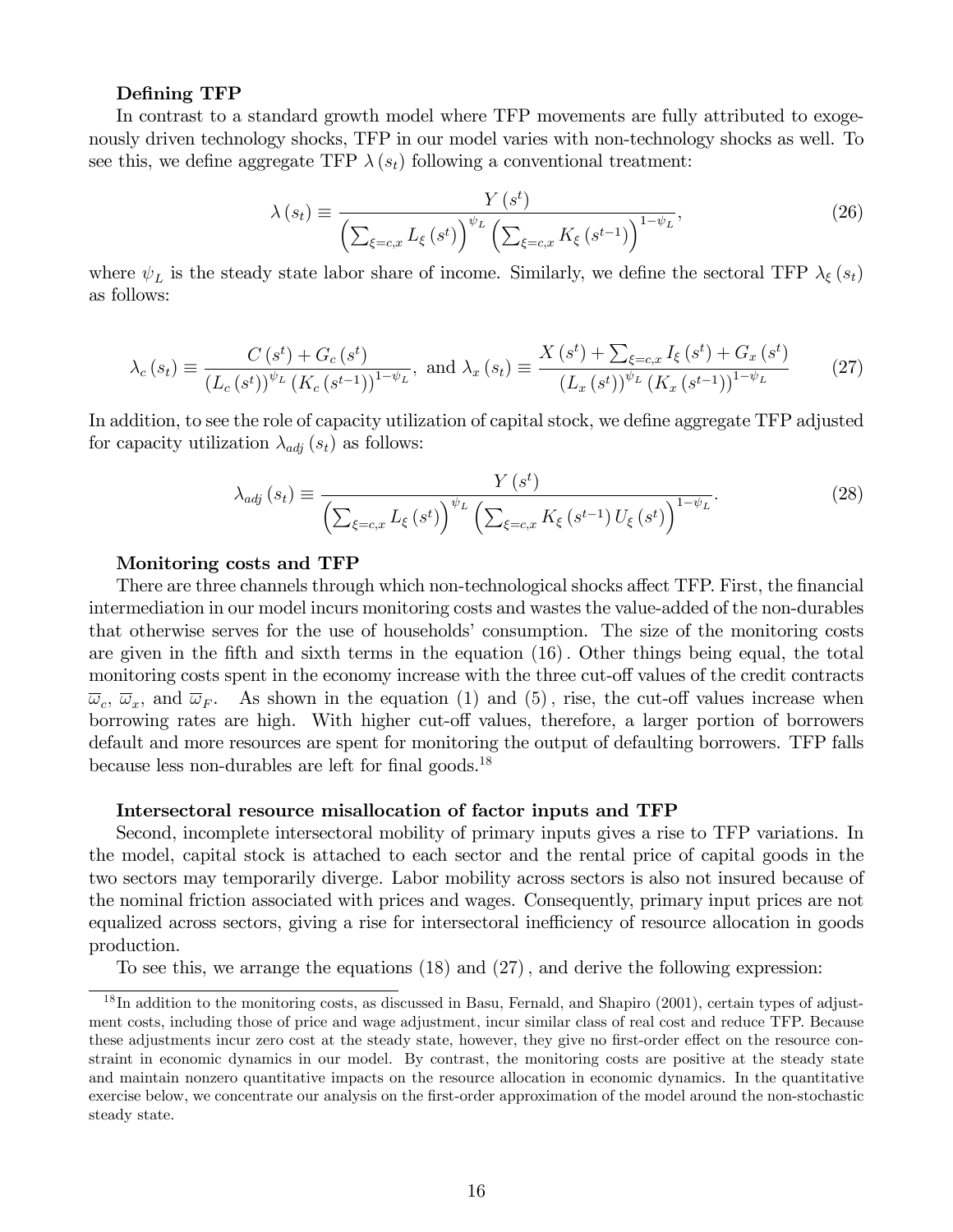$$
\lambda(s_t) = (\lambda_c(s_t))^{\psi_{Y_c}} (\lambda_x(s_t))^{\psi_{Y_x}} \left( \frac{(L_c(s^t))^{\psi_{Y_c}} (L_x(s^t))^{\psi_{Y_x}}}{\sum_{\xi = c, x} L_{\xi}(s^t)} \right)^{\psi_L} \left( \frac{(K_c(s^{t-1}))^{\psi_{Y_c}} (K_x(s^{t-1}))^{\psi_{Y_x}}}{\sum_{\xi = c, x} K_{\xi}(s^{t-1})} \right)^{1-\psi_L}.
$$
\n(29)

The equation indicates that even when sectoral TFPs  $\lambda_c (s_t)$  and  $\lambda_x (s_t)$  are unchanged, the aggregate TFP may vary if composition of primary inputs usages in the goods-producing sectors changes. According to the functional forms associated with the last two terms, sectoral usages of primary inputs are compliments to each other. Any shocks that makes the primary input usages of one sector disproportionately large compared with other sector lower TFP.

#### Intra-sectoral resource misallocation of factor inputs and TFP

Third, as shown in equations  $(18)$  and  $(19)$ , since the goods producers substitute production inputs between intermediate inputs and primary inputs depending on the relative prices, intrasectoral changes of production inputs affect TFP. For instance, if, as a result of adverse shock, the intermediate input price rises relative to primary inputs and the goods producers employ more of primary inputs and reduce intermediate inputs, TFP falls so far as output declines.

To see this channel analytically, based on several simplifying assumptions<sup>19</sup>, we employ equation (16) and (27) and express the TFP in the non-durables sector  $\lambda_c (s_t)$  by the ratio of intermediate inputs over gross output in the non-durables sector  $\left(\int_0^1 \Psi_c(l, s^t) dl\right)/C_g(s^t)$ , as below:

$$
\lambda_c(s_t) \approx \left[Z\left(s^t\right) A\left(s^t\right)\right]^{\frac{1}{1-\gamma_{11}}} \times \left[\left(\int_0^1 \Psi_c\left(l, s^t\right) dl\right) / C_g\left(s^t\right)\right]^{\frac{\gamma_{11}}{1-\gamma_{11}}} \times \left[1 - \left(\int_0^1 \Psi_c\left(l, s^t\right) dl\right) / C_g\left(s^t\right)\right].
$$
\n(30)

The equation indicates that a marginal increase in intermediate usage ratio in a sector generates two opposing effects on the TFP in the same sector. Each of the two effects are captured by the second and the third bracket in the equation, respectively; (i) the first effect is positive, reflecting the increased productivity of primary input as the intermediate input is compliment to primary inputs as shown in production function  $(18)$  and  $(19)$ ,  $(ii)$  the second effect is negative reflecting the reduction of value-added by the increased usage of goods as the intermediate inputs. Quantitatively, the first effect dominates the second effect whenever the intermediate input usage is small. In our model, similarly to Basu (1995), intermediate input usages at the steady state are smaller than efficient level, reflecting the monopolistic competition of goods markets, and the first effect quantitatively dominates the second effect.

## 3 Quantitative Analysis

In this section, we investigate quantitative implication of our model, including working mechanism that drives TFP growth down. Based on the Japanese data, we first estimate the model's parameters and extract seventeen structural shocks; the permanent technology shock in the two goods-producing sectors  $\epsilon_Z(s^t)$ , the permanent technology shock to the durables sector  $\epsilon_{Z_x}(s^t)$ , the monetary policy shock  $\epsilon_{R_n}(s^t)$ , the temporal technology shock to the two goods producing  $\text{sector } \epsilon_A(s^t)$  , the temporal technology shock to the durables sector  $\epsilon_{A_c}(s^t)$  , the net worth shock in

<sup>&</sup>lt;sup>19</sup>For illustrative purpose, we put extreme assumptions that parameters  $\gamma_{12}$ ,  $\gamma_{21}$ ,  $\alpha_E$ , and  $\alpha_F$  as well as monitoring costs are sufficiently small.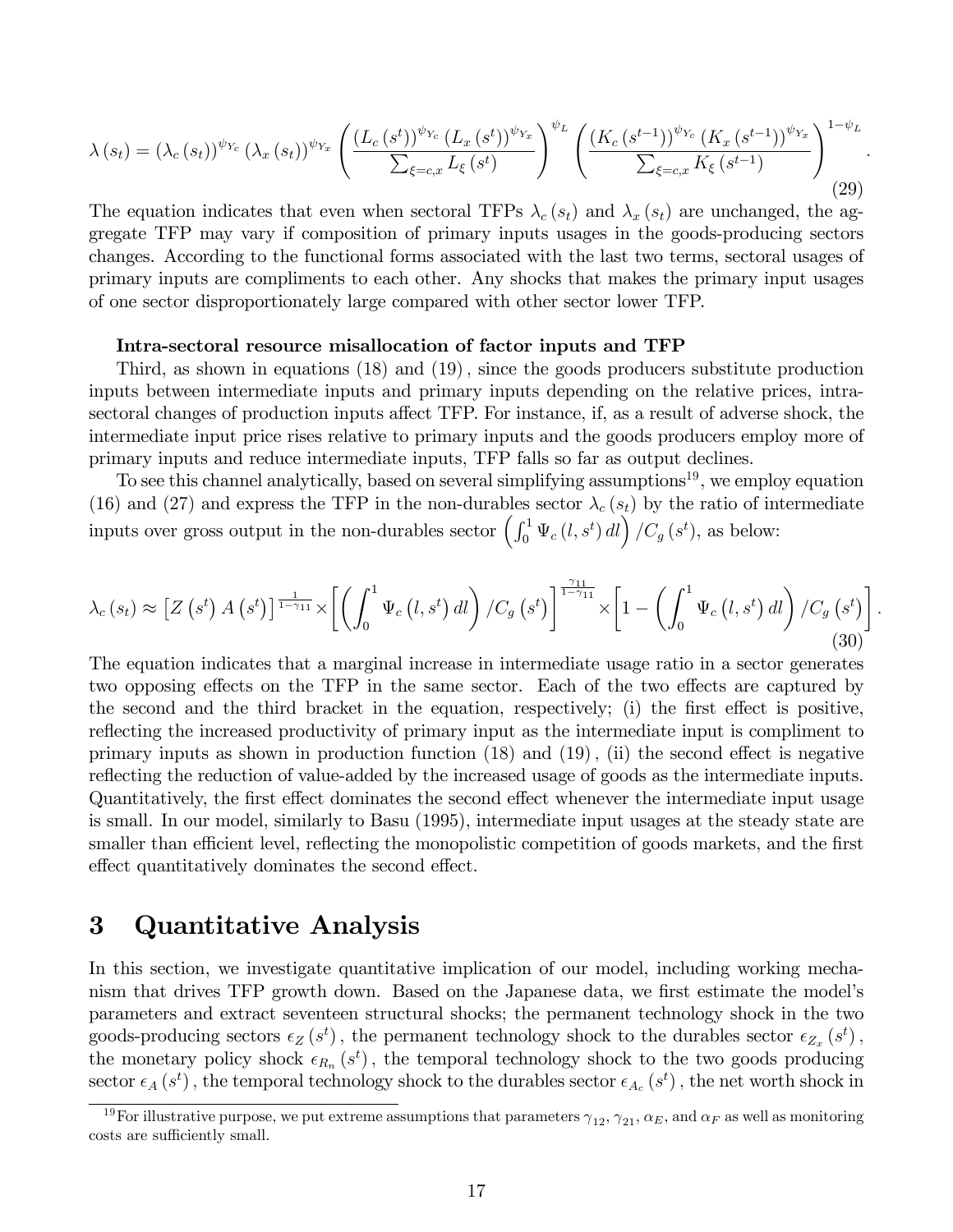the FI sector  $\epsilon_F(s^t)$ , the net worth shock in the non-durables sector  $\epsilon_{N_c}(s^t)$ , the net worth shock in the durables sector  $\epsilon_{N_x}(s^t)$ , the government spending shock to sector  $\xi \epsilon_{G_\xi}(s^t)$ , the investment adjustment cost shock in sector  $\xi \epsilon_{K_{\xi}}(s^t)$ , the price markup shock in sector  $\xi \epsilon_{P_{\xi}}(s^t)$ , the wage markup shock in sector  $\xi \epsilon_{W_{\xi}}(s^t)$ , and the technology shock to capacity utilization of capital inputs  $\epsilon_U(s^t)$  using the Bayesian technique. We then explore the model's equilibrium response to these exogenous shocks. In particular, we discuss how TFP responds to non-technological shock. Next, we explore the quantitative contribution of each shocks in explaining variations of macroeconomic variables, including the TFP, GDP, and inflation in Japanese economy.

### 3.1 Data

Our benchmark dataset includes eleven time series from 1980Q2 to 2011Q4: (1) real gross domestic output, corresponding to  $Y(s^t)$ , (2) real investment expenditure, corresponding to  $I_c(s^t) + I_x(s^t)$ , (3) deflator of real consumption expenditure, corresponding to  $P_c(s^t)$ , (4) deflator of investment expenditure, corresponding to  $P_x(s^t)$ , (5) nominal wage per hour, corresponding to weighted average of  $W_c(s^t)$  and  $W_x(s^t)$ , (6) working hours, corresponding to  $L_c(s^t) + L_x(s^t)$ , (7) capacity utilization rate of capital stock, corresponding to weighted average  $U_c(s^t)$  and  $U_x(s^t)$ , (8) the over night call rate, corresponding to  $R_n(s^t)$ , (9) Solow residual, corresponding to  $\lambda(s^t)$ , (10) real net worth of the FIs, corresponding to  $N_F(s^t) P_{CPI}(s^t)^{-1}$  in the model, and (11) real net worth of the entrepreneurs in the non-durables and the durables sector, corresponding to  $(N_c (s^t) + N_x (s^t)) P_{CPI} (s^t)^{-1}$ .

The series (1) to (8) are displayed in Figure 4, the series (9) is displayed in Figure 1, and the series (10) and (11) are displayed in Figure 5. Data source of these series from SNA released from Cabinet Office unless otherwise noted. The series  $(2)$  consists of the real residential investment, non-residential investment, and households expenditure on the durable goods. The series (3) is the deflator for the non-durable consumption expenditure that consists of the households expenditure on service, non-durables, and semi durables. The series (4) is the deáator series corresponding to the series (2). The series (5) is constructed from compensation of employees based on SNA divided by the number of employees based on the Labour Force Survey times hours worked index based on the Monthly Labour Survey.

In estimating the model, we take first difference for all of the series other than the series  $(8)$ . To convert nominal series into the quantity term, we make use of the GDP deflator. We also divide all of the quantity series by the number of population over 15 reported in the Labor Force Survey to obtain the per-capita series.

### 3.2 Prior and Posterior Distribution of the Parameters

Following Christensen and Dib (2008), we calibrate some of the parameters using values adopted in the existing studies and the Japanese data. These include the discount factor  $\beta$ , the elasticity of substitution between differentiated products  $\theta_{p_c}$  and  $\theta_{p_x}$ , the elasticity of substitution between differentiated labor inputs  $\theta_{w_c}$  and  $\theta_{w_x}$ , depreciation rate of the capital stock  $\delta$ , depreciation rate of the durables stock  $\delta_d$ , the labor share  $\alpha$ , the share of the entrepreneurial labor input and the FIs' labor input  $\alpha_E$  and  $\alpha_F$ , and utility weight on leisure  $\xi_h$ . The relative wight on the utility from consuming the non-durables and from the durables stock  $\psi_c$  and  $\psi_d$ , and the four elements of the input-output matrix,  $\gamma_{11}$ ,  $\gamma_{12}$ ,  $\gamma_{21}$ , and  $\gamma_{22}$ , are calibrated to the expenditure of the households and the input-output table in the Japanese data. See Table 1 for the values of these parameters.

In addition, following HSU (2011), using the Japanese data and partly following BGG (1999), we calibrate nine parameters regarding the credit contracts: the lenders' monitoring cost parameter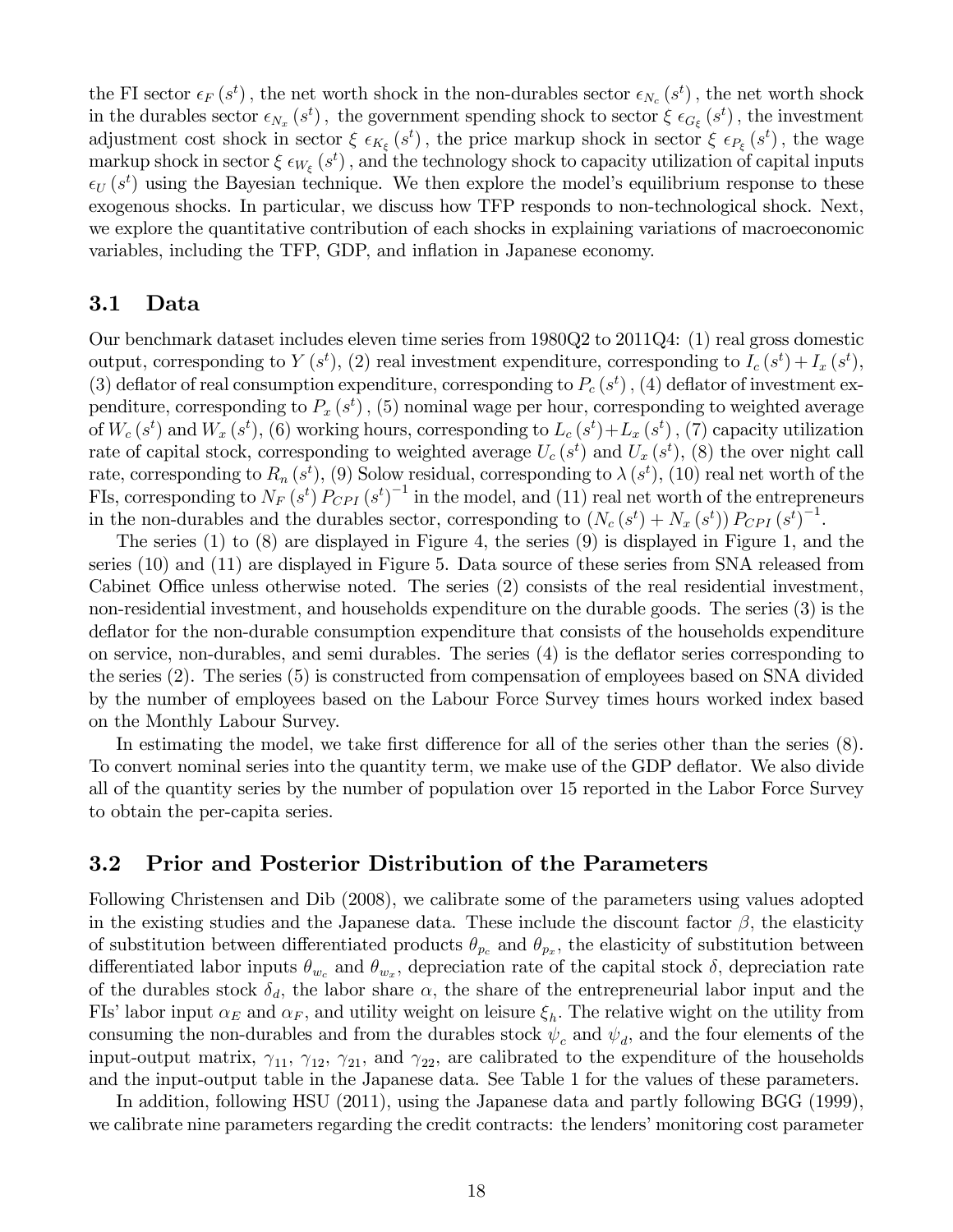in the IF contract  $\mu_F$ , the lenders' monitoring cost parameter in the FEC and the FED contract  $\mu_c$  and  $\mu_x$ , the standard error of the idiosyncratic productivity shock in the FI sector  $\sigma_F$ , the standard error of the idiosyncratic productivity shock in the entrepreneurs in the non-durables and the durables sector  $\sigma_c$  and  $\sigma_x$ , the survival rate of FIs  $\gamma_F$ , and the survival rate of entrepreneurs in the non-durables and the durables sector  $\gamma_c$  and  $\gamma_x$ , so that the following nine equilibrium conditions are met at the steady state:  $(1)$  the annualized spread between the FIs' borrowing rate and the risk-free rate,  $r_F - R$ , is 56 bps; (2) the ratio of net worth held by FIs to capital,  $N_F/(Q_cK_c+Q_xK_x)$ , is 0.1; (3) and (4) the ratios of net worth held by entrepreneurs in the two goods producing sectors to capital,  $N_c/Q_cK_c$  and  $N_x/Q_xK_x$ , are 0.6; (5) the annualized failure rate of FIs is 1%; (6) and (7) the annualized failure rate of entrepreneurs in the two goods producing sectors is  $1\%$ ; and  $(8)$  and  $(9)$  the annualized spread between the FIs' loan rate and the FIs' borrowing rate,  $r_c - r_F$  and  $r_x - r_F$ , equals 442 bps. Note that the numerical values other than those of  $(5)$ ,  $(6)$ , and  $(7)$ , for steady state calibrations are taken from the historical average of corresponding Japanese data. The numbers for  $(5)$ ,  $(6)$ , and  $(7)$ , are taken from BGG  $(1999)$ .

We estimate the rest of parameters of the model using a Bayesian method. To calculate the posterior distribution and to evaluate the marginal likelihood of the model, the Metropolis-Hastings algorithm is employed. To do this, a sample of  $400,000$  draws was created, neglecting the first 200,000 draws. Those are shown in Table 2. The first to the third columns of Table 2 report the prior distribution of the estimated parameters. The last three columns in Table 2 display the posterior mean and the confidence intervals of the model parameters.

### 3.3 Model's Response to Exogenous Shocks

Using the estimated model, we now turn our focus to quantitative exercise. We examine how macroeconomic variables, including TFP, respond to various type of structural shocks.

#### Response to net worth shock of FI sector

Figure 6 shows that when FIs' net worth becomes scarce, the investors require a higher external finance premium in lending to FIs, widening the deposit spread and increasing FIs' borrowing rate. As described in the existing financial accelerator models including BGG (1999) and HSU (2011), because higher FIs' borrowing rate is reflected in the two lending spreads through the FEC and FED contract, entrepreneurs in the two goods producing sectors confront higher borrowing rates, reducing the borrowing from the FIs. As a result, the entrepreneurs in the two goods producing sectors reduce the capital goods supply to the goods producers, and the gross output in the two goods-producing sectors is reduced. Accompanied by the fall in production, the investment and GDP are dampened. As a result of weakening demand, inflation drops.

The reduction in the gross output in the two goods-producing sectors is amplified to the rest of the economy through the two channels; one through the endogenous developments of net worths in the borrowing sectors and the other through the input-output linkages of intermediate input supply. First, the deterred goods productions endogenously hamper the net worth accumulation in the FI and the two goods-producing sector, as the retained earnings in these sectors diminish as shown in equation  $(9)$  and  $(10)$ . The deteriorated net worth bring about the second round effect to the economy by raising the external Önance premium in the credit contracts. Consequently, investment falls, dampening the GDP further. Second, the fall in the supply of the intermediate goods and the investment goods in one sector adversely affects the production of other sector because of the interdependence stemming from the input-output structure. For instance, other things being equal, a decline in non-durables production leads to a decline in durables production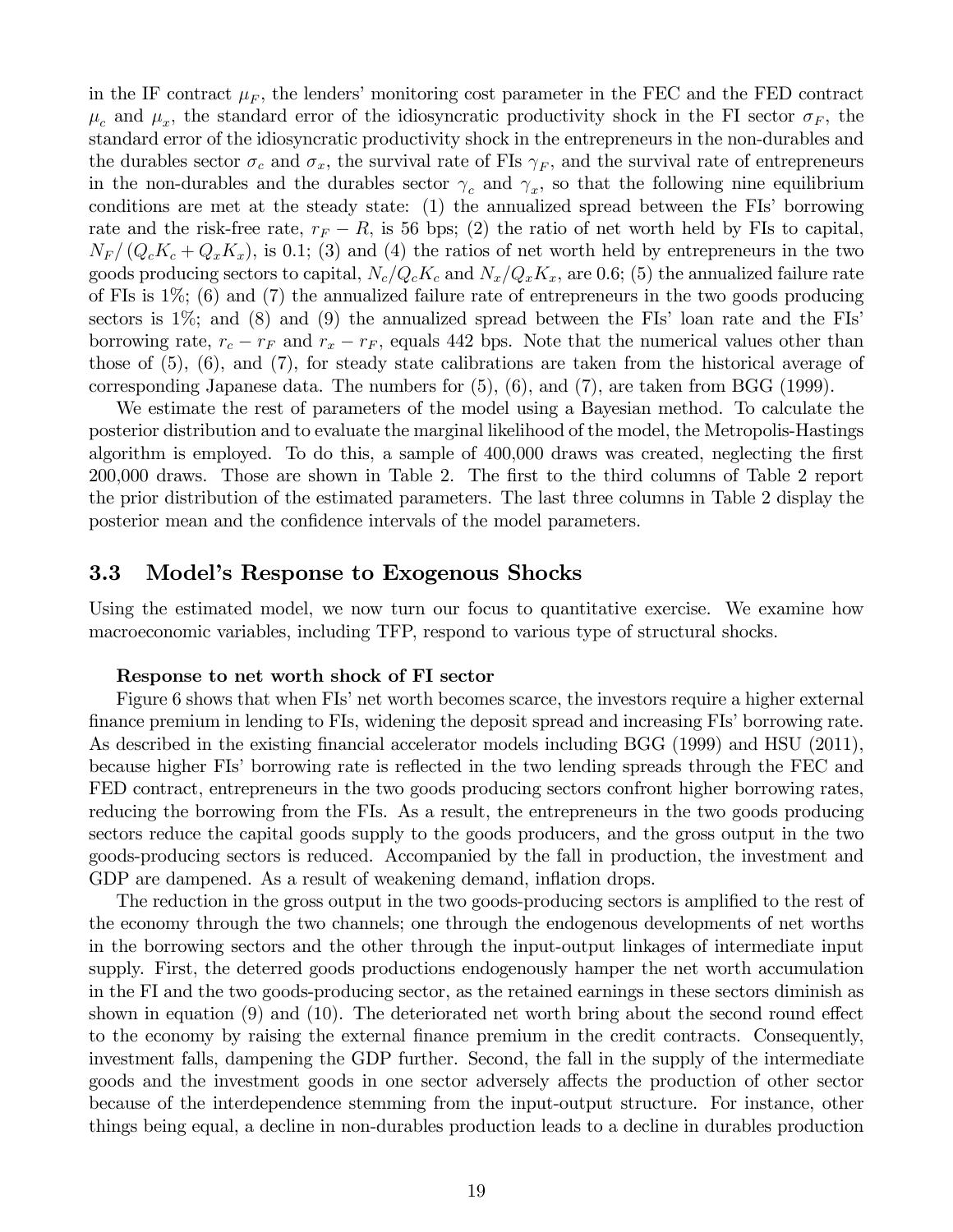as intermediate inputs supplied from the non-durable sector are reduced. This channel brings about the further decline of the GDP.

In response to the deterioration of FIs' net worth, aggregate TFP drops. The working mechanism behind the decline in TFP are seen in the dynamics of monitoring cost, loss of TFP originating from sectoral immobility, and markups of goods producing sectors. Here we discuss each of them in details. First, in the wake of the shock, monitoring cost paid by FIs and investors rise compared to the steady state, leading to a fall in TFP. After the net worth deterioration of the FIs, FIsí borrowing rate rise as shown in panel  $(11)$ . With a higher cut-off value of the IF contracts, a larger portion of the FIs default and monitoring costs paid by the investors increase. In addition, since the net worth shock to FIs leads to endogenous deteriorations of the net worths in goods producing sectors, FIsílending rate rises and a larger number of entrepreneurs default in the two sectors, enhancing the impacts of the channel through the monitoring costs further. In panel  $(14)$ , we depict a response of a measure of monitoring cost expense defined by the total amount of monitoring cost paid in the economy divided by the total non-durable gross output. As shown in the panel, the measure of monitoring cost increases in response to the shock, indicating that less non-durables are available for households' consumption and government expenditure. Other things being equal, it results in a smaller TFP.

Second, inter-sectoal misallocation of production input increases in response to the net worth shock, reducing TFP. To capture a loss of TFP brought about by the immobility between nondurables and durables sector, we make use of equation (29) to extract a portion of TFP movements stemming from the compositional changes in sectoral allocation of inputs by following equation.

$$
\log \lambda (s^t) - \psi_{Y_c} \log \lambda_c (s^t) - \psi_{Y_x} \log \lambda_x (s^t).
$$

Note that this measure of inter-sectoral allocation is defined as the residual from the aggregate TFP less the weighted average of the sectoral TFP. As shown in panel (8), the measure of inter-sectoral allocation takes negative value after the shock, indicating that, in terms of deviation from the steady state, the aggregate TFP is smaller than the weighted average of sectoral TFPs, indicating that inter-sectoral misallocation helps decrease TFP.

Third, in response to the shock, the markups of goods producing sectors, defined by the price of non-durables and durables divided by the corresponding marginal costs (20); increase as shown in panel (5), reducing TFP. As documented in Table, our estimation results indicate that, in response to exogenous shocks, nominal wages adjust quicker than nominal prices. Consequently, the channel of intra-sectoral resource misallocation addressed in Basu (1995) is operative and markup rises whenever adverse deflationary shocks occur. In the wake of the increased markups brought about by the deflationary pressure stemming from the FIs' net worth disruption, hiring cost of labor inputs becomes relatively cheaper than that of intermediate input from view points of goods producing sectors. Because value-added declines as a consequence of the adverse shock and good producers employ more of primary inputs and reduce usage of intermediate inputs, TFPs fall.

#### Response to net worth of non-durables sector

We next discuss the economic response to an unexpected net worth disruption in the nondurables sector. While the shock occurs solely in the non-durables sector and primarily affects the FEC contract, its effect is not limited within the sector. As Figure 7 indicates, the net worth decline in the non-durables sector leads to widening of external finance premium in the IF contracts as well as in the FEC contract, amplifying the initial impact of the shock. As indicated in equation (6); this is because the credit contracts are chained and investors consider the aggregate leverage,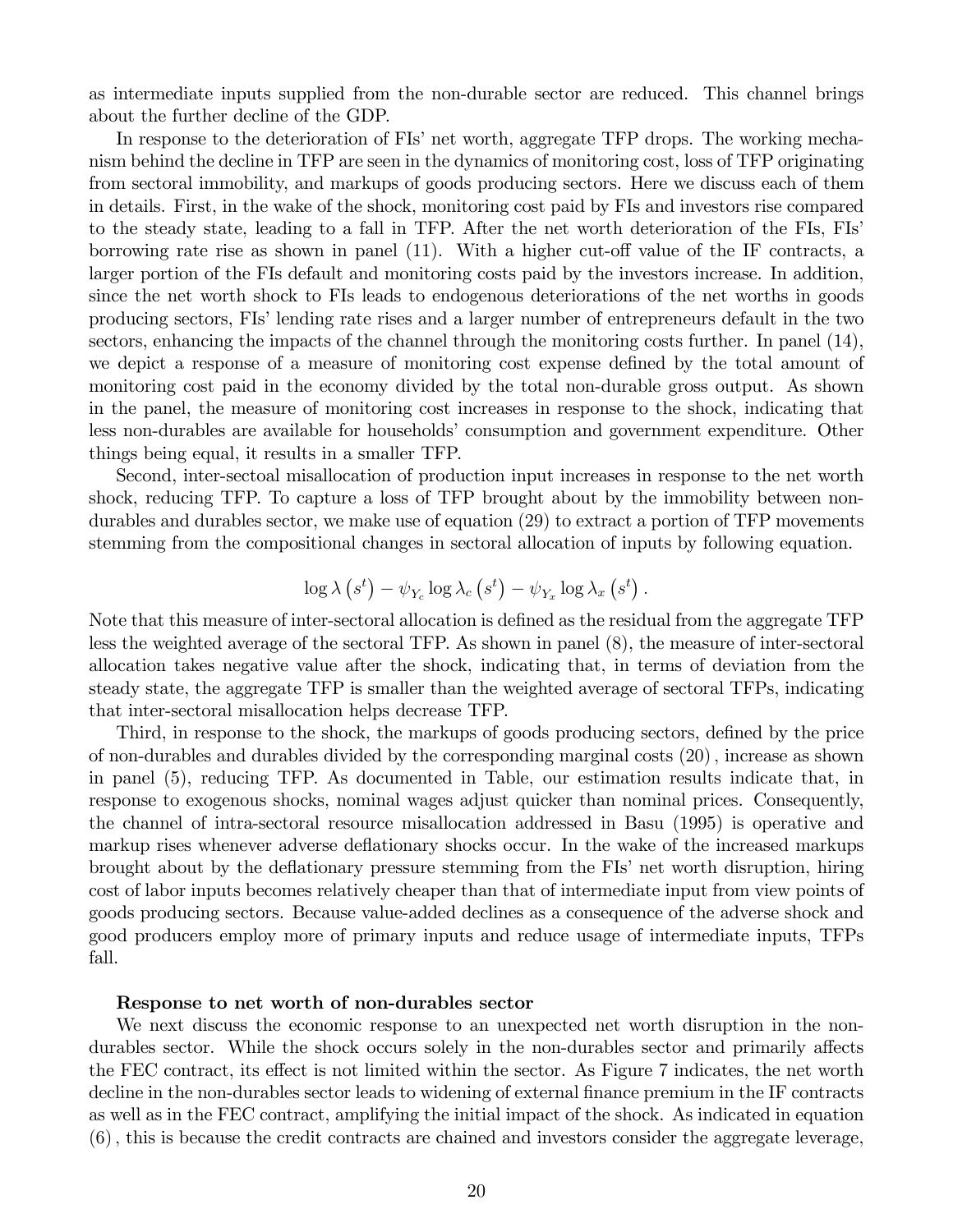which is given by total amount of debt  $\sum_{\xi=c,x} [Q_{\xi}(s^t) K_{\xi}(s^t) - N_{\xi}(s^t)] - N_F(s^t)$  relative to the investment  $\sum_{\xi=c,x} [Q_{\xi}(s^t) K_{\xi}(s^t)]$ . The widenings in the spreads are then reflected to the two lending rates through the FEC and FED contract, resulting in the economic downturn and TFP decline through the mechanisms discussed above.

#### Response to the economy-wide permanent technology shock

Figure 8 displays the economic response to an unexpected decline in the technology growth rate. Because technology slow down directly lowers the productivity of goods production, GDP components together with TFP fall. As panel  $(5)$ ,  $(8)$ , and  $(14)$  in the figure show, the proportion of the total TFP decline is attributed to the endogenous response of economy to the shock, suggesting that the exogenous technology slow down is quantitatively smaller than the observed TFP decline.

#### Response to the price markup shocks in non-durables sector

Figure 9 displays the economic response to an unexpected increase in the markup of the nondurables sector. In contrast to standard models where TFP is independent from the markup variations, the higher markup results in lower TFP in the current model. That is, facing a higher non-durables prices, goods producers substitute away from the usage of non-durables intermediate inputs and employ more of other inputs, including primary inputs, lowering TFP.

The higher markup also varies TFP through the other two channels. The contractionary response of the central bank to the inflation increase and the smaller usages of non-durables intermediate inputs lower output, deteriorate the net worths of borrowing sectors, and make the costs for Önancial intermediation higher. In addition, because a higher markup of the non-durables causes a large relative price change across two goods and dampens the demand for the non-durables disproportionately, usages of primary inputs across sectors become uneven.

### 3.4 Historical Decomposition

In this section, we decompose historical time path of TFP growth, GDP growth, and inflation rate during the sample period into structural shocks and examine which shock is important in accounting for time variations of these macroeconomic variables.<sup>20</sup>

#### Decomposition of the TFP growth

Figure 10 displays the evolvement of the TFP growth together with the underlying structural shocks on a quarterly basis (upper panel) and in ten-year average (lower panel). The TFP is unadjusted for capacity utilization rate of capital stock. The figure indicates that the two types of shocks are important in TFP movements from the 1980s to the 1990s: technology shocks and two net worth shocks. The technology shocks are the key driver of the TFP growth during the boom of the 1980s, and turn to dampen the TFP growth in the early 1990s substantially, accounting for a large portion of TFP slowdown at the period. Their contribution to the TFP growth does not last long and dies out shortly after the mid 1990s. The influence of two net worth shocks is

 $^{20}$ In this section, we discuss only about TFP that is unadjusted for endogenous movements of capacity utilization rate of capital stock that is defined by equation (26). In Appendix, we show that much of the quantitative results are unchanged for TFP that is adjusted for the capacity utilization rate, defined by equation (28). The key time series properties of unadjusted TFP growth, particularly the kink that occurred in the early 1990s, are maintained even when capacity utilization is adjusted in constructing TFP series. Timing of growth rate slow down is, however, slightly different between the two series. That is, while the unadjusted TFP slowed down about 1990, the adjusted TFP slowed down a few years later, indicating that variations in capacity utilization play a certain role in TFP slow down in the early 1990s.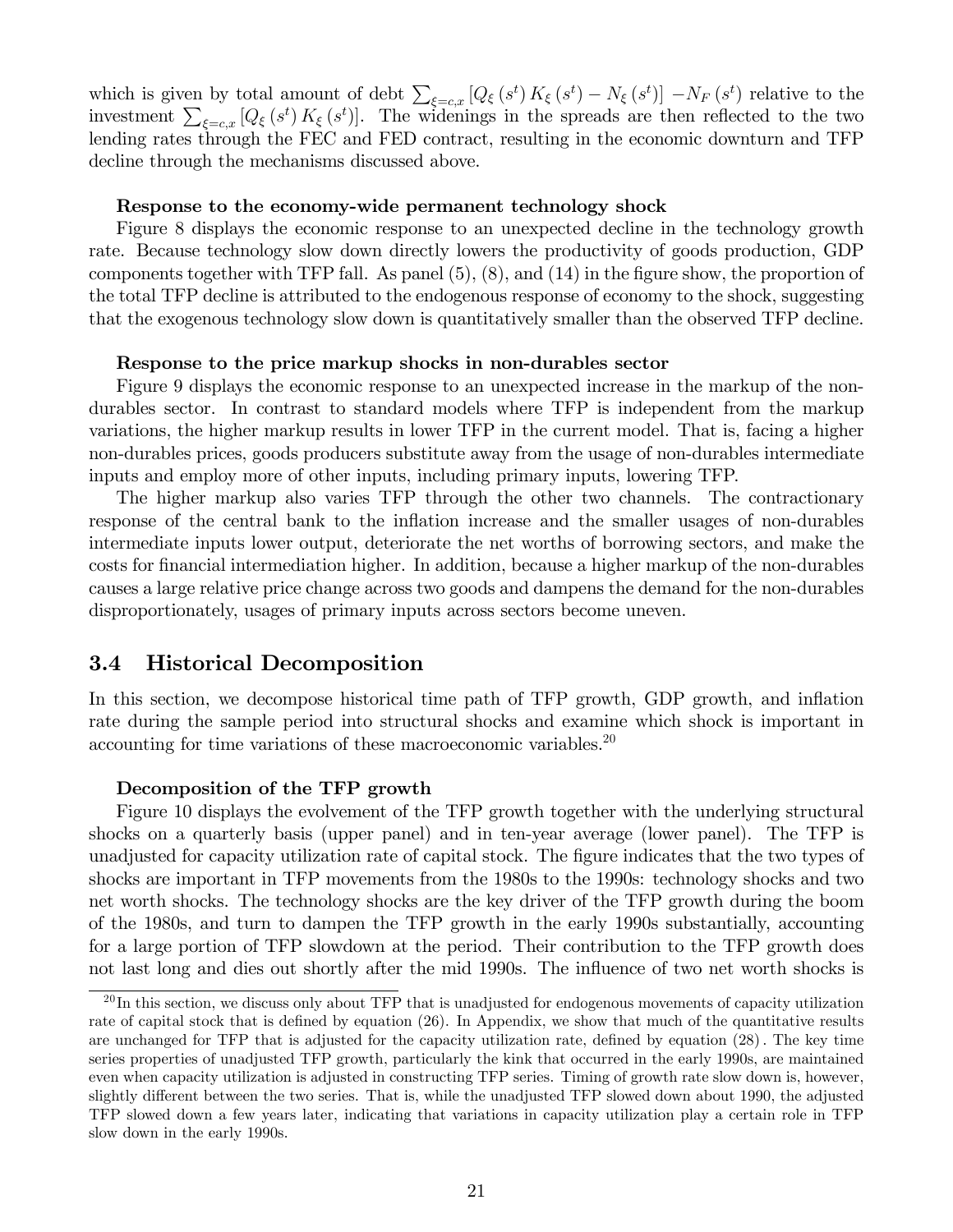moderately positive from the 1980s up until the mid 1990s when it starts to decrease the TFP growth. Its impacts last persistently during the 1990s and beyond. During the two financial crisis, the banking crisis in the late 1997 and the global Önancial crisis since the summer of 2007, the bulk of the accompanying TFP decline is accounted for by the decline in the net worth in the FI sector and the goods producing sectors.

Figure 11 depicts the evolution of the TFP level. To see how the net worth shocks affect the time path of TFP, in the upper panel, we plot the TFP series when all of the structural shocks are present (the left panel) and the hypothetical TFP series when all of the shocks other than two net worth shock are present (the right panel). The discrepancy between the two TFP series is accounted for by the economy's endogenous responses to exogenous net worth variations. Absent from such net worth shocks, the TFP grows quicker, demonstrating no kink in its time path around the early 1990s. Quantitative impacts of the net worth shocks are reported in the table. While TFP growth slows down by 1.42% from the 1980s to the 1990s, 0.99% is attributed to the negative net worth shocks. Which of the three channels discussed above plays the quantitative important tole? Figure 12 compares the hypothetical TFP in the economy where no monitoring costs are lost as a result of the net worth shocks together with the economy where no net worth shocks occur. Note that in the former economy, the TFP variations stemming from the two other channels than the monitoring cost channel are operating. The two time series move together closely, indicating that the bulk of contribution by the net worth shocks in lowering TFP is attributed to the resource loss associated with the monitoring cost.

#### Decomposition of the GDP growth

As shown in Figure 13, relative significance of each shock to TFP growth is translated to GDP growth. That is, technology regression remains the dominant source of GDP growth slow down since the early 1990s and deterioration of net worths remains important source of the slowdown. The estimated impacts of net worth shocks on GDP closely track the time path of financial position of private firms during the period. Figure 14 displays the developments of financial position of firms released from the Bank of Japan together with the model generated GDP series in an hypothetical economy where all of the structural shocks other than the net worth shocks are absent. The two series commove closely throughout the sample period. In particular, both tightening of the financial position and negative contribution of the net worth shocks to GDP variations become prominent during the three Önancial crisis, bubble burst in 1991, outset of banking crisis in 1997, and outbreak of global financial crisis in 2007.

#### Decomposition of the inflation rate

Figure 15 indicates that net worth shocks are the key shocks in development of inflation during the lost decades. The weakening inflation starting from the middle of the 1990s is mostly brought about by the deflationary pressure stemming from the negative FIs' net worth shocks. The monetary policy shocks are also important shock, giving the upward pressure from the 1990s to the 2000s. Compared to the net worth shocks and the monetary policy shocks, the role played by the technology growth shocks is minor in inflation dynamics. It contributes declining inflation in 1992 and 2008, but its quantitative role is limited.

# 4 Conclusive Remark

The GDP slowdown in Japan that has last since the beginning of the 1990s is accompanied by the simultaneous TFP slowdown. While a number of plausible hypothesis is proposed as to the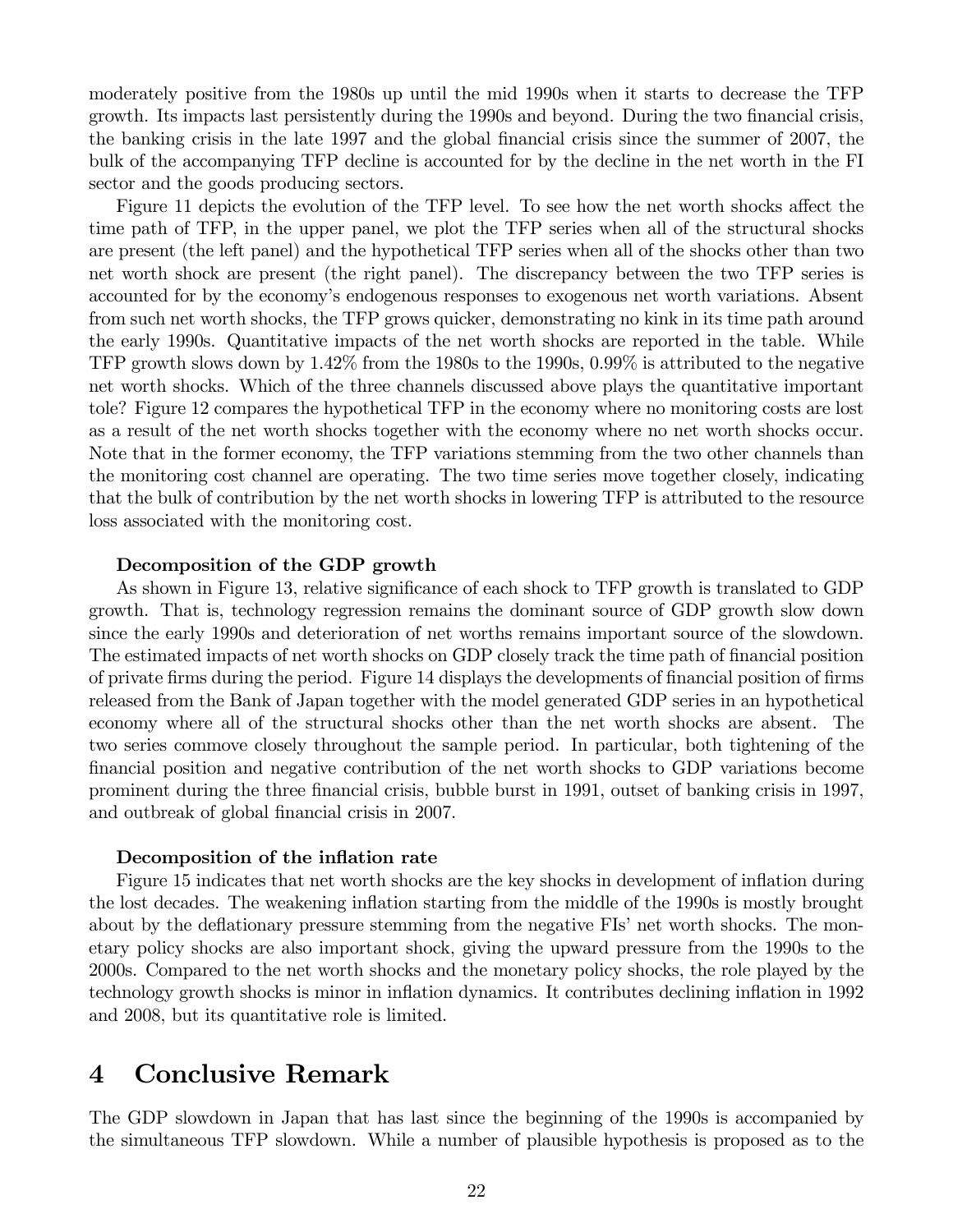cause of the TFP slowdown, such as the technology regression, the malfunction of the financial intermediation, and the resource misallocation across and within sectors, the existing studies do not agree on this issue.

In this paper, we explore the determinants of the TFP movement from the 1980s to the 1990s, based on the New Keynesian sticky price model that is carefully designed to quantitatively evaluate each of the existing hypothesis in a unified framework. Our model is a version of the multi-sector model with input-output matrix developed by Dupor (1999) and Basu et al. (2010) combined with the financial accelerator framework developed by Bernanke, Gertler and Gilchrist (1999) and extended by Hirakata, Sudo, and Ueda (2011). In our model, the non-technology shock cause a lower TFP through three channels; Increase in monitoring costs associated with the financial intermediation, inter-sectoral misallocation of production inputs, and intra-sectoral misallocation of production inputs.

Using the Japanese data from the 1980s to the 2000s, we estimate the model and distill the underlying structural shocks behind the TFP movements. We then investigate quantitative contribution of each structural shock in explaining variations of TFP growth, particularly around the beginning of the 1990s, where the TFP growth slows down substantially. We find that the net worth shocks to the FIs and goods producing sectors are important determinants of the TFP growth slow down during the periods. In particular, after the bubble burst and the outset of banking crisis, these shocks persistently reduce TFP through the three channels, particularly through the increase in monitoring costs associated with the financial intermediation. While the negative net worth shocks deteriorate the balance sheets of the FIs and goods producing sectors, financial intermediation becomes more costly, reducing resource that is otherwise allocated to value-added, dampening TFP.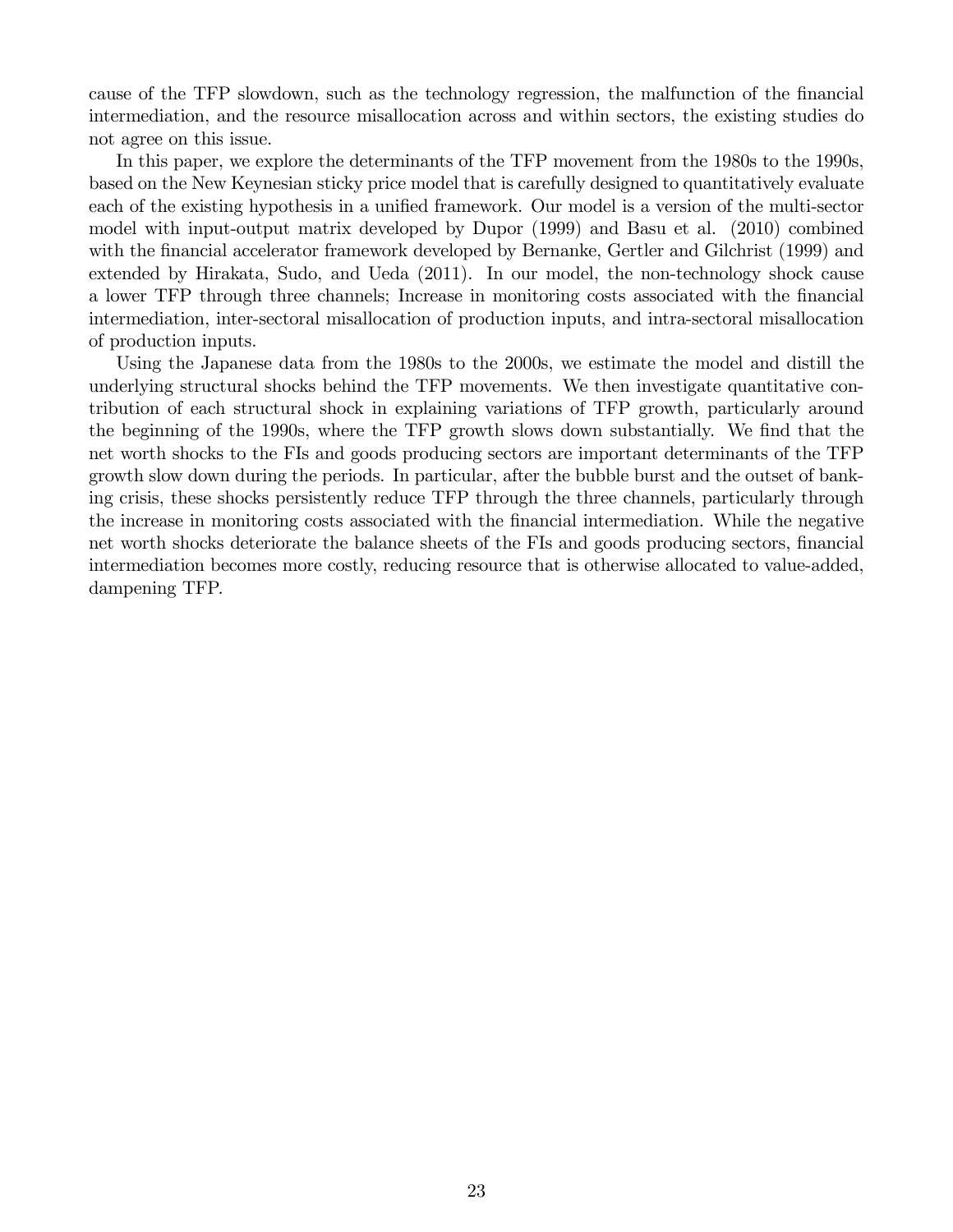# References

- [1] Baba, N., S. Nishioka, N. Oda, M. Shirakawa, K. Ueda, H. Ugai: (2005), "Japan's deflation, problems in the financial system and monetary policy," Monetary and Economic Studies, vol.23(1), 47-111.
- $[2]$  Barsky, R., C. House, and M. Kimball  $(2007)$ , "Sticky price models and durable goods," American Economic Review, vol.97(3), 984-998.
- [3] Basu, S. (1995), "Intermediate goods and business cycles: Implications for productivity and welfare," American Economic Review, vol.85 $(3)$ , 512-531.
- [4] Basu, S., and J. Fernald  $(2002)$ , "Aggregate productivity and aggregate technology," *European* Economic Review, June 2002, 46(6), pp. 963-91.
- [5] Basu, S., J. Fernald, and M. Shapiro (2001), "Productivity growth in the 1990s: technology, utilization, or adjustment?" Carnegie-Rochester Conference Series on Public Policy, vol.  $55(1)$ , 117-65.
- [6] Basu, S., J. Fernald, J. Fisher, and M. Kimball (2010), "Sector-specific technical change," mimeo.
- [7] Baxter, M. (1996), "Are consumer durables important for business cycles?" The Review of Economics and Statistics, vol.78(1), 147-155.
- $[8]$  Bayoumi, T.  $(2001)$ , "The morning after: explaining the slowdown in Japanese growth in the 1990s," Journal of International Economics, vol.53 $(2)$ , 241-259.
- [9] Bernanke, B., M. Gertler and S. Gilchrist (1999), "The financial accelerator in a quantitative business cycle framework," in Handbook of Macroeconomics, J. B. Taylor and M. Woodford (*eds.*), vol. 1, chapter 21,  $1341-1393$ .
- [10] Bouakez, H., E. Clarida, and F. Ruge-Murcia (2009), "The transmission of monetary policy in a multi-sector economy," International Economic Review, vol.50(4), 1243-1266.
- [11] Caballero, R., T. Hoshi, A. Kashyap (2008), "Zombie lending and depressed restructuring in Japan." American Economic Review, vol.98(5), 1943–1977.
- [12] Chen, N. (2001), "Bank net worth, asset prices and economic activity," Journal of Monetary Economics, vol.  $48(2)$ ,  $415-436$ .
- [13] Christensen, I., and A. Dib (2008), "The financial accelerator in an estimated New Keynesian model," Review of Economic Dynamics. vol.11(1), 155–178.
- [14] Christiano, L., R. Motto, and M. Rostagno  $(2003)$ , "The great depression and the Friedman Schwartz hypothesis," Journal of Money, Credit and Banking vol.35  $(6,2)$ , 1119–1198.
- [15] Christiano, L., R. Motto, and M. Rostagno (2008), "Shocks, structures or monetary policies? The Euro Area and US after 2001," Journal of Economic Dynamics and Control, vol.32 $(8)$ , 2476-2506.
- [16] Dupor, B. (1999), "Aggregation and irrelevance in multi-sector models," Journal of Monetary *Economics*, vol.  $43(2)$ ,  $391-409$ .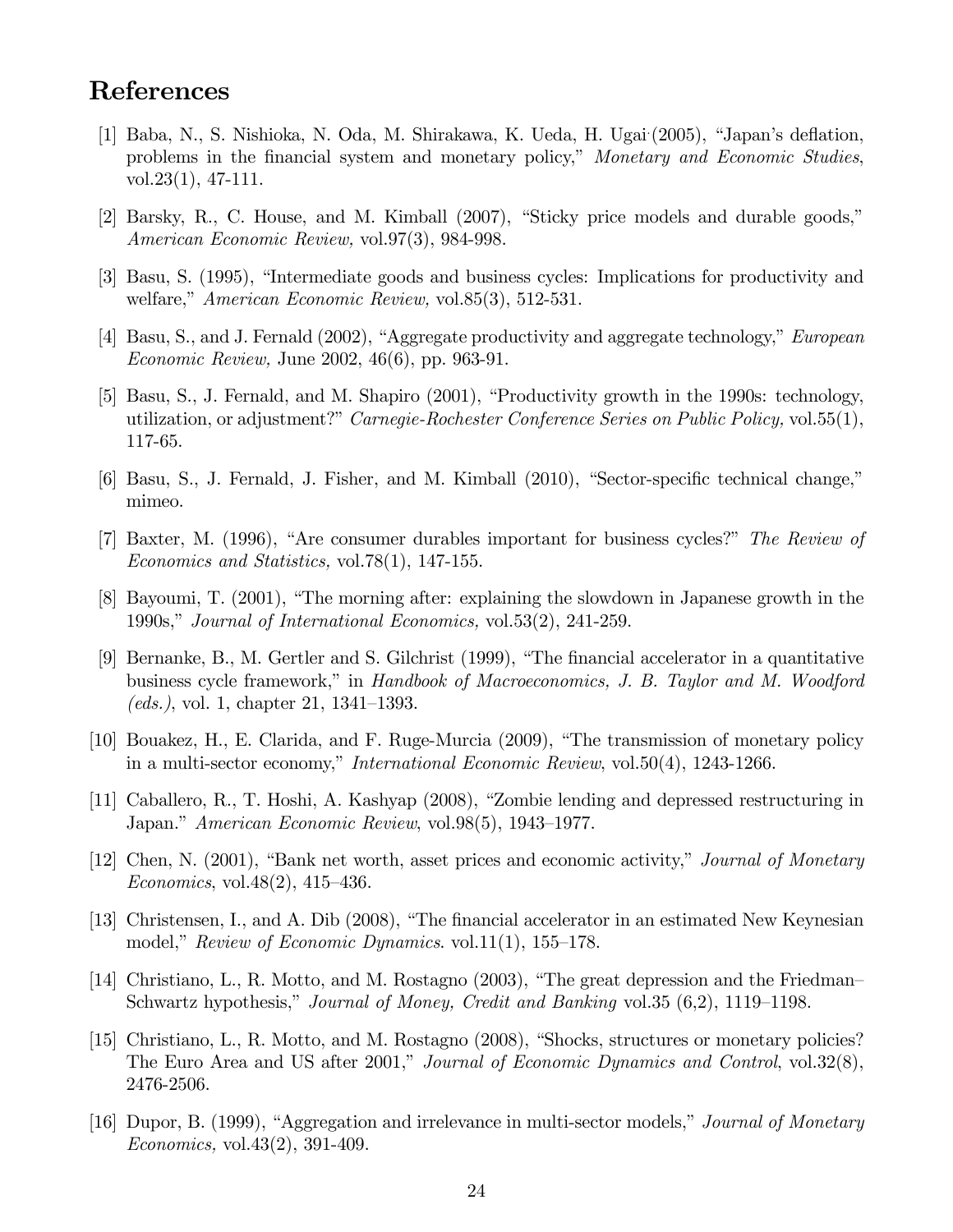- $[17]$  Erceg, C., and A. Levin  $(2006)$ , "Optimal monetary policy with durable consumption goods," Journal of Monetary Economics, vol.53(7), 1341-1359.
- [18] Gilchrist, S., and J. Leahy (2002), "Monetary policy and asset prices," Journal of Monetary *Economics*, vol.49 $(1)$ , 75-97.
- [19] Hara, N., N. Hirakata, Y. Inomata, S. Ito, T. Kawamoto, T. Kurozumi, M. Minegishi, I. Takagawa  $(2006)$ , "The new estimates of output gap and potential growth rate," Bank of Japan Review Series, 2006-E-3.
- [20] Hayashi F., and E. Prescott  $(2002)$ , "The 1990s in Japan: A Lost Decade," Review of Economic Dynamics, vol.5(1), 206-235.
- [21] Hirakata, N., N. Sudo, K. Ueda (2011), "Do banking shocks matter for the U.S. economy?" Journal of Economic Dynamics and Control, vol.35(12), 2042-2063.
- [22] Hirose, Y., Y. Kurozumi (2010), "Do investment-specific technological changes matter for business fluctuations? Evidence from Japan," Bank of Japan Working Paper Series, no.10-E-4.
- [23] Hoshi, T., and A. Kashyap  $(2004)$ , "Japan's financial crisis and economic stagnation," *Journal* of Economic Perspectives, vol.18(1), 3-26.
- [24] Hoshi, T., and A. Kashyap (2010), "Will the U.S. bank recapitalization succeed? Eight lessons from Japan," Journal of Financial Economics, vol.97 $(3)$ , 398-417.
- [25] Hornstein, A., and J. Praschnik (1997), "Intermediate inputs and sectoral comovement in the business cycle," *Journal of Monetary Economics*, vol.40(3), 573-595.
- [26] Horvath, M., (1998), "Cyclicality and sectoral linkages: aggregate fluctuations from independent sectoral shocks," Review of Economic Dynamics, vol.1(4), 781-808.
- [27] Huang, K., and Z. Liu  $(2001)$ , "Production chains and general equilibrium aggregate dynamics," Journal of Monetary Economics, vol.  $48(2)$ ,  $437-462$ .
- [28] Huang, K., and Z. Liu  $(2004)$ , "Input-output structure and nominal staggering: the persistence problem revisited," Macroeconomic Dynamics, vol.8(2), 188-206.
- [29] Huang, K., Z. Liu, and L. Phaneuf (2004), "Why does the cyclical behavior of real wages change over time?" American Economic Review, vol.94(4), 836-856.
- [30] Kwon, E. (1998), "Monetary policy, land prices, and collateral effects on economic fluctuations: evidence from Japan," Journal of the Japanese and International Economies, vol.12(3), 175-203.
- [31] Nakakuki, M., A. Otani, and S. Shiratsuka (2004), "Distortions in factor markets and structural adjustments in the economy," Monetary and Economic Studies, vol.  $22(2)$ , 71-99.
- [32] Nolan, C., and C. Thoenissen (2009), "Financial shocks and the US business cycle," *Journal* of Monetary Economics, vol.56(4), 596-604.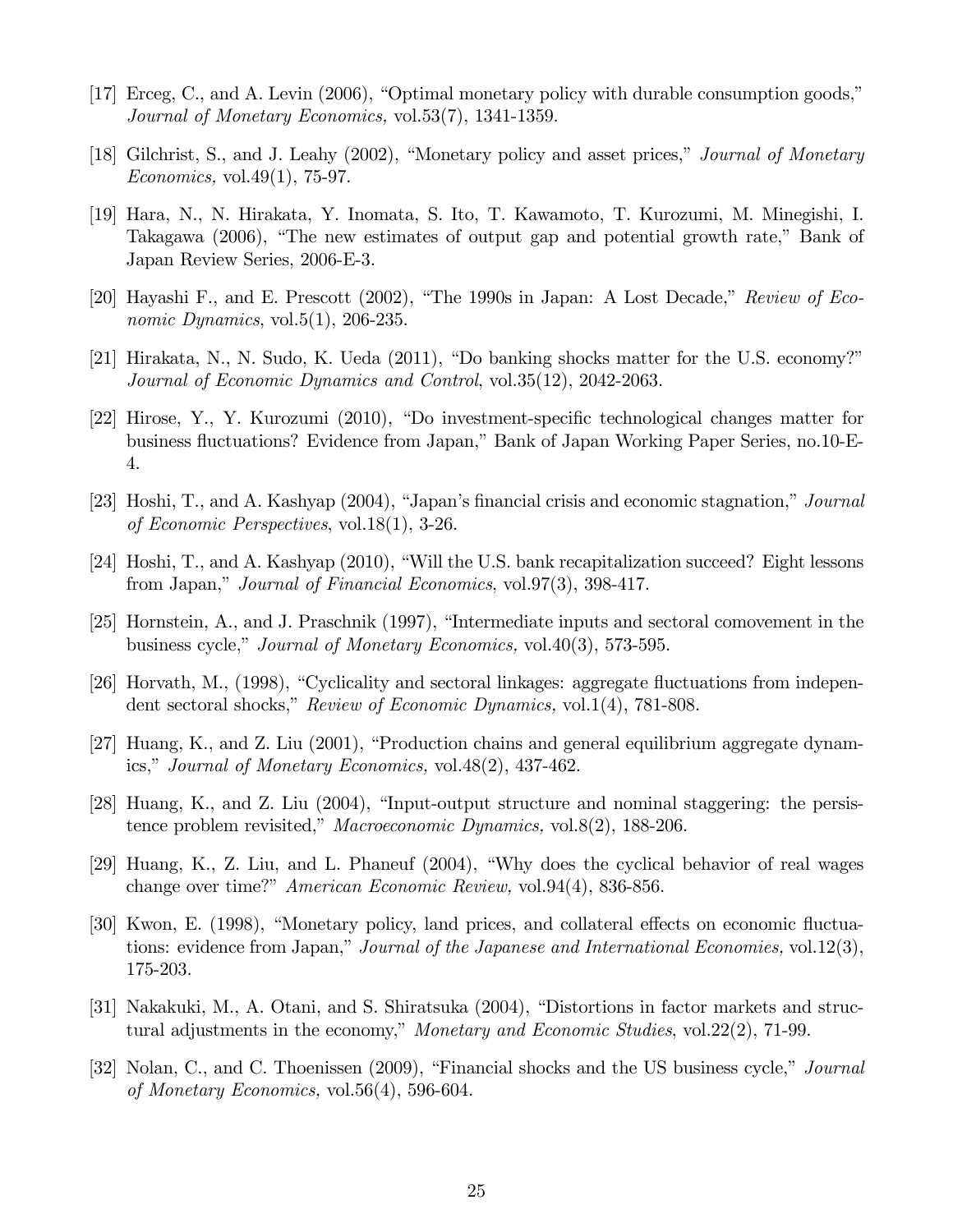- [33] Ogawa, K.,  $(2007)$ , "Debt, R&D investment and technological progress: A panel study of Japanese manufacturing firms' behavior during the 1990s," Journal of the Japanese and International Economies, vol.21(4), 403-423.
- [34] Ogawa, K., S. Kitasaka, H. Yamaoka, and Y. Iwata (1996), "Borrowing constraints and the role of land asset in Japanese corporate investment decision," Journal of the Japanese and International Economies, vol.10(2), 122-149.
- [35] Okina, K., M. Shirakawa, S. Shiratsuka  $(2001)$ , "The asset price bubble and monetary policy: Japan's experience," Monetary and Economic Studies, vol. 20(3), 35–76.
- [36] Otsu K. (2011), "Accounting for Japanese business cycles: a quest for labor wedges," Monetary and Economic Studies, vol. 29, 143–169.
- [37] Petrella, I., and E. Santoro  $(2011)$ , "Input-output interactions and optimal monetary policy," Journal of Economic Dynamics and Control, vol.35(11), 1817-1830.
- [38] Sudo, N. (2012), "Sectoral comovement, monetary policy shocks, and input-output structure," Journal of Money, Credit and Banking, vol.44(6), 1225-1244.
- [39] Sugo, T., K. Ueda (2008), "Estimating a dynamic stochastic general equilibrium model for Japan," Journal of the Japanese and International Economies, vol.  $22(4)$ , 476-502.
- [40] Syrquin, M. (1986), "Productivity and Factor Reallocation," in H. Chenery, R. Sherman and M. Syrquin eds., Industrialization and Growth: A Comparative Study, Oxford University Press, 1986.
- [41] Ueda, K. (2012), "Banking globalization and international business cycles: cross-border chained credit contracts and financial accelerators," Journal of International Economics, vol.86 $(1)$ , 1-16.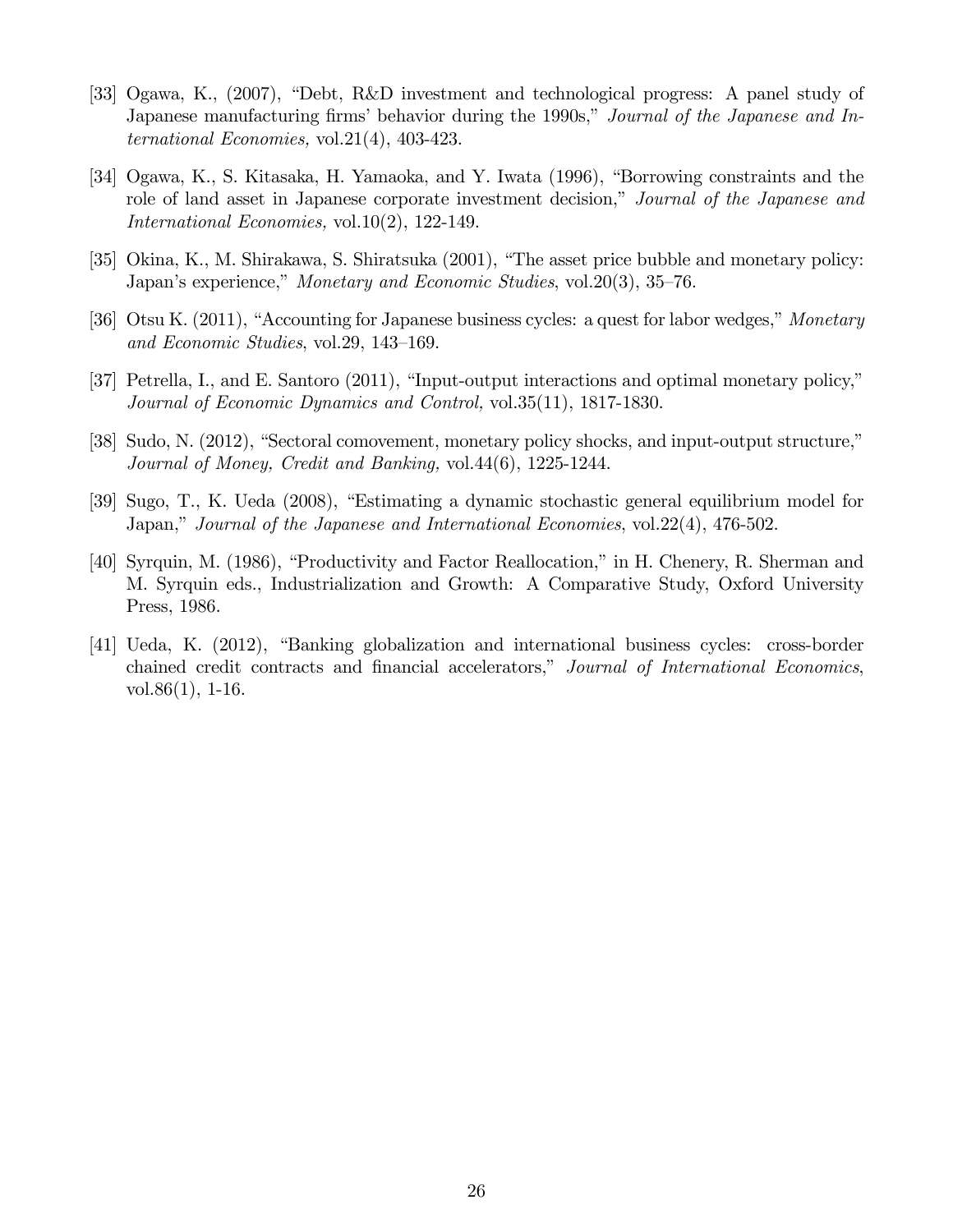





### (2) Growth Rate (year on year % change)



### (3) Growth Rate (average of 10 years)

|                                                                                                                                   |           |         | year on year % change |
|-----------------------------------------------------------------------------------------------------------------------------------|-----------|---------|-----------------------|
|                                                                                                                                   | 1980s     | 1990s   | 2000 and beyond       |
| <b>TFP</b>                                                                                                                        | 1.84      | 0.42    | 0.16                  |
| $\mathbf{M}$ . The contract of the second of $\mathbf{M}$ and $\mathbf{M}$ are second of the second $\mathbf{M}$ and $\mathbf{M}$ | $N\!/\!A$ | $-1.42$ | $-0.26$               |

Notes: Numbers reported below growth rates are changes in growth rates.

Sources: Cabinet Office, "National Accounts," Ministry of Health, Labour and Welfare, "Monthly Labour Survey"; Ministry of Internal Affairs and Communications, "Labour Force Survey";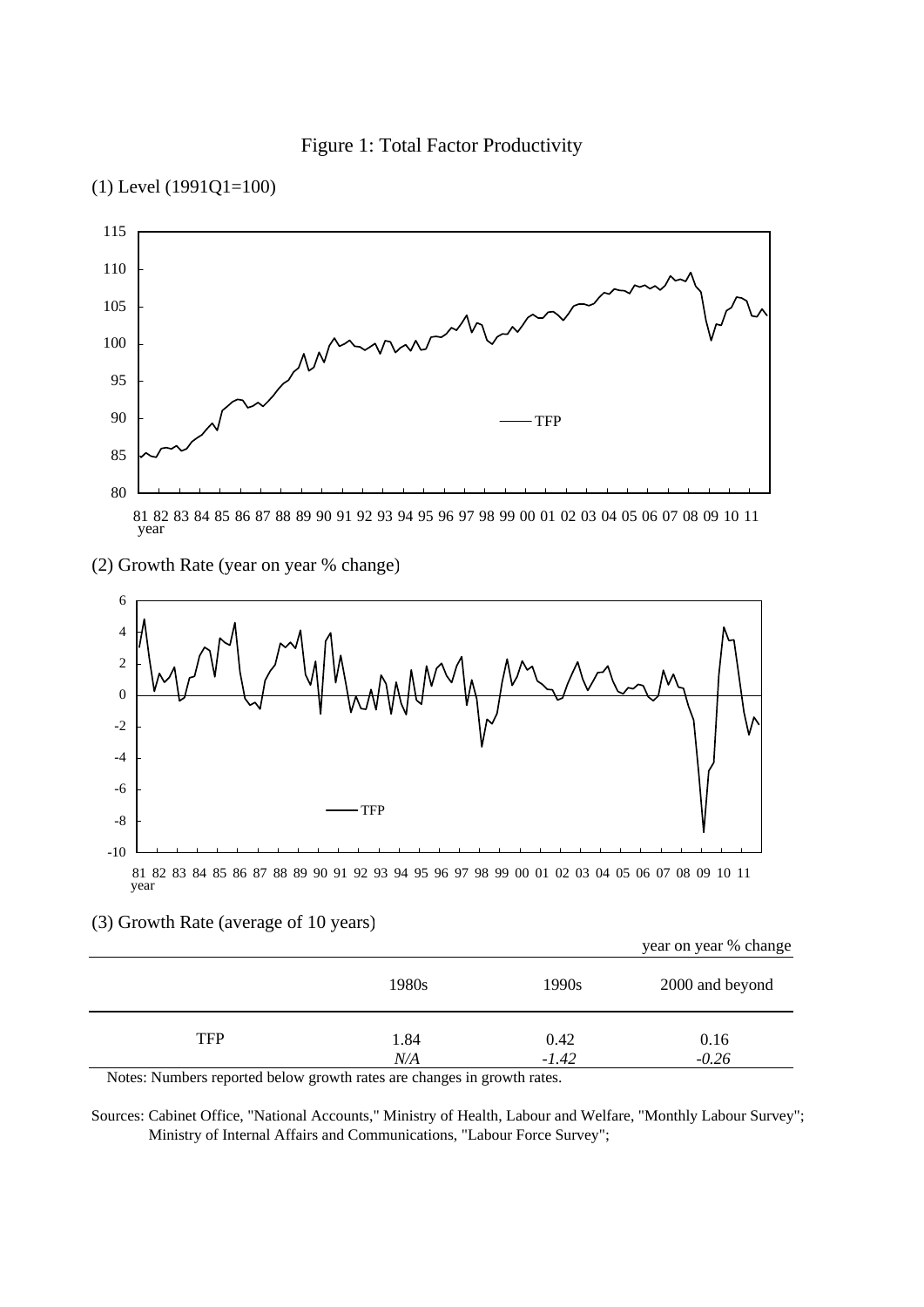

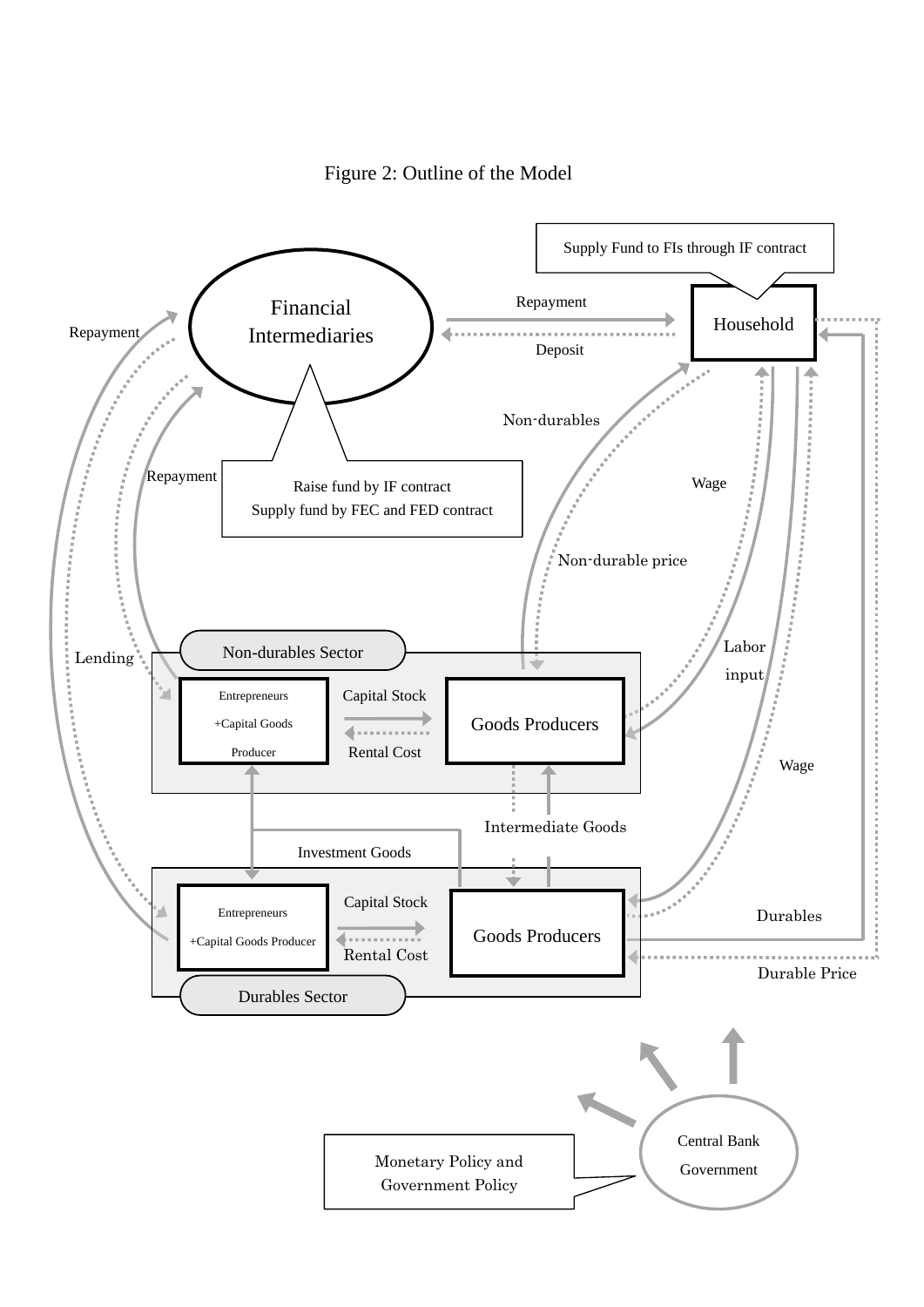# Figure 3: Chained Credit Contracts



#### Balance sheet of Financial Intermediaries

Balance sheet of Non-durables sector Balance sheet of Durables sector

| Asset<br>(Purchase of                                                   | <b>Borrowing</b><br>from FIs<br>$Q_c K_c$ -N <sub>c</sub> |
|-------------------------------------------------------------------------|-----------------------------------------------------------|
| <b>Investment Goods</b><br>from Capital-goods<br>producer)<br>$Q_c K_c$ | Net worth<br>$N_c$                                        |

| Asset                                           | Borrowing<br>from FIs<br>$Q_x K_x - N_x$ |
|-------------------------------------------------|------------------------------------------|
| (Purchase of<br><b>Investment Goods</b>         |                                          |
| from Capital-goods<br>producer)<br>$Q_{x}K_{x}$ | Net worth<br>$N_{\rm x}$                 |
|                                                 |                                          |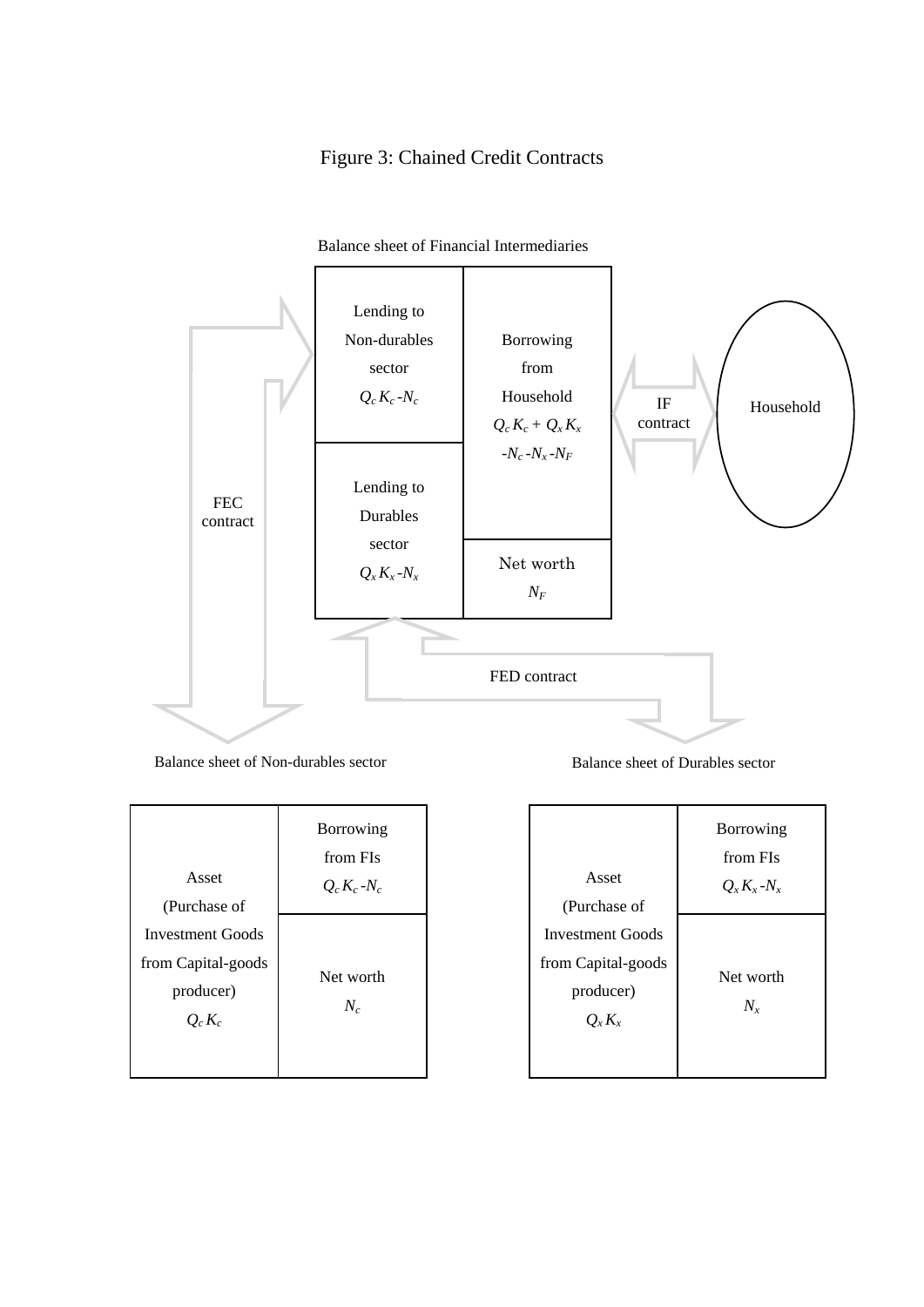### Figure 4: Data Used for Estimation



 Notes: Series: (1), (2), and (6) are converted into per capita basis using population aged 15 and over. All series other than the series (8) are demeaned.

Sources: Cabinet Office, "National Accounts," Ministry of Health, Labour and Welfare, "Monthly Labour Survey"; Ministry of Internal Affairs and Communications, "Labour Force Survey"; Ministry of Economy, Trade and Industry, "Indices of Industrial Production," and other statistics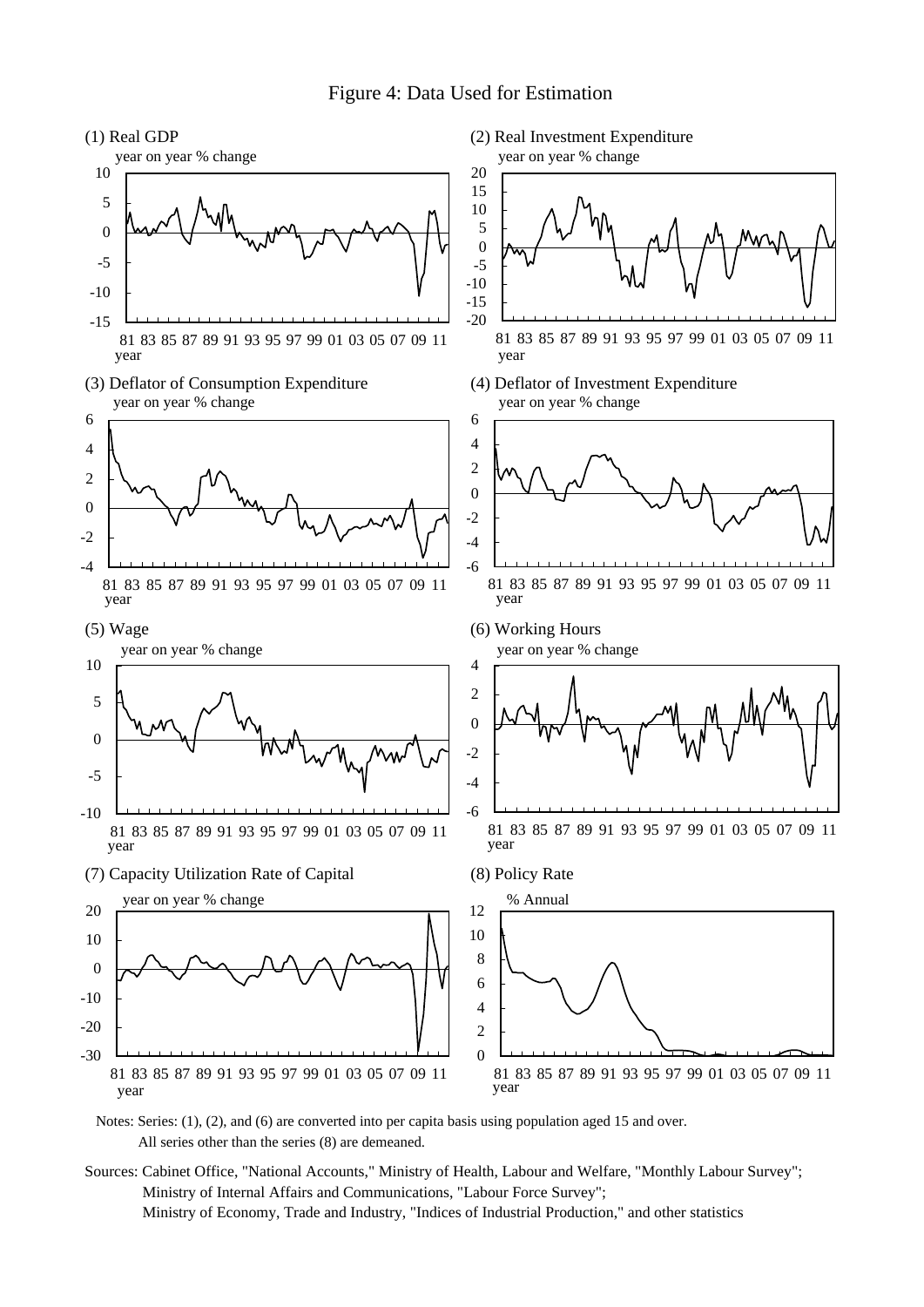



(2) Growth Rate (year on year % change) FIs' Net Worth Goods Producing Sectors' Net Worth





Sources: Tokyo Stock Exchange, "Market Capitalization"; Bank of Japan, "Flow of Funds Accounts."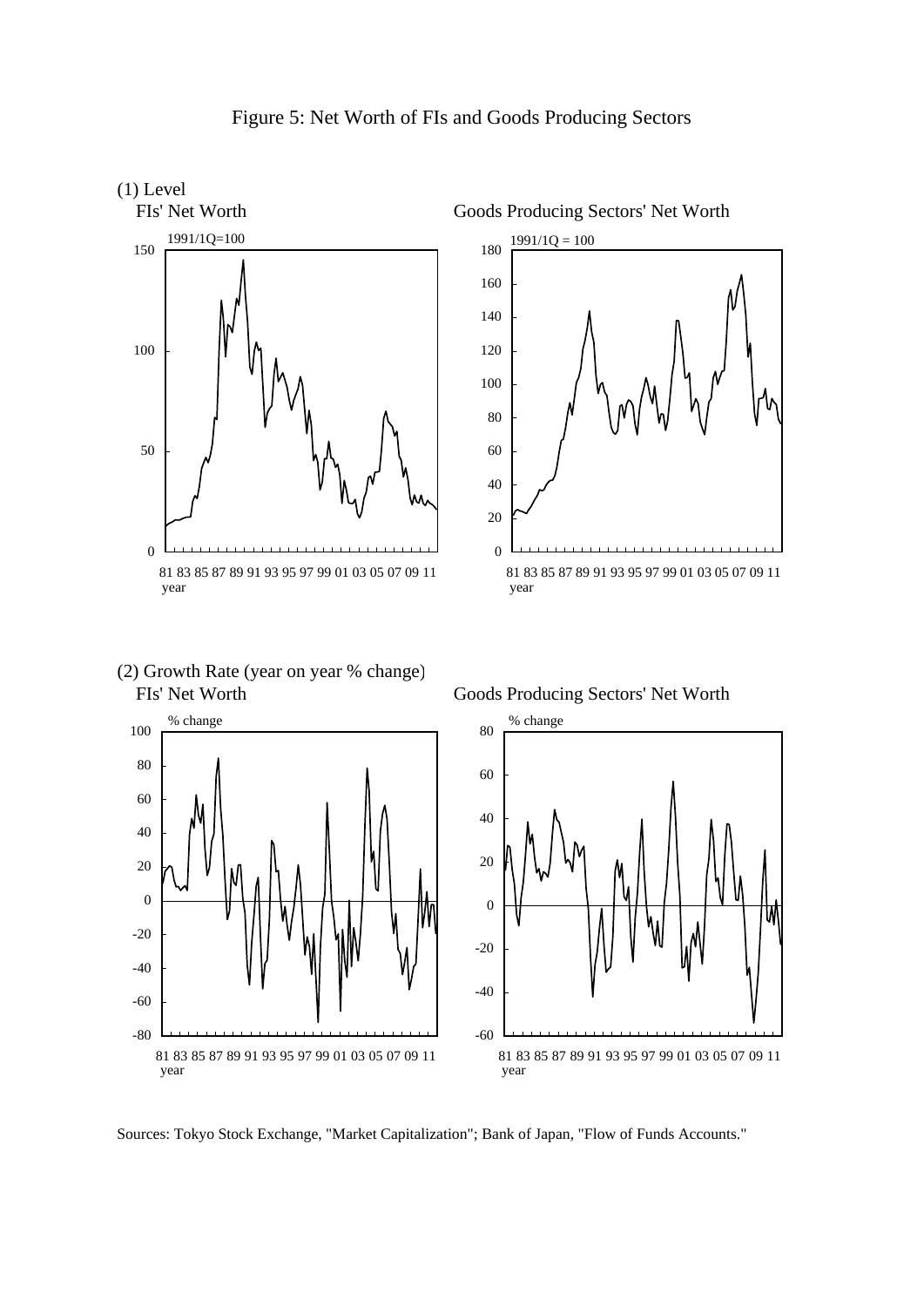### Figure 6: Response to a Negative Shock to FIs' Net Worth



Notes: Interest rates, inflation, and markups are deviation from the non-stochastic steady state.

0 5 10 15 20 25 30 35

-0.6 -0.5 -0.4 -0.3 -0.2

Quarter

0 5 10 15 20 25 30 35

-0.03 -0.02 -0.01 0.00 0.01

Quarter

0 5 10 15 20 25 30 35

Others are percentage deviation from the non-stochastic steady state

**Ouarter** 

-0.01 0.00 0.01 0.02 0.03 0.04

-7 -6 -5 -4 -3 -2

0  $Q_{\text{water}}^{5}$  10 15 20 25 30 35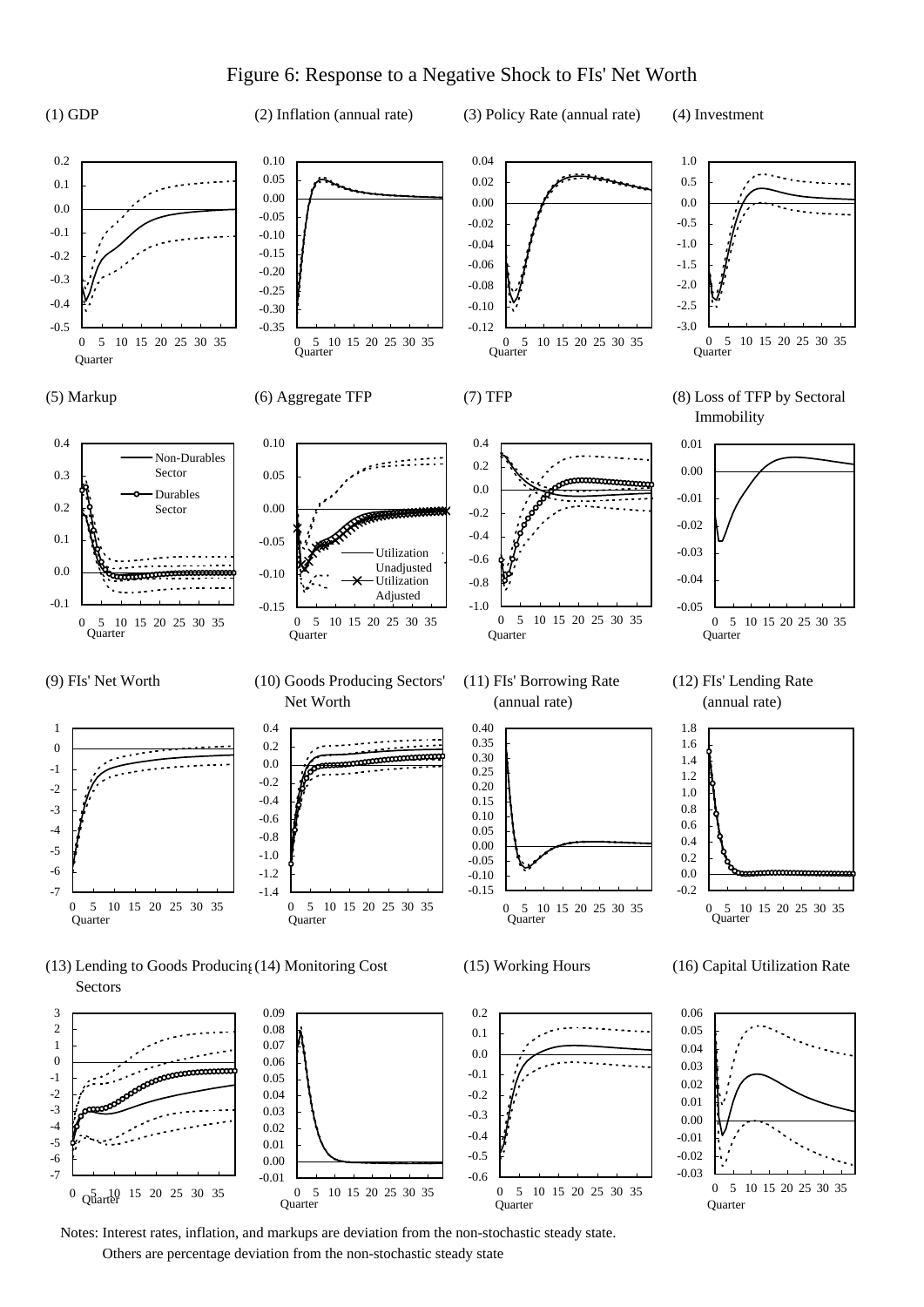### Figure 7: Response to a Negative Shock to Non-Durables' Net Worth



(1) GDP (2) Inflation (annual rate) (3) Policy Rate (annual rate) (4) Investment



Others are percentage deviation from the non-stochastic steady state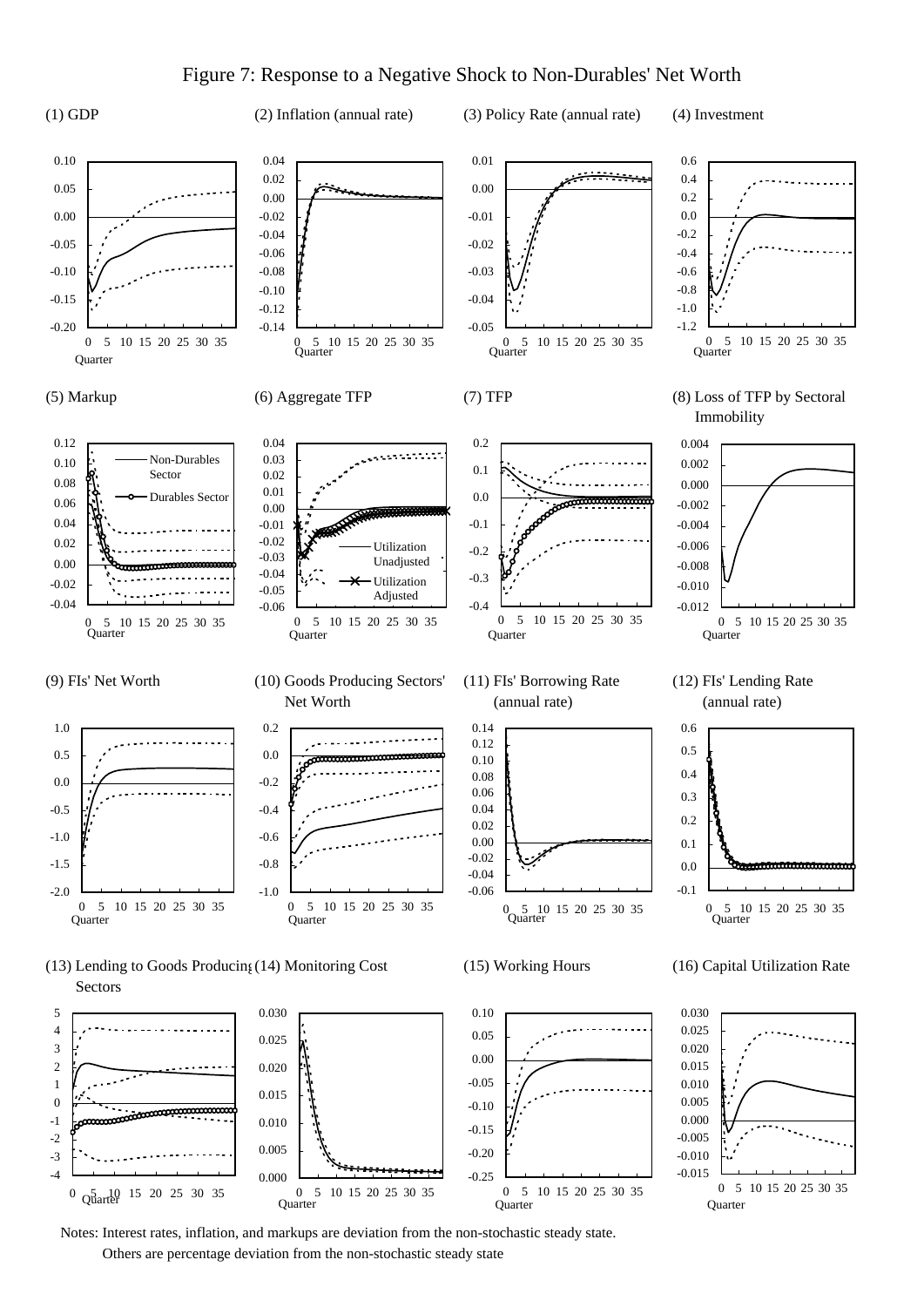### Figure 8: Response to a Negative Shock to Common Technology Growth



Others are percentage deviation from the non-stochastic steady state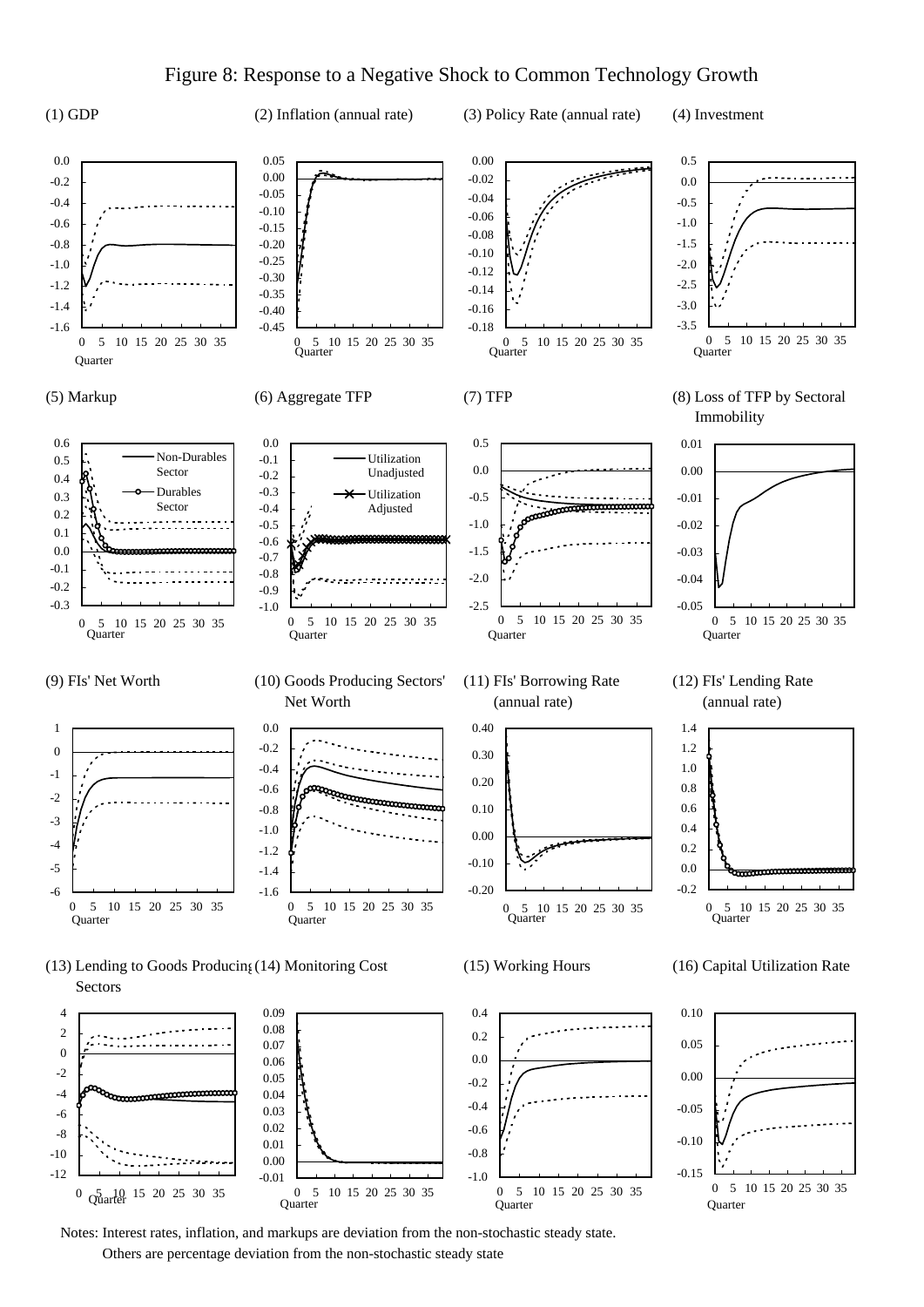### Figure 9: Response to the Markup Shock in the Non-Durables Sector



Notes: Interest rates, inflation, and markups are deviation from the non-stochastic steady state.

Others are percentage deviation from the non-stochastic steady state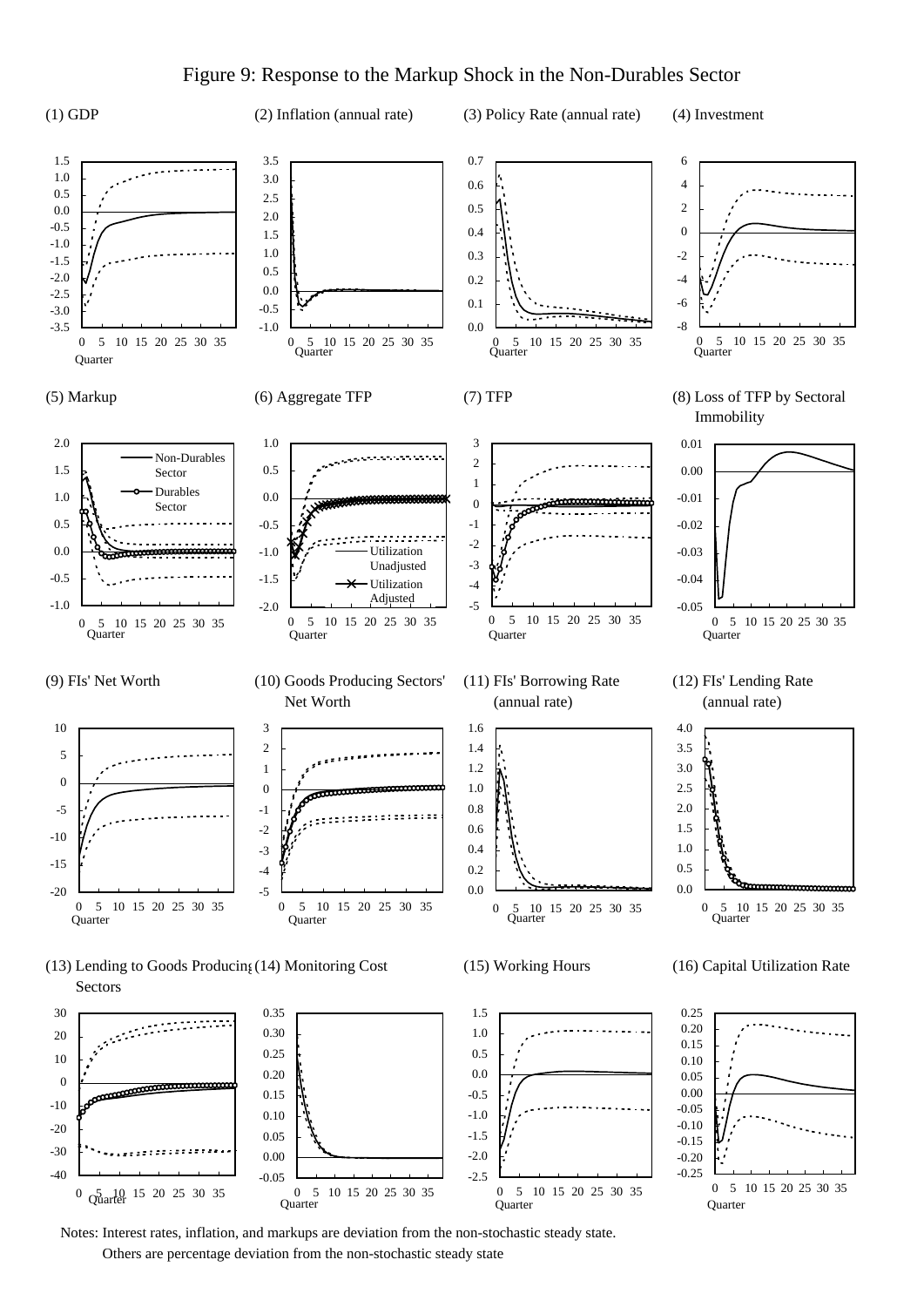

Figure 10: Decomposition of TFP Growth (Capacility Utilization Unadjusted)



81 82 83 84 85 86 87 88 89 90 91 92 93 94 95 96 97 98 99 00 01 02 03 04 05 06 07 08 09 10 11 year

Notes: Contributions of other shocks and initial values are not shown in the Figure.

### (2) Decomposition (Average of 10 years)

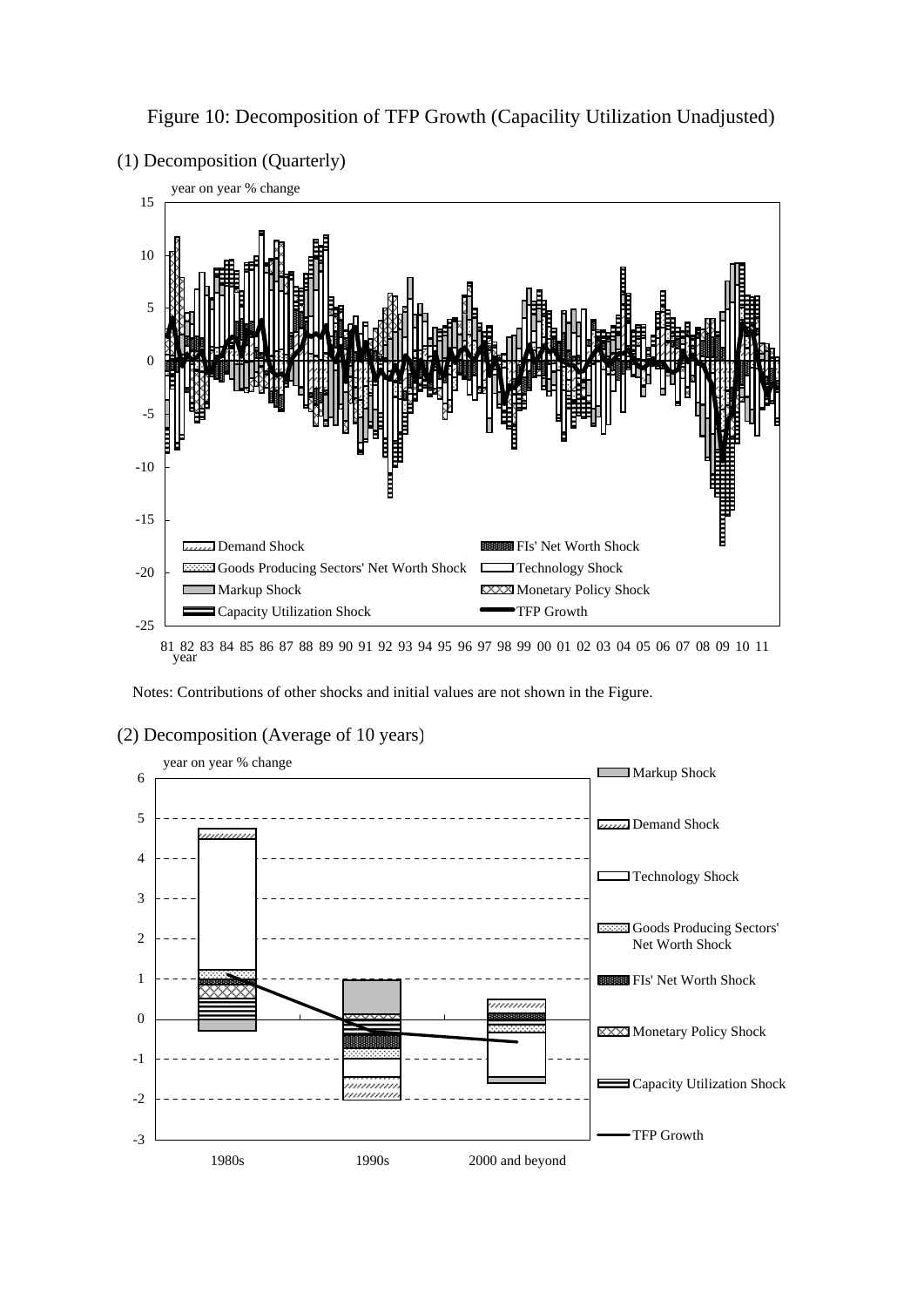

# Figure 11: Counterfactual Simulation for TFP (Utilization Unadjusted)

|                             |       |         | year on year % change |
|-----------------------------|-------|---------|-----------------------|
|                             | 1980s | 1990s   | 2000 and beyond       |
| <b>Actual TFP</b>           | 1.84  | 0.42    | 0.16                  |
|                             | N/A   | $-1.42$ | $-0.26$               |
| Model-generated TFP when    | 1.46  | 1.03    | 0.23                  |
| net worth shocks are absent | N/A   | $-0.43$ | $-0.80$               |

(2) Growth Rate (year on year % change)

Notes: Numbers reported below growth rates are changes in growth rates.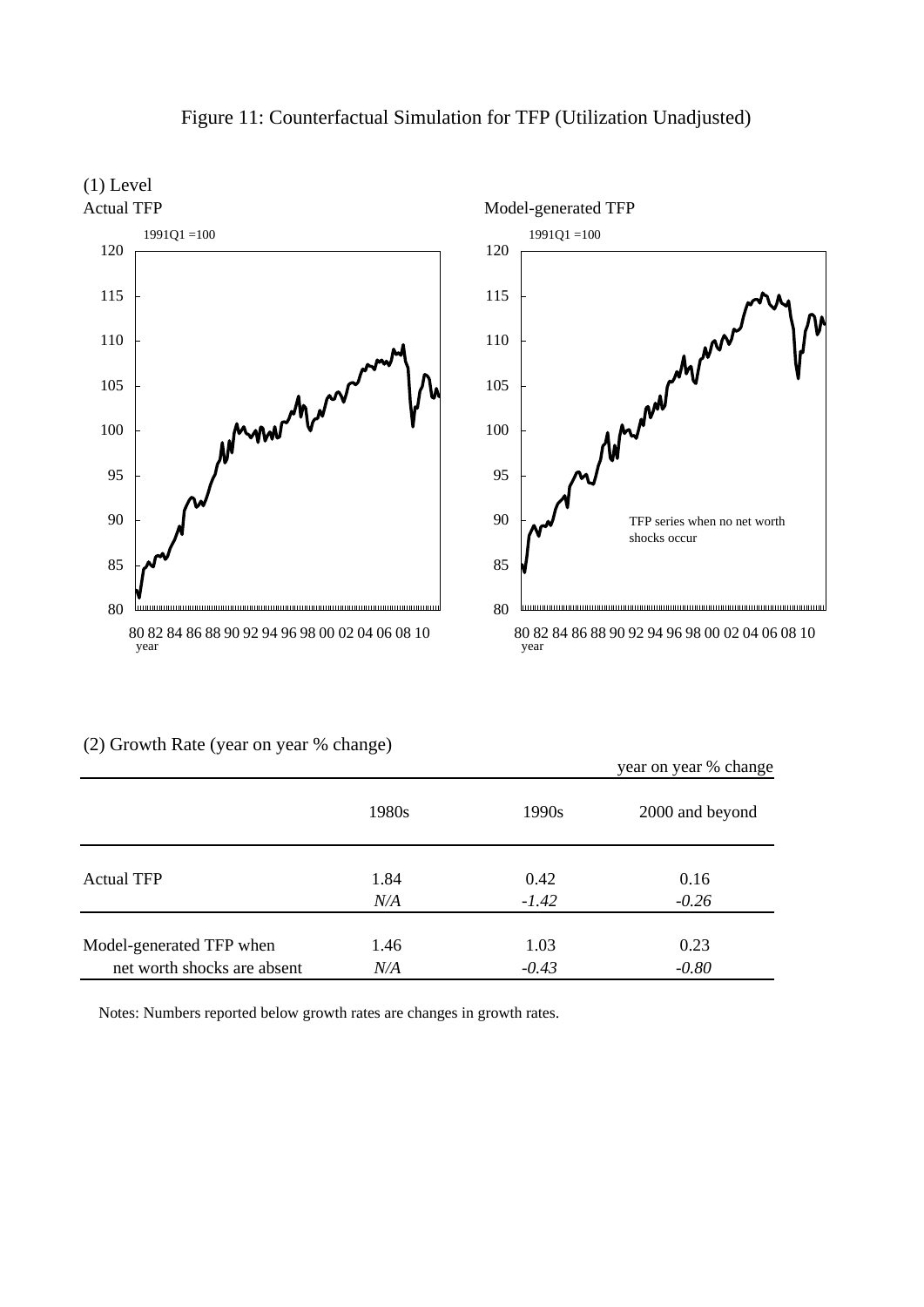

Figure 12: Decomposition of TFP Growth into channels (Capacility Utilization Unadjusted)

 Notes: In computing "TFP series when no net worth shocks occur through monitoring cost channel,'' we calculated the size of monitoring cost generated by net worth shocks and added them to actual GDP series, then we obtained hypothetical TFP serires without the effect of net worth shocks through monitoring cost.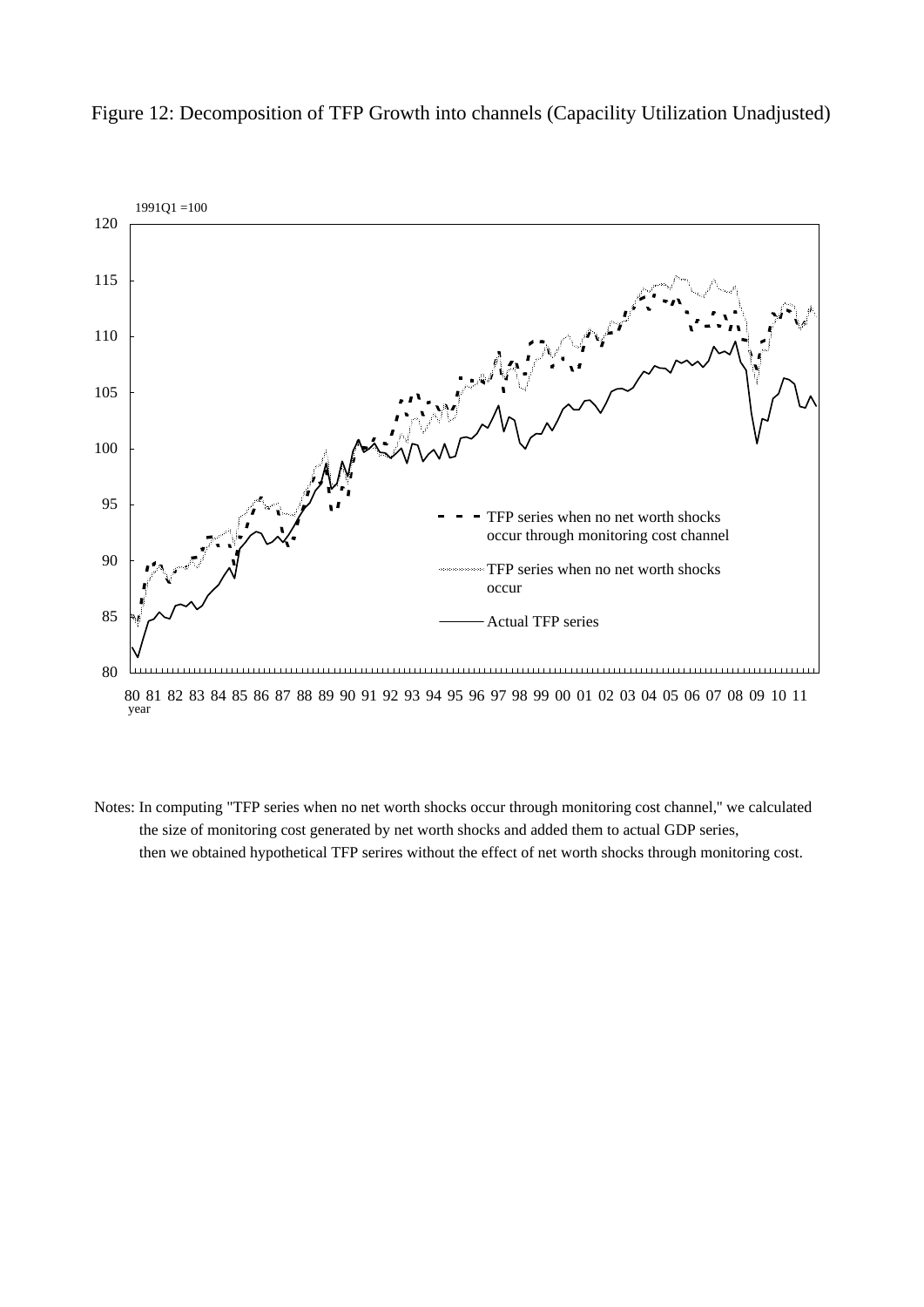

(1) Decomposition (Quarterly)



81 82 83 84 85 86 87 88 89 90 91 92 93 94 95 96 97 98 99 00 01 02 03 04 05 06 07 08 09 10 11 year

Notes: Contributions of other shocks and initial values are not shown in the Figure.



### (2) Decomposition (Average of 10 years)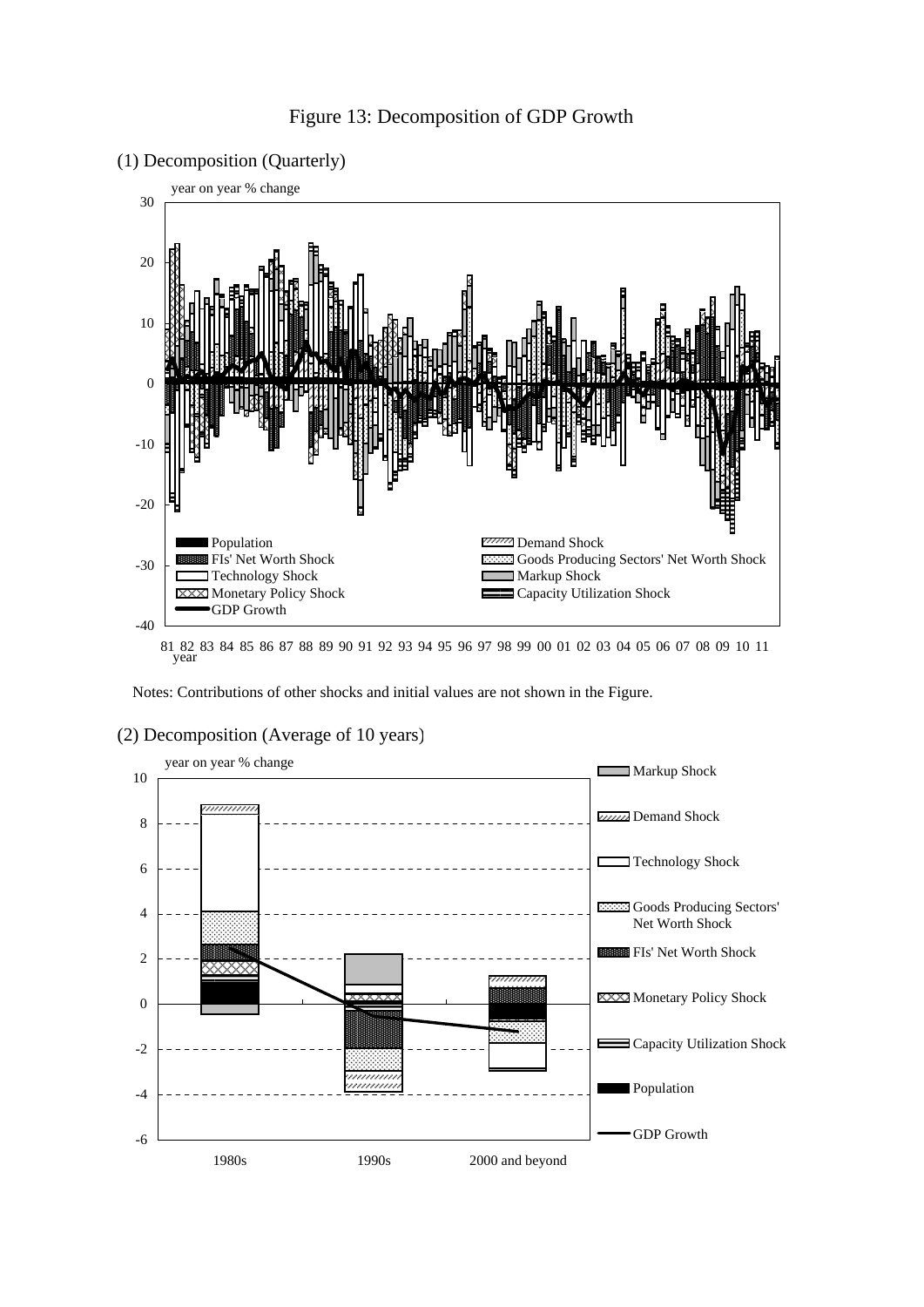Figure 14 : Corporate Finance D.I. and Contribution of Net Worth Shocks to GDP Growth



 Notes: Contributions of Net Worth Shocks to GDP Growth are smoothed by two-year moving average. Source: Bank of Japan, "Tankan, Short-term Economic Survey of Enterprises in Japan."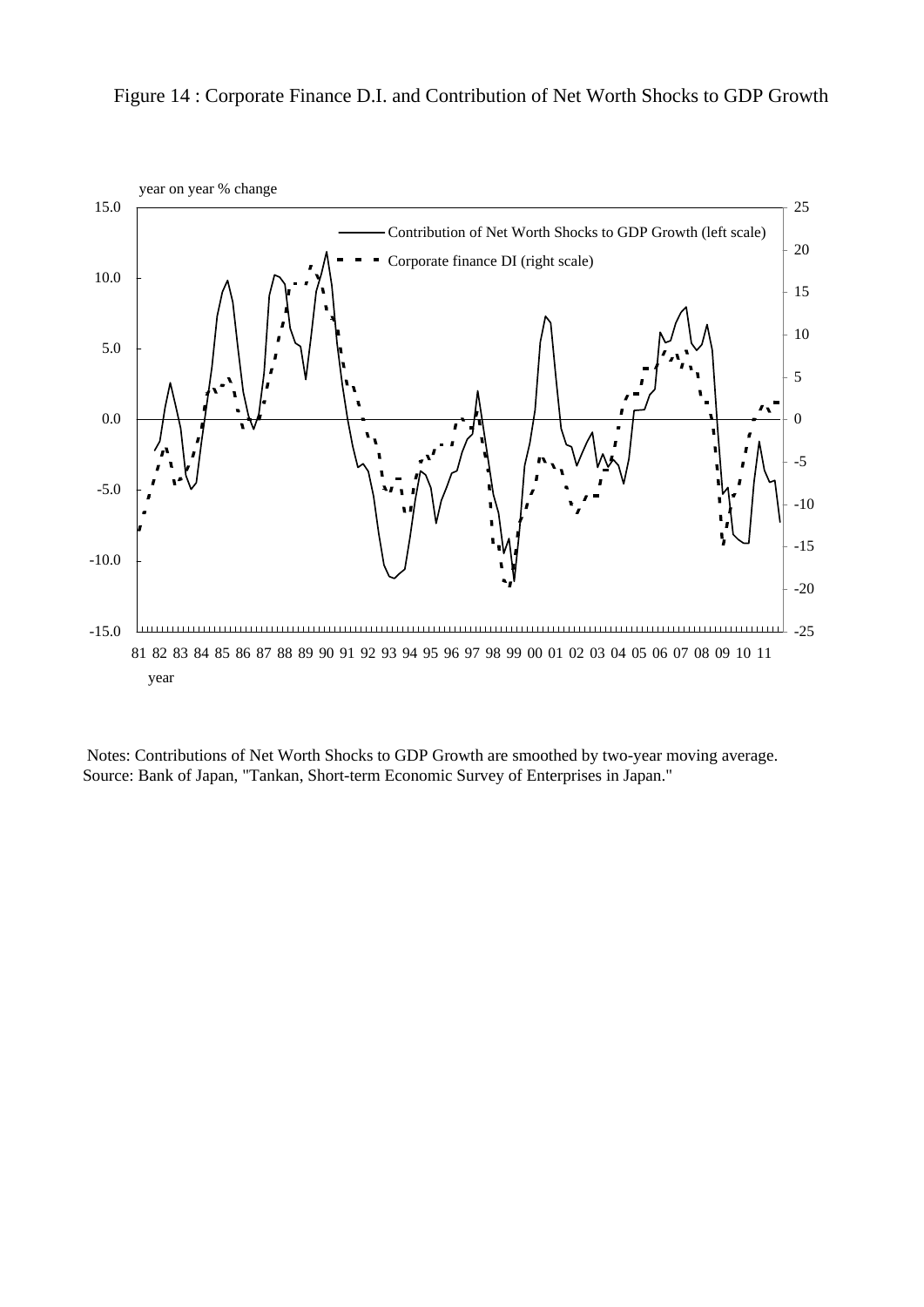





 Notes: 1.Inflation rate is weighted average of inflation of non-durable and that of durable. Notes: 2.Contributions of other shocks and initial values are not shown in the Figure.

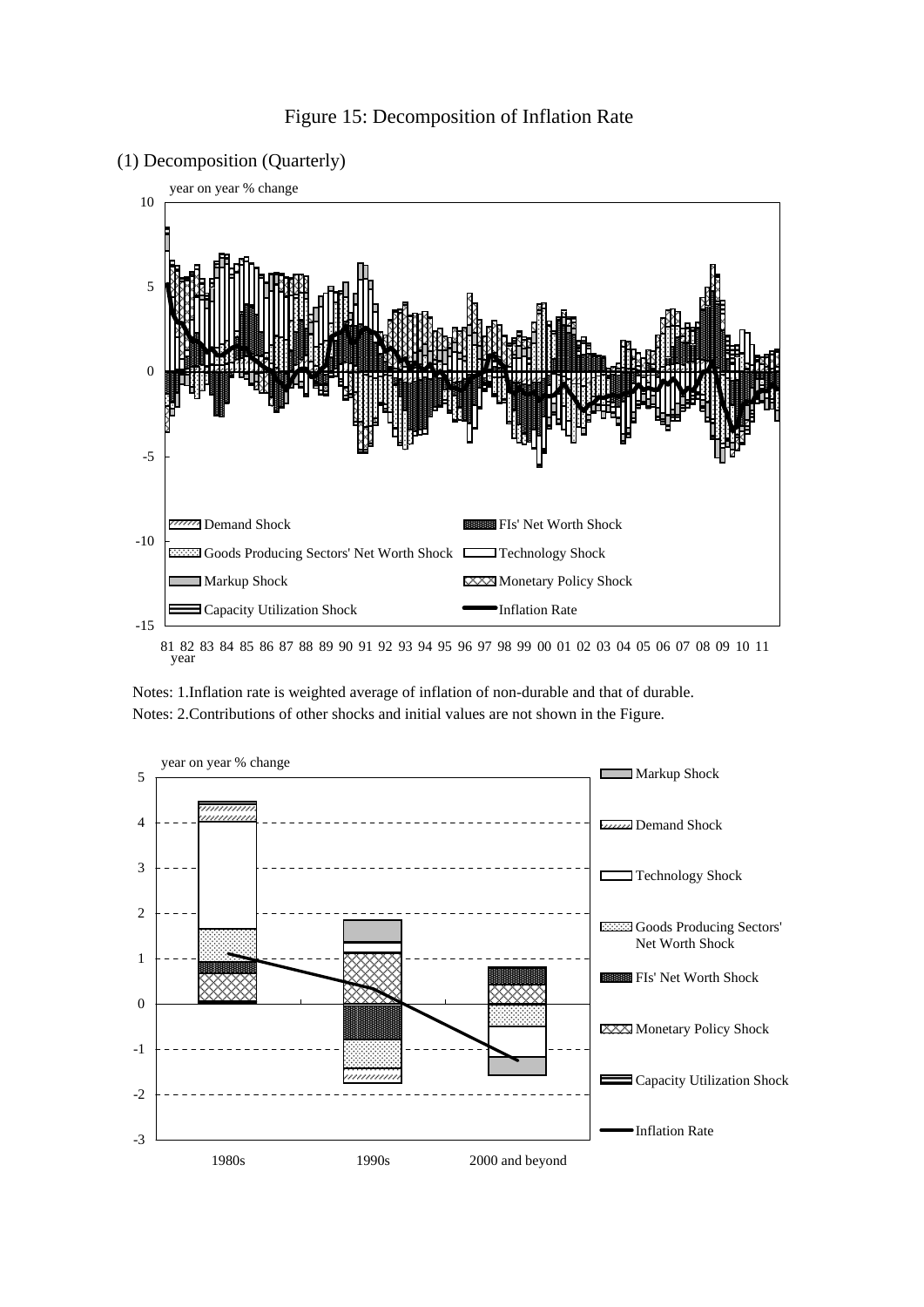### Table: Estimated Parameters

|  | (1) Values of Estimated Parameters (Prior and Posterior Distributions) |  |
|--|------------------------------------------------------------------------|--|
|  |                                                                        |  |

|                                              | Prior Distribution |                | Posterior Distribution |       |             |             |
|----------------------------------------------|--------------------|----------------|------------------------|-------|-------------|-------------|
|                                              | Distribution       | Mean           | S.D.                   | Mean  | 5th         | 95th        |
|                                              |                    |                |                        |       | Percentiles | Percentiles |
| Capital Stock Adjustment Cost (Non-durable)  | norm               | $\mathbf 1$    | 0.05                   | 1.06  | 0.99        | 1.14        |
| Capital Stock Adjustment Cost (Durable)      | norm               | $\mathbf{1}$   | 0.05                   | 1.06  | 0.99        | 1.13        |
| Durable Stock Adjustment Cost                | norm               | 8              | $\mathfrak{Z}$         | 0.05  | 0.03        | 0.07        |
| Price Adjustment Cost (Non-durable)          | norm               | 16             | 6                      | 29.72 | 23.94       | 35.22       |
| Price Adjustment Cost (Durable)              | norm               | 16             | 6                      | 39.08 | 32.14       | 45.78       |
| Nominal Wage Adjustment Cost (Non-durable)   | norm               | 16             | 6                      | 25.59 | 18.26       | 32.93       |
| Nominal Wage Adjustment Cost (Durable)       | norm               | 16             | 6                      | 19.52 | 10.59       | 28.20       |
| Policy Weight on Inflation in Taylor Rule    | norm               | 1.8            | 0.05                   | 1.93  | 1.85        | 2.01        |
| Parameter for Capital Utilization Rate       | norm               | 5              | 1                      | 6.18  | 5.12        | 7.22        |
| Permanent Technology Shock (Durable) AR      | norm               | 0.5            | 0.15                   | 0.23  | 0.19        | 0.27        |
| Permanent Technology Shock (Common) AR       | norm               | 0.5            | 0.15                   | 0.14  | $-0.02$     | 0.26        |
| Net Worth Shock (FI) AR                      | beta               | 0.85           | 0.1                    | 0.25  | 0.22        | 0.28        |
| Net Worth Shock (Non-durable) AR             | beta               | 0.85           | 0.1                    | 0.34  | 0.20        | 0.46        |
| Net Worth Shock (Durable) AR                 | beta               | 0.85           | 0.1                    | 0.36  | 0.32        | 0.43        |
| Demand Shock (Non-durable) AR                | beta               | $0.5\,$        | 0.15                   | 0.80  | 0.70        | 0.91        |
| Demand Shock (Durable) AR                    | beta               | 0.5            | 0.15                   | 0.76  | 0.57        | 0.90        |
| Investment Adjustment Shock (Non-durable) AR | beta               | 0.7            | 0.15                   | 0.92  | 0.88        | 0.96        |
| Investment Adjustment Shock (Durable) AR     | beta               | 0.7            | 0.15                   | 0.89  | 0.86        | 0.92        |
| Price Markup Shock (Non-durable) AR          | beta               | 0.5            | 0.15                   | 0.47  | 0.39        | 0.56        |
| Price Markup Shock (Durable) AR              | beta               | 0.5            | 0.15                   | 0.54  | 0.43        | 0.64        |
| Nominal Wage Markup Shock (Non-durable) AR   | beta               | 0.5            | 0.15                   | 0.43  | 0.36        | 0.51        |
| Nominal Wage Markup Shock (Durable) AR       | beta               | 0.5            | 0.15                   | 0.40  | 0.34        | 0.44        |
| Capacity Utilization Rate Shock AR           | beta               | 0.5            | 0.15                   | 0.03  | 0.03        | 0.03        |
| Permanent Technology Shock (Durable) SD      | invg               | 0.4            | $\overline{c}$         | 0.06  | 0.05        | 0.07        |
| Permanent Technology Shock (Common) SD       | invg               | 0.4            | $\sqrt{2}$             | 0.05  | 0.05        | 0.05        |
| Temporary Technology Shock (Common) SD       | invg               | 5              | 5                      | 0.79  | 0.78        | 0.80        |
| Temporary Technology Shock (Non-durable) SD  | invg               | $\overline{c}$ | 5                      | 0.27  | 0.25        | 0.29        |
| Monetary Policy Shock SD                     | invg               | $0.1\,$        | $\overline{2}$         | 0.01  | 0.01        | 0.01        |
| Net Worth Shock (FI) SD                      | invg               | 0.5            | $\mathbf{1}$           | 0.07  | 0.06        | 0.07        |
| Net Worth Shock (Non-durable) SD             | invg               | 0.5            | $\mathbf{1}$           | 0.07  | 0.06        | 0.07        |
| Net Worth Shock (Durable) SD                 | invg               | 0.5            | $\mathbf{1}$           | 0.07  | 0.06        | 0.08        |
| Demand Shock (Non-durable) SD                | invg               | 1              | $\sqrt{2}$             | 0.14  | 0.13        | 0.15        |
| Demand Shock (Durable) SD                    | invg               | $\mathbf{1}$   | 5                      | 0.48  | 0.37        | 0.60        |
| Investment Adjustment Shock (Non-durable) SD | invg               | $\mathbf{1}$   | 5                      | 0.54  | 0.30        | 0.79        |
| Investment Adjustment Shock (Durable) SD     | invg               | $\mathbf{1}$   | 5                      | 1.16  | 0.96        | 1.38        |
| Price Markup Shock (Non-durable) SD          | invg               | 0.5            | 5                      | 0.11  | 0.09        | 0.13        |
| Price Markup Shock (Durable) SD              | invg               | 1.5            | 5                      | 0.26  | 0.22        | 0.31        |
| Nominal Wage Markup Shock (Non-durable) SD   | invg               | 0.5            | 5                      | 0.39  | 0.35        | 0.45        |
| Nominal Wage Markup Shock (Durable) SD       | invg               | 0.5            | 5                      | 0.47  | 0.34        | 0.62        |
| Capacity Utilization Rate Shock SD           | invg               | 0.1            | 0.1                    | 0.10  | 0.09        | 0.10        |

### (2) Values of Calibrated Parameters

| <b>Elasticity of Labor Supply</b>          |        |
|--------------------------------------------|--------|
| Capital Share                              | 0.36   |
| Households' Discount Factor                | 0.99   |
| Capital Depreciation Rate                  | 0.028  |
| <b>Durable Stock Depreciation Rate</b>     | 0.0375 |
| Price Markup at Steady State (Non-durable) | 5      |
| Price Markup at Steady State (Durable)     | 5      |
| Wage Markup at Steady State (Non-durable)  | 21     |
| Wage Markup at Steady State (Durable)      | 21     |
| FIs' Net Worth Ratio                       | 0.1    |
| Goods Production Sectors' Net Worth Ratio  | 0.6    |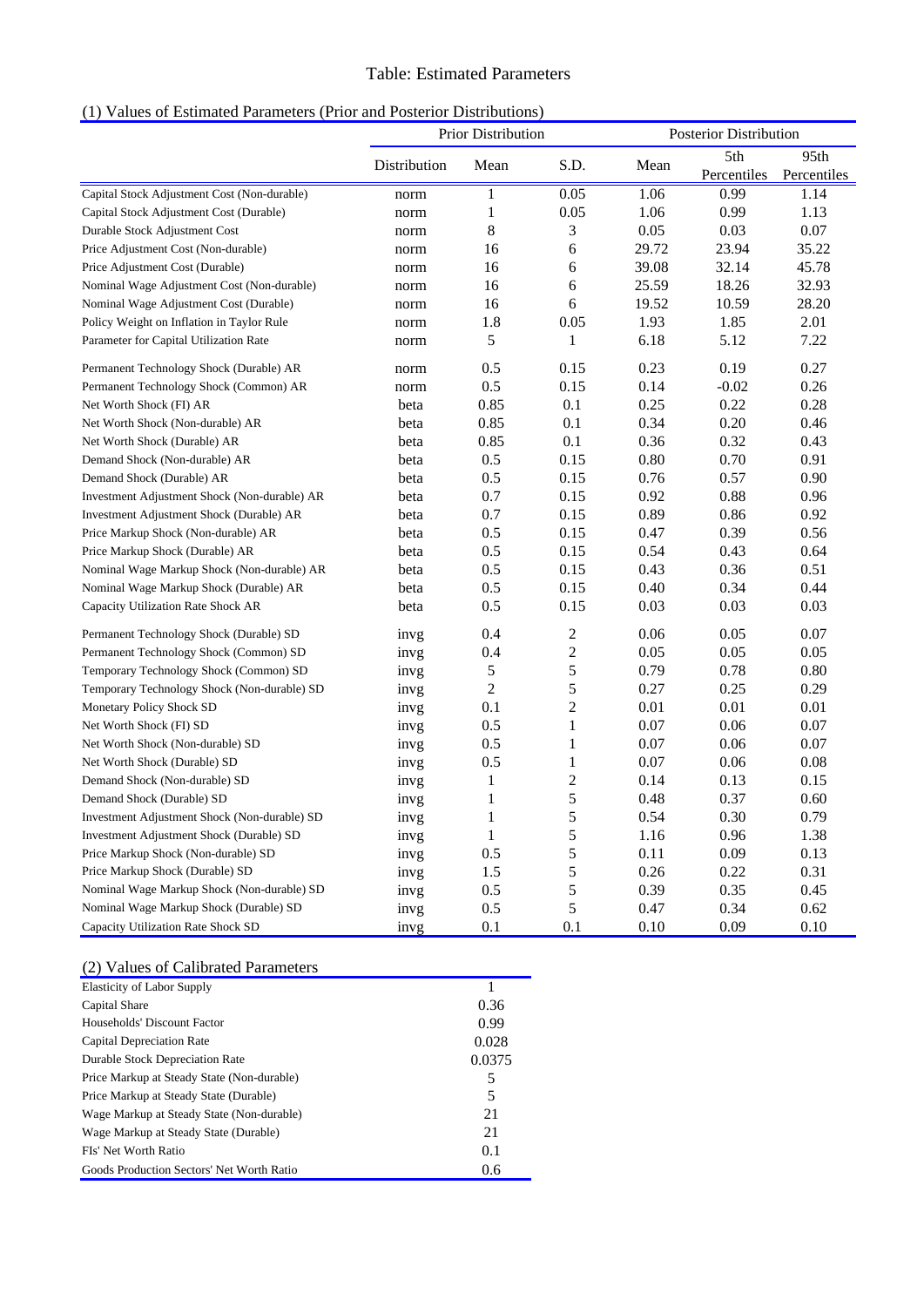



(2) Growth Rate (year on year % change)



81 82 83 84 85 86 87 88 89 90 91 92 93 94 95 96 97 98 99 00 01 02 03 04 05 06 07 08 09 10 11 year

### (3) Growth Rate (average of 10 years)

|                                      |       |         | year on year % change |
|--------------------------------------|-------|---------|-----------------------|
|                                      | 1980s | 1990s   | 2000 and beyond       |
| TFP (Capital Utilization Unadjusted) | 1.84  | 0.42    | 0.16                  |
|                                      | N/A   | $-1.42$ | $-0.26$               |
| TFP (Capital Utilization Adjusted)   | 1.78  | 0.77    | 0.31                  |
|                                      | N/A   | $-1.01$ | $-0.46$               |

Notes: Numbers reported below growth rates are changes in growth rates.

Sources: Cabinet Office, "National Accounts," Ministry of Health, Labour and Welfare, "Monthly Labour Survey"; Ministry of Internal Affairs and Communications, "Labour Force Survey"; Ministry of Economy, Trade and Industry, "Indices of Industrial Production"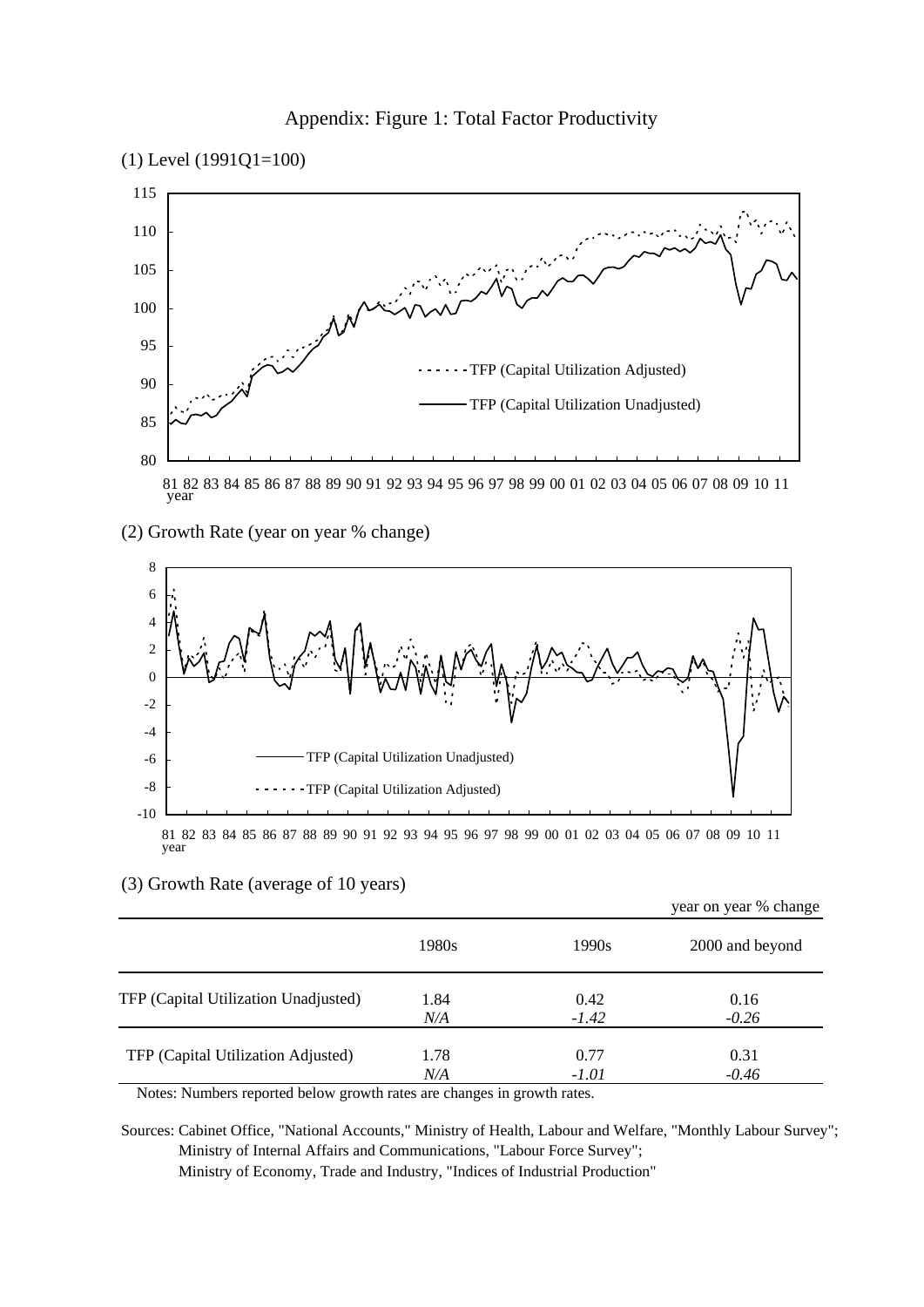

Appendix: Figure 2: Decomposition of TFP Growth (Capacility Utilization Adjusted)

(2) Decomposition (Average of 10 years) year on year % change

Notes: Contributions of other shocks and initial values are not shown in the Figure.